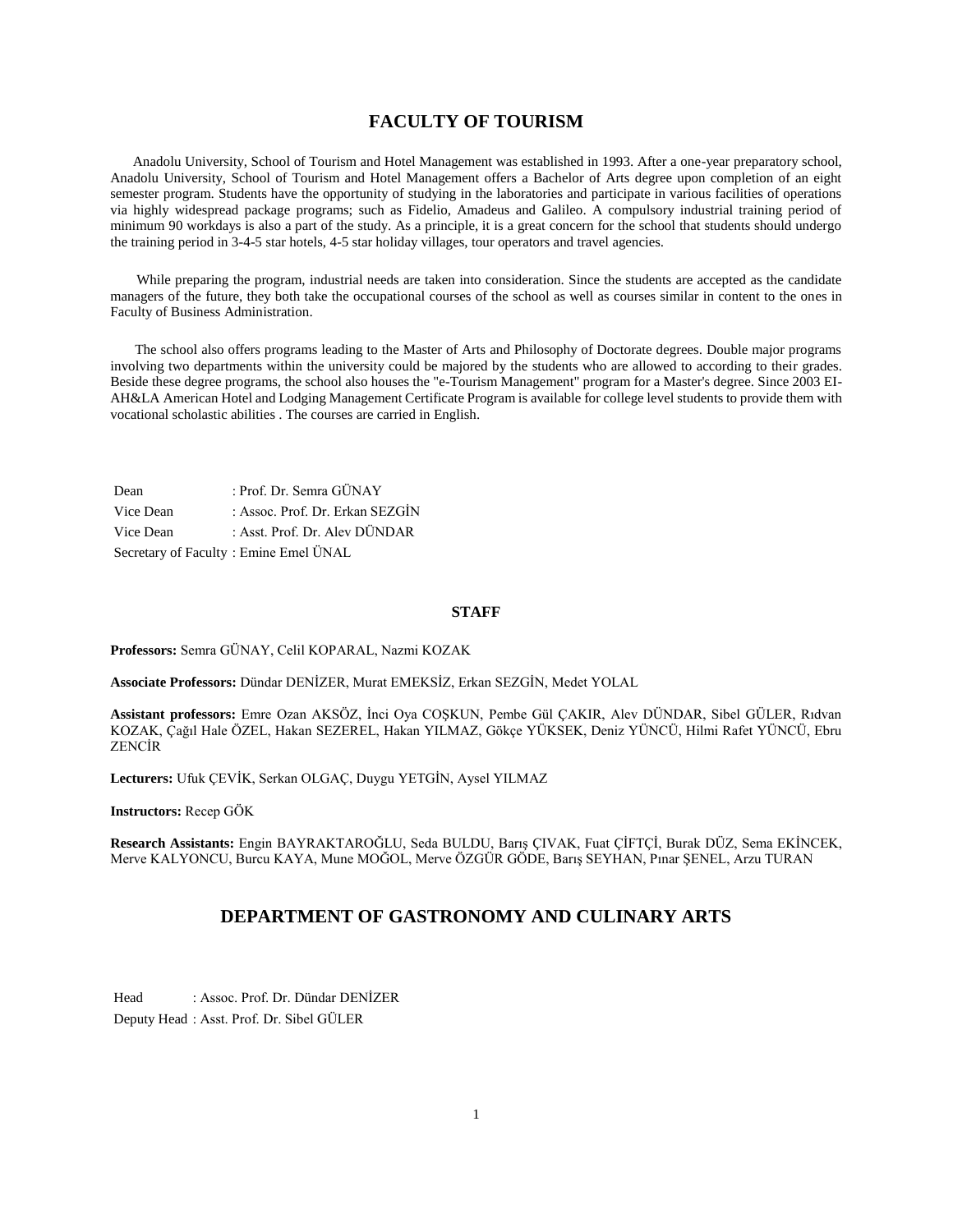# **PROGRAM**

#### **I. SEMESTER**

| <b>BIL 150</b> | Fundamentals of Information            |           |     |
|----------------|----------------------------------------|-----------|-----|
|                | Technology                             | $4+0$ 5.0 |     |
| <b>IKT 119</b> | Introduction to Economics              | $3+0$ 5.0 |     |
| <b>ISL 101</b> | Introduction to Business               | $3+0$ 4.5 |     |
|                | ISL 101 (Eng) Introduction to Business | $3+0$ 4.5 |     |
| <b>TRZ 101</b> | Introduction to Tourism                | $3+0$ 4.5 |     |
|                | TRZ 101 (Eng) Introduction to Tourism  | $3+0$     | 4,5 |
| <b>TÜR 125</b> | Turkish Language I                     | $2+0$     | 2,0 |
|                | Elective Courses (2)                   |           | 6,0 |
|                | Foreign Language Courses (1)           |           | 3,0 |
|                |                                        |           |     |

30,0

30,0

30,0

#### **III. SEMESTER**

| EST 201        | Aesthetics and Philosophy                   | $3+0$     | 4.0 |
|----------------|---------------------------------------------|-----------|-----|
| GMS 201        | Basic Cooking Techniques I                  | $3+3$ 6,0 |     |
| <b>GMS 203</b> | Gastronomy                                  | $3+0$ 4.0 |     |
| <b>ILT 107</b> | Introduction to Communication               | $3+0$ 3.5 |     |
|                | MUH 239 Cost Accounting                     | $3+0$ 4.0 |     |
|                | TAR 165 Atatürk's Principles and History of |           |     |
|                | <b>Turkish Revolution I</b>                 | $2+0$     | 2.0 |
|                | Departmental Elective Courses (0)           |           | 3.5 |
|                | Elective Courses (0)                        |           | 3,0 |
|                |                                             |           |     |

#### **V. SEMESTER**

| <b>GMS 301</b> | Cuisine Practices I                      | $0+4$ 6,0 |     |
|----------------|------------------------------------------|-----------|-----|
| <b>ISL 301</b> | Human Resources Management               | $3+0$ 4,0 |     |
|                | ISL 301 (Eng) Human Resources Management | $3+0$ 4,0 |     |
| <b>TRZ 106</b> | Food and Beverage Management             | $3+0$ 4,0 |     |
|                | Departmental Elective Courses (0) -      |           | 9.0 |
|                | Elective Courses (0)                     |           | 7.0 |
|                |                                          |           |     |

#### **VII. SEMESTER**

|         | ****************                  |           |      |
|---------|-----------------------------------|-----------|------|
| TRZ 407 | Research Methods and Project      |           |      |
|         | Development in Tourism            | $3+0$ 8.0 |      |
|         | Departmental Elective Courses (0) |           | 14.0 |
|         | Elective Courses (0)              |           | 8.0  |
|         |                                   |           | 30,0 |

## **DEPARTMENTAL ELECTIVE COURSES**

| <b>BIL 468</b> | Computer Applications in Food and |           |  |
|----------------|-----------------------------------|-----------|--|
|                | <b>Beverage Management</b>        | $3+0$ 4.0 |  |
| ETK 204        | <b>Professional Ethics</b>        | $2+0$ 3.0 |  |
| FOT 403        | Food Styling and Photography      | $3+0$ 4,0 |  |
|                | GMS 205 Geography of Wood         | $3+0$ 3.0 |  |
|                | GMS 208 Banquet Management        | $2+0$ 3.0 |  |
|                | GMS 303 Gastronomy Seminar I      | $3+0$ 4,0 |  |
|                | GMS 304 Gastronomy Seminar II     | $3+0$ 4.0 |  |

#### **II. SEMESTER**

|  | GMS 102 Introduction to Nutrition   | $2+0$ 3,0 |     |
|--|-------------------------------------|-----------|-----|
|  | HUK 151 Fundamental Concepts of Law | $3+0$ 4.5 |     |
|  | ISL 103 Business Management         | $3+0$ 3.5 |     |
|  | MAT 804 Mathematics                 | $3+0$ 4.5 |     |
|  | MUH 151 Introduction to Accounting  | $3+0$ 4.5 |     |
|  | TÜR 126 Turkish Language II         | $2+0$     | 2.0 |
|  | Elective Courses (2)                |           | 5,0 |
|  | Foreign Language Courses (1)        |           | 3,0 |
|  |                                     |           |     |

30,0

#### **IV. SEMESTER**

|                | GMS 202 Basic Cooking Techniques II         | $3+3$ 6.0 |     |
|----------------|---------------------------------------------|-----------|-----|
|                | GMS 204 Food and Beverage Operations        |           |     |
|                | Management                                  | $3+0$ 4.0 |     |
|                | GMS 206 Food and Beverage Cost Control      | $3+0$ 4.0 |     |
| <b>PZL 256</b> | <b>F&amp;B</b> Marketing                    | $3+0$ 4.0 |     |
|                | TAR 166 Atatürk's Principles and History of |           |     |
|                | <b>Turkish Revolution II</b>                | $2+0$     | 2,0 |
|                | Departmental Elective Courses (0)           |           | 3,0 |
|                | Elective Courses (0)                        |           | 7,0 |
|                |                                             |           |     |

30,0

#### **VI. SEMESTER**

| GMS 302 Cuisine Practices II          | $0+4$ 6.0 |     |
|---------------------------------------|-----------|-----|
| HUK 356 Labor and Social Security Law | $3+0$ 4.0 |     |
| KON 301 Cuisine Management            | $3+0$ 4.0 |     |
| Departmental Elective Courses (0)     |           | 9.0 |
| Elective Courses (0)                  |           | 7.0 |
|                                       |           |     |

30,0

#### **VIII. SEMESTER**

| GMS 402 Gastronomy Graduation Project | $3+0$ 8.0 |      |
|---------------------------------------|-----------|------|
| Departmental Elective Courses (0)     | $-$       | 14.0 |
| Elective Courses (0)                  |           | 8.0  |
|                                       |           |      |

30,0

| GMS 306 Technology of Drinks      | $3+0$ 3.0 |  |
|-----------------------------------|-----------|--|
| GMS 307 Food Technology           | $3+0$ 3,0 |  |
| GMS 308 Ottoman Culinary          | $3+3$ 6,0 |  |
| GMS 309 Food Laws and Regulations | $2+0$ 3,0 |  |
| GMS 310 Food Chemistry            | $3+0$ 3.0 |  |
| GMS 311 Regional Cuisines I       | $3+3$ 6,0 |  |
| GMS 312 Regional Cuisines II      | $3+3$ 6,0 |  |
| GMS 401 Human and Taste           | $2+0$ 3,0 |  |
| GMS 403 Culinary Arts of World I  | $3+3$ 6,0 |  |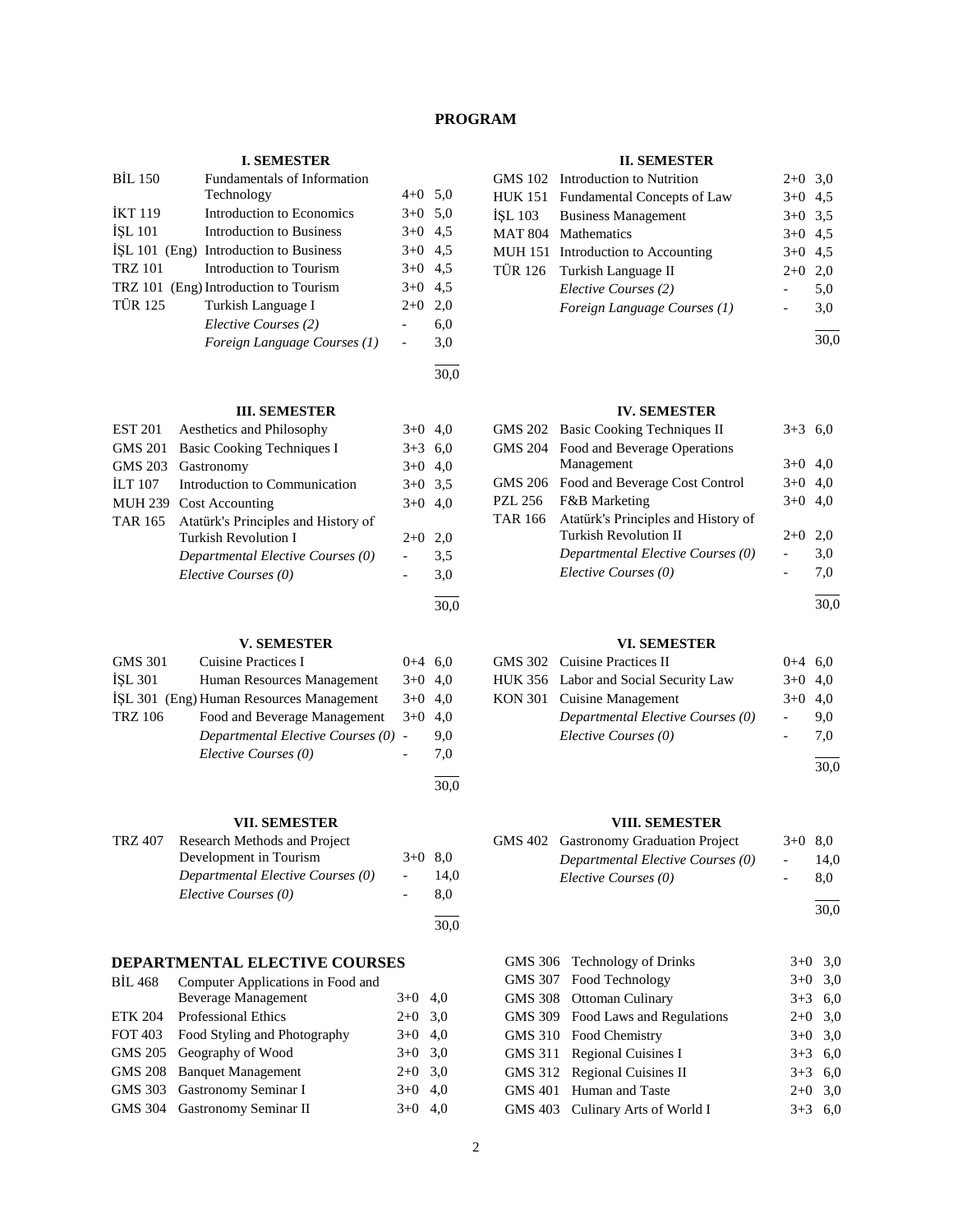| <b>GMS 404</b>          | Culinary Arts of World II                   | $3+3$     | 6.0 | ING 426 (Eng) Academi    |                   |
|-------------------------|---------------------------------------------|-----------|-----|--------------------------|-------------------|
| <b>GMS 405</b>          | Wine Industry                               | $3+0$     | 4,0 | <b>ISN 102</b>           | Public Re         |
| <b>GMS 406</b>          | <b>Bread and Pastry</b>                     | $3+3$     | 6,0 | $ISP 151$ (Spa)          | Spanish I         |
| <b>GMS 408</b>          | <b>Culinary Trends</b>                      | $3+0$ 3,0 |     | $ISP 152$ (Spa)          | Spanish I         |
| <b>GMS 410</b>          | Food, Culture and Community                 | $3+0$     | 3,0 | <b>İST 251</b>           | <b>Statistics</b> |
| <b>KON 204</b>          | <b>Bar Management</b>                       | $1+2$ 3,0 |     | ISL 421                  | Entreprei         |
| <b>KON 211</b>          | Aliment Security and Hygiene                | $3+0$     | 3,0 | JAP 301 (Jap)            | Japanese          |
| <b>KON 312</b>          | Menu Planning                               | $3+0$ 4,0 |     | $JAP 302$ (Jap)          | Japanese          |
| <b>SAN 408</b>          | Creativity                                  | $3+0$     | 3,0 | <b>KON 411</b>           | Hotel Ma          |
| <b>TRZ 464</b>          | <b>Restaurant Management</b>                | $3+0$     | 4,0 | KÜL 101                  | History o         |
|                         |                                             |           |     | KÜL 199                  | Cultural          |
| <b>ELECTIVE COURSES</b> |                                             |           |     | <b>PZL 210</b>           | Customer          |
| ALM 151 (Ger) German I  |                                             | $3+0$ 3,0 |     | RUS 151 (Rus) Russian I  |                   |
| ALM 152 (Ger) German II |                                             | $3+0$ 3,0 |     | RUS 152 (Rus) Russian I  |                   |
| ALM 255 (Ger) German I  |                                             | $3+0$ 4,0 |     | <b>SAN 155</b>           | Hall Dan          |
| ALM 256 (Ger) German II |                                             | $3+0$ 4.0 |     | <b>SNT 155</b>           | History o         |
| <b>ANP 303</b>          | <b>Cultural Antropology</b>                 | $2+0$ 3,0 |     | SOS 336                  | Folklore          |
| <b>BEÖ 155</b>          | Physical Education                          | $2+0$ 2,0 |     | <b>STV 404</b>           | Intercultu        |
|                         | ERA 195 (Eng) Cultural Heritage of Turkey   | $2+0$ 3,0 |     | STV 404 (Eng) Intercultu |                   |
|                         | ERA 197 (Eng) Culture and Tourism in Turkey | $2+0$ 3,0 |     | <b>THU 205</b>           | Commun            |
|                         | ERA 199 (Eng) Cultural Diversity and        |           |     | TRZ 139 (Eng) Technica   |                   |
|                         | Communication                               | $2+0$ 3.0 |     | TRZ 140 (Eng) Technica   |                   |
| FRA 151 (Fra) French I  |                                             | $3+0$ 3,0 |     | <b>TRZ 260</b>           | Corporate         |
| FRA 152 (Fra) French II |                                             | $3+0$ 3,0 |     | <b>TRZ 269</b>           | Ecology           |
| FRA 255 (Fra) French I  |                                             | $3+0$ 4,0 |     | <b>TRZ 312</b>           | Tourism,          |
| FRA 256 (Fra) French II |                                             | $3+0$ 4,0 |     | <b>TRZ 415</b>           | Institutio        |
| <b>GMS 305</b>          | Career Opportunities in Food and            |           |     | <b>TÜR 120</b>           | Turkish S         |
|                         | <b>Beverage Industry</b>                    | $3+0$ 4,0 |     |                          |                   |
| <b>İKT 351</b>          | <b>Tourism Economics</b>                    | $3+0$ 4,0 |     | <b>FOREIGN LANGUA</b>    |                   |
| <b>ILT 201</b>          | Interpersonal Communication                 | $3+0$ 4,5 |     | ING 177 (Eng) English I  |                   |
|                         | İNG 225 (Eng) Academic English I            | $3+0$ 3,0 |     | İNG 178 (Eng) English II |                   |
|                         | İNG 226 (Eng) Academic English II           | $3+0$ 3,0 |     | İNG 179 (Eng) Advanced   |                   |
|                         | İNG 325 (Eng) Academic English III          | $3+0$ 3,0 |     | İNG 180 (Eng) Advanced   |                   |
|                         | İNG 326 (Eng) Academic English IV           | $3+0$ 3,0 |     |                          |                   |
|                         | İNG 425 (Eng) Academic English V            | $3+0$ 3,0 |     |                          |                   |
|                         |                                             |           |     |                          |                   |

|                          | İNG 426 (Eng) Academic English VI         | $3+0$     | 3,0 |
|--------------------------|-------------------------------------------|-----------|-----|
| <b>ISN 102</b>           | <b>Public Relations</b>                   | $3+0$     | 3,0 |
| ISP $151$ (Spa)          | Spanish I                                 | $4 + 0$   | 4,0 |
| ISP 152 (Spa)            | Spanish II                                | $4 + 0$   | 4,0 |
| IST 251                  | <b>Statistics</b>                         | $2+0$     | 3,0 |
| <b>ISL 421</b>           | Entrepreneurship                          | $2+0$     | 3,0 |
| <b>JAP 301</b><br>(Jap)  | Japanese I                                | $4 + 0$   | 4,0 |
| $JAP 302$ (Jap)          | Japanese II                               | $4+0$ 4,0 |     |
| <b>KON 411</b>           | Hotel Management                          | $3+0$ 4,0 |     |
| <b>KÜL 101</b>           | <b>History of Culture</b>                 | $2+0$     | 3,5 |
| KÜL 199                  | <b>Cultural Activities</b>                | $0+2$ 2,0 |     |
| <b>PZL 210</b>           | <b>Customer Relations</b>                 | $2+0$ 3,0 |     |
| RUS 151 (Rus) Russian I  |                                           | $4+0$ 4,0 |     |
| RUS 152 (Rus) Russian II |                                           | $4 + 0$   | 4,0 |
| <b>SAN 155</b>           | <b>Hall Dances</b>                        | $0 + 2$   | 2,0 |
| <b>SNT 155</b>           | History of Art                            | $2+0$ 2,0 |     |
| SOS 336                  | Folklore                                  | $2+0$     | 3,0 |
| <b>STV 404</b>           | <b>Intercultural Communication</b>        | $3+0$     | 4,0 |
|                          | STV 404 (Eng) Intercultural Communication | $3+0$     | 4,0 |
| <b>THU 205</b>           | <b>Community Services</b>                 | $0 + 2$   | 4,0 |
|                          | TRZ 139 (Eng) Technical English I         | $2+0$     | 3,0 |
|                          | TRZ 140 (Eng) Technical English II        | $2+0$     | 3,0 |
| <b>TRZ 260</b>           | Corporate Identity                        | $2+0$     | 3,0 |
| <b>TRZ 269</b>           | Ecology and Tourism                       | $3+0$     | 5,0 |
| <b>TRZ 312</b>           | Tourism, Media, Communication 3+0 4,0     |           |     |
| <b>TRZ 415</b>           | Institutionalization of Tourism           | $2+0$     | 3,0 |
| <b>TÜR 120</b>           | Turkish Sign Language                     | $3+0$     | 3,0 |
|                          |                                           |           |     |

# **GE COURSES**

| ING 177 (Eng) English I           | $3+0$ 3.0 |  |
|-----------------------------------|-----------|--|
| İNG 178 (Eng) English II          | $3+0$ 3.0 |  |
| ING 179 (Eng) Advanced English I  | $3+0$ 3.0 |  |
| ING 180 (Eng) Advanced English II | $3+0$ 3.0 |  |

# **DEPARTMENT OF TOUR GUIDING**

| Head | : Assoc. Prof. Dr. Medet YOLAL            |
|------|-------------------------------------------|
|      | Deputy Head: Asst. Prof. Dr. Gökçe YÜKSEK |

# **PROGRAM**

#### **I. SEMESTER**

| <b>BİL 150</b> | Fundamentals of Information            |           |     |
|----------------|----------------------------------------|-----------|-----|
|                | Technology                             | $4+0$ 5.0 |     |
| <b>İKT 119</b> | Introduction to Economics              | $3+0$ 5,0 |     |
| <b>ISL 101</b> | <b>Introduction to Business</b>        | $3+0$ 4.5 |     |
|                | ISL 101 (Eng) Introduction to Business | $3+0$ 4.5 |     |
| <b>TAR 165</b> | Atatürk's Principles and History of    |           |     |
|                | <b>Turkish Revolution I</b>            | $2+0$ 2,0 |     |
| <b>TRZ 101</b> | Introduction to Tourism                | $3+0$ 4.5 |     |
|                | TRZ 101 (Eng) Introduction to Tourism  | $3+0$ 4.5 |     |
| <b>TÜR 125</b> | Turkish Language I                     | $2+0$     | 2,0 |

#### **II. SEMESTER**

|                | ISL 103 Business Management                 | $3+0$ 3.5 |     |
|----------------|---------------------------------------------|-----------|-----|
|                | MAT 804 Mathematics                         | $3+0$ 4.5 |     |
| <b>PSI 111</b> | Introduction to Psychology                  | $3+0$ 4.5 |     |
|                | SNT 104 Introduction to Art History         | $3+0$ 4,0 |     |
|                | TAR 166 Atatürk's Principles and History of |           |     |
|                | <b>Turkish Revolution II</b>                | $2+0$ 2,0 |     |
|                | TRR 102 Introduction to Tour Guidance       | $3+0$ 4,0 |     |
|                | TÜR 126 Turkish Language II                 | $2+0$     | 2,0 |
|                | Elective Courses (0)                        |           | 1.5 |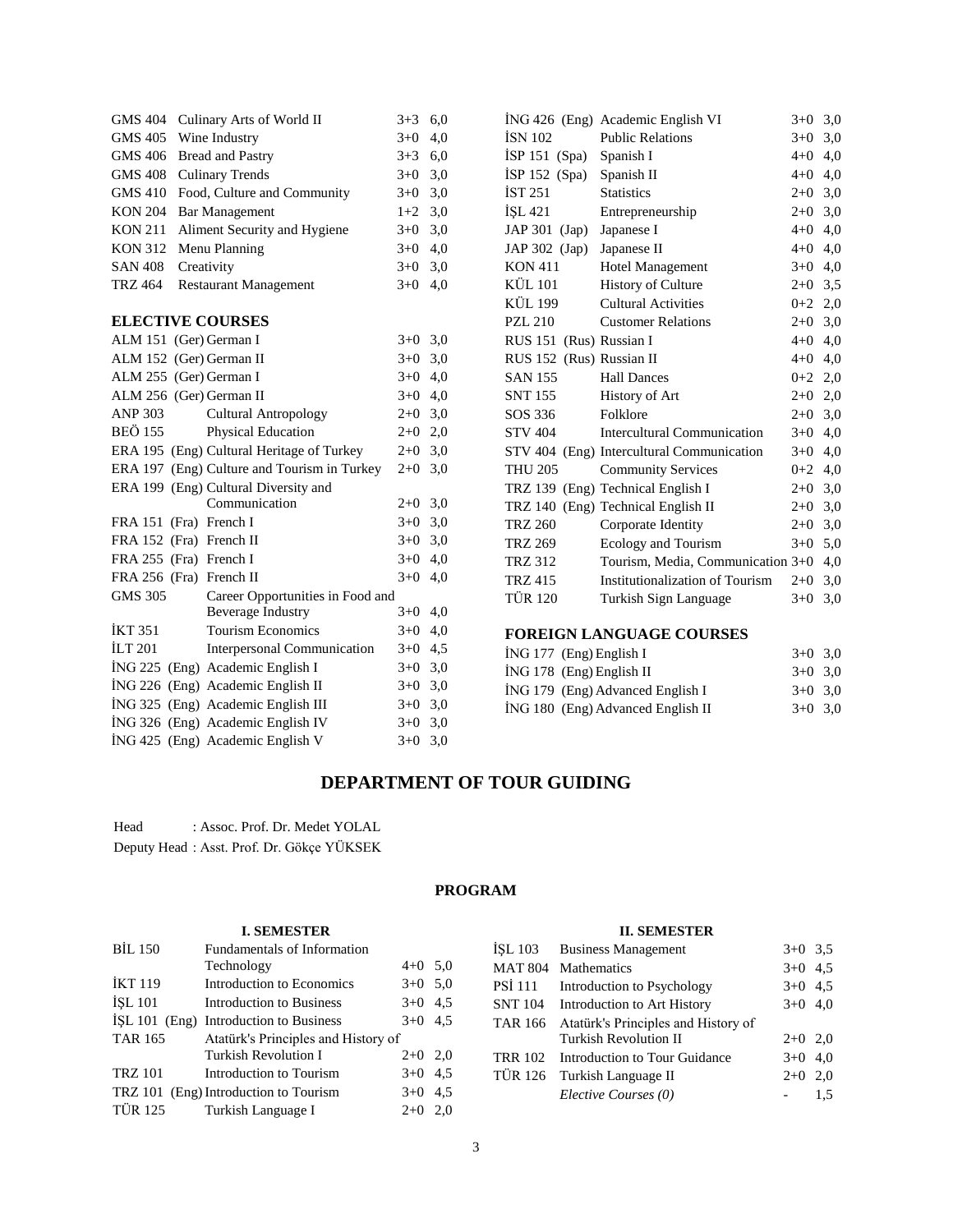| Elective Courses (0)         |                          | 3.0 |
|------------------------------|--------------------------|-----|
| Foreign Language Courses (1) | $\overline{\phantom{a}}$ | 4.0 |
|                              |                          |     |

30,0

#### **III. SEMESTER**

| <b>ARK 151</b> | <b>Anatolian Civilization I</b> | $2 + 0$   | 4.0  |
|----------------|---------------------------------|-----------|------|
| <b>ARK 245</b> | Archeology I                    | $3+0$ 4.0 |      |
| <b>İKT 351</b> | <b>Tourism Economics</b>        | $3+0$ 4.0 |      |
|                | IKT 351 (Eng) Tourism Economics | $3+0$ 4.0 |      |
| <b>ILT 107</b> | Introduction to Communication   | $3+0$ 3.5 |      |
| <b>IST 251</b> | <b>Statistics</b>               | $2+0$     | 3.0  |
|                | Elective Courses (0)            |           | 7.5  |
|                | Foreign Language Courses (1)    |           | 4,0  |
|                |                                 |           |      |
|                |                                 |           | 30.0 |

# **V. SEMESTER**

| MIT 309        | <b>Ancient Greek and Roman</b>     |       |      |
|----------------|------------------------------------|-------|------|
|                | Mythology                          | $3+0$ | 4.0  |
| <b>TAR 331</b> | <b>Turkish History</b>             | $2+0$ | 3.0  |
| <b>TRR 301</b> | Tour Planning and Management       | $3+0$ | 4,0  |
| TRR 301        | (Eng) Tour Planning and Management | $3+0$ | 4.0  |
| <b>TRZ 305</b> | Sociology of Tourism               | $3+0$ | 5,0  |
|                | Departmental Elective Courses      |       |      |
|                | (0)                                |       | 4,0  |
|                | Elective Courses (0)               |       | 6,0  |
|                | Foreign Language Courses (1)       |       | 4,0  |
|                |                                    |       | 30.0 |

#### **VII. SEMESTER**

| SOS 336 Folklore |                                                          | $2+0$ 3.0 |     |
|------------------|----------------------------------------------------------|-----------|-----|
|                  | $SOS 437$ Social Behaviours and Protocol Rules $0+2$ 2.0 |           |     |
|                  | TAR 205 History of Religion                              | $2+0$ 4.0 |     |
|                  | TRR 405 Museum and Historical Sites in Turkey $2+1$ 4,0  |           |     |
|                  | Departmental Elective Courses (0)                        |           | 4,0 |
|                  | Elective Courses (0)                                     |           | 9.0 |
|                  | Foreign Language Courses (1)                             |           | 4.0 |
|                  |                                                          |           |     |

**DEPARTMENTAL ELECTIVE COURSES**

| FRA 353 (Fra) French I      | $4+0$ 4.0 |  |
|-----------------------------|-----------|--|
| FRA 354 (Fra) French II     | $4+0$ 4.0 |  |
| FRA 455 (Fra) French III    | $4+0$ 4.0 |  |
| FRA 456 (Fra) French IV     | $4+0$ 4.0 |  |
| ISP 151 $(Spa)$ Spanish I   | $4+0$ 4.0 |  |
| İSP 152 (Spa) Spanish II    | $4+0$ 4,0 |  |
| $ISP 453$ (Spa) Spanish III | $4+0$ 4,0 |  |
| ISP $454$ (Spa) Spanish IV  | $4+0$ 4.0 |  |
| JAP 301 (Jap) Japanese I    | $4+0$ 4,0 |  |
| JAP 302 (Jap) Japanese II   | $4+0$ 4.0 |  |
| JAP 403 (Jap) Japanese III  | $4+0$ 4,0 |  |
| JAP 404 (Jap) Japanese IV   | $4+0$ 4.0 |  |
| RUS 151 (Rus) Russian I     | $4+0$ 4.0 |  |
|                             |           |  |

l 30,0

#### **IV. SEMESTER**

| <b>ARK 152</b> | <b>Anatolian Civilization II</b> | $2+0$     | 4.0 |
|----------------|----------------------------------|-----------|-----|
| <b>ARK 246</b> | Archeology II                    | $3+0$     | 4.0 |
| PZL 251        | <b>Tourism Marketing</b>         | $3+0$ 4.0 |     |
|                | PZL 251 (Eng) Tourism Marketing  | $3+0$ 4.0 |     |
| <b>TAR 232</b> | <b>History of Civilzation</b>    | $2+0$ 3.0 |     |
| <b>TRZ 316</b> | Tourism Law                      | $3+0$     | 4.0 |
|                | Elective Courses (0)             |           | 7.0 |
|                | Foreign Language Courses (1)     |           | 4.0 |
|                |                                  |           |     |

30,0

## **VI. SEMESTER**

| MİT 312 | Anatolian Mythology                  | $3+0$     | 4.0  |
|---------|--------------------------------------|-----------|------|
| TRZ 259 | Geography of Tourism                 | $3+0$     | 4,0  |
| TRZ 308 | <b>Travel Management</b>             | $3+0$ 5.0 |      |
|         | TRZ 308 (Eng) Travel Management      | $3+0$ 5.0 |      |
|         | <b>Departmental Elective Courses</b> |           |      |
|         | (0)                                  |           | 4,0  |
|         | Elective Courses (0)                 |           | 9,0  |
|         | Foreign Language Courses (1)         |           | 4,0  |
|         |                                      |           |      |
|         |                                      |           | 30,0 |

## **VIII. SEMESTER**

| $SA\ddot{G}$ 408 Basic Health Information and First Aid 1+1 3,0 |           |     |
|-----------------------------------------------------------------|-----------|-----|
| SAN 402 Byzantyne Iconography                                   | $1+1$ 2,0 |     |
| TRR 402 Graduation Project in Guidance                          | $2+4$ 8.0 |     |
| Departmental Elective Courses (0)                               |           | 4.0 |
| Elective Courses (0)                                            |           | 9.0 |
| Foreign Language Courses (1)                                    |           | 4.0 |
|                                                                 |           |     |

30,0

| RUS 152 (Rus) Russian II  | $4+0$ 4.0 |  |
|---------------------------|-----------|--|
| RUS 455 (Rus) Russian III | $4+0$ 4.0 |  |

# **ELECTIVE COURSES**

| <b>ANP 303</b> | <b>Cultural Antropology</b>                 | $2+0$ 3,0 |     |
|----------------|---------------------------------------------|-----------|-----|
| <b>BEÖ 155</b> | <b>Physical Education</b>                   | $2+0$     | 2,0 |
|                | ERA 195 (Eng) Cultural Heritage of Turkey   | $2+0$     | 3,0 |
|                | ERA 197 (Eng) Culture and Tourism in Turkey | $2+0$ 3.0 |     |
|                | ERA 199 (Eng) Cultural Diversity and        |           |     |
|                | Communication                               | $2+0$ 3.0 |     |
| <b>ILT 201</b> | Interpersonal Communication                 | $3+0$ 4.5 |     |
|                | ING 225 (Eng) Academic English I            | $3+0$ 3,0 |     |
|                | İNG 226 (Eng) Academic English II           | $3+0$ 3,0 |     |
|                | İNG 325 (Eng) Academic English III          | $3+0$     | 3.0 |
|                |                                             |           |     |

30,0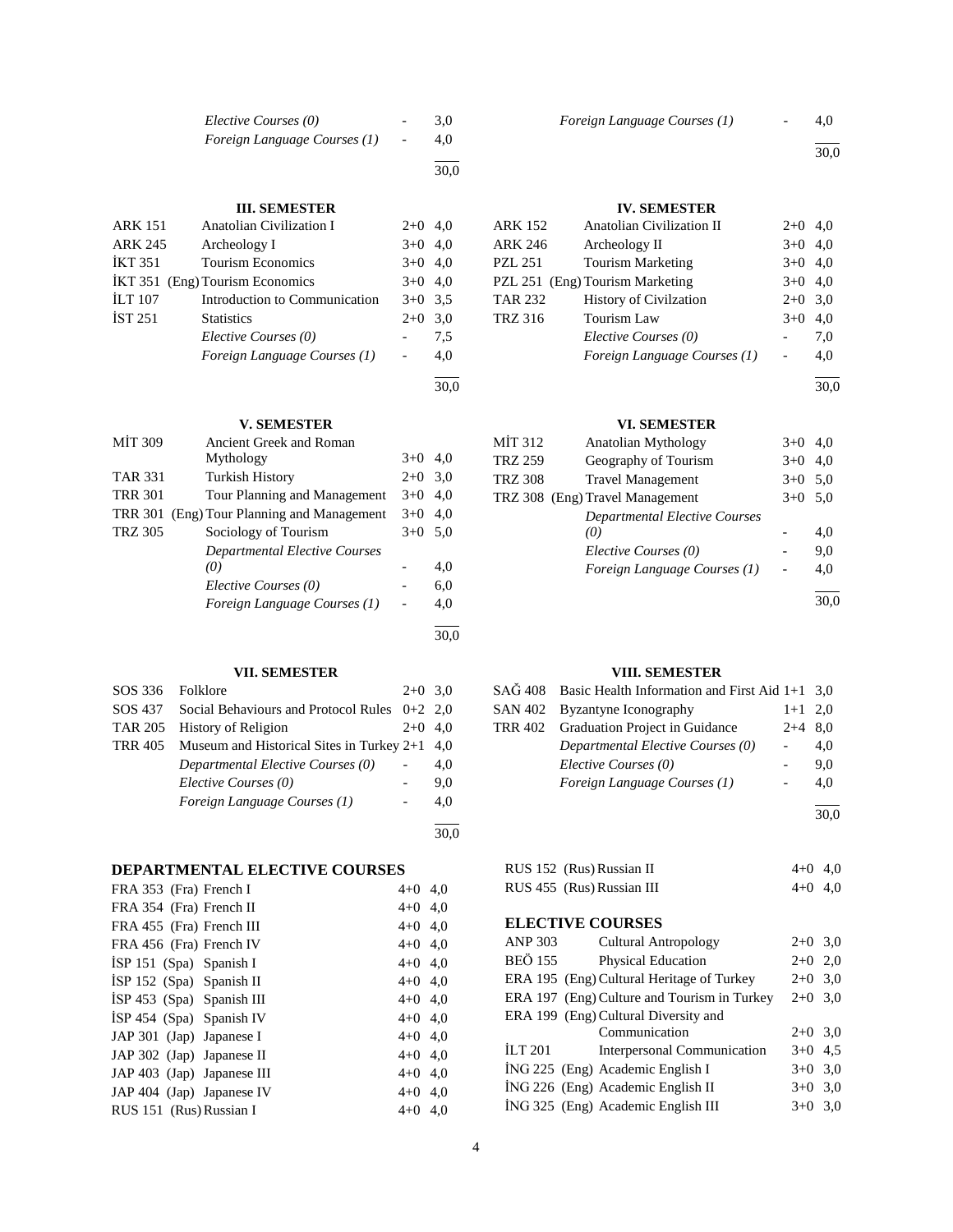|                | ING 326 (Eng) Academic English IV         | $3+0$ 3.0 |     | <b>TRZ 269</b> | Ecology and Tourism                  | $3+0$ 5,0 |     |
|----------------|-------------------------------------------|-----------|-----|----------------|--------------------------------------|-----------|-----|
|                | ING 425 (Eng) Academic English V          | $3+0$ 3,0 |     | <b>TRZ 310</b> | <b>Destination Management</b>        | $3+0$ 5,0 |     |
|                | İNG 426 (Eng) Academic English VI         | $3+0$ 3.0 |     |                | TRZ 310 (Eng) Destination Management | $3+0$ 5.0 |     |
| <b>ISL 421</b> | Entrepreneurship                          | $2+0$     | 3,0 | <b>TRZ 424</b> | Tourism Transportation               | $3+0$ 5,0 |     |
| <b>KON 411</b> | <b>Hotel Management</b>                   | $3+0$     | 4,0 | <b>TRZ 457</b> | Ethics in Tourism                    | $3+0$     | 4,0 |
| <b>KÜL</b> 101 | History of Culture                        | $2+0$ 3.5 |     | <b>TÜR 120</b> | Turkish Sign Language                | $3+0$ 3,0 |     |
| <b>KÜL 199</b> | <b>Cultural Activities</b>                | $0+2$ 2,0 |     | <b>TÜR 405</b> | Diction                              | $1 + 1$   | 2,0 |
| <b>PZL 306</b> | Consumer Behavior                         | $2+0$ 3,0 |     |                |                                      |           |     |
|                | PZL 306 (Eng) Consumer Behavior           | $2+0$     | 3,0 |                | <b>FOREIGN LANGUAGE COURSES</b>      |           |     |
| <b>REK 412</b> | <b>Recreation Management</b>              | $3+0$     | 5.0 |                | ALM 123 (Ger) German I               | $4+0$ 4,0 |     |
| <b>SAN 155</b> | <b>Hall Dances</b>                        | $0+2$ 2,0 |     |                | ALM 124 (Ger) German II              | $4+0$ 4,0 |     |
| <b>SAN 213</b> | Argentine Tango                           | $1+2$ 4,0 |     |                | ALM 225 (Ger) German III             | $4 + 0$   | 4,0 |
| <b>SAN 404</b> | Turkish and Islamic Art                   | $2+0$ 3.0 |     |                | ALM 226 (Ger) German IV              | $4+0$ 4,0 |     |
| <b>SAN 409</b> | <b>Byzantine Art</b>                      | $2+0$     | 3,0 |                | ALM 327 (Ger) German V               | $4 + 0$   | 4,0 |
| <b>STV 404</b> | Intercultural Communication               | $3+0$     | 4,0 |                | ALM 328 (Ger) German VI              | $4 + 0$   | 4,0 |
|                | STV 404 (Eng) Intercultural Communication | $3+0$     | 4,0 |                | ALM 429 (Ger) German VII             | $4+0$ 4,0 |     |
| <b>THU 205</b> | <b>Community Services</b>                 | $0+2$ 4,0 |     |                | ALM 430 (Ger) German VIII            | $4 + 0$   | 4,0 |
| <b>TIY 423</b> | Drama                                     | $1+1$ 2,0 |     |                | $ING 137$ (Eng) English I            | $4+0$ 4,0 |     |
| <b>TRR 403</b> | <b>Travel Sector Practices I</b>          | $2+2$ 5.0 |     |                | İNG 138 (Eng) English II             | $4 + 0$   | 4,0 |
| <b>TRR 404</b> | <b>Travel Sector Practices II</b>         | $2+2$ 5.0 |     |                | İNG 239 (Eng) English III            | $4 + 0$   | 4,0 |
| <b>TRR 407</b> | <b>Quality Management in Service</b>      |           |     |                | $ING 240$ (Eng) English IV           | $4 + 0$   | 4,0 |
|                | Sector                                    | $3+0$ 4,0 |     |                | İNG 341 (Eng) English V              | $4 + 0$   | 4,0 |
| <b>TRZ 241</b> | Special Interest Tourism                  | $2+2$ 3,0 |     |                | İNG 342 (Eng) English VI             | $4+0$ 4,0 |     |
| <b>TRZ 255</b> | E-Commerce in Tourism                     | $3+0$ 4,0 |     |                | $ING 443$ (Eng) English VII          | $4 + 0$   | 4,0 |
| <b>TRZ 260</b> | Corporate Identity                        | $2+0$ 3,0 |     |                | İNG 444 (Eng) English VIII           | $4+0$ 4,0 |     |
| <b>TRZ 262</b> | Natural Tourism Resources of              |           |     |                |                                      |           |     |
|                | Turkey                                    | $3+0$ 4.0 |     |                |                                      |           |     |

# **DEPARTMENT OF TOURISM MANAGEMENT**

 Anadolu University, School of Tourism and Hotel Management was established in 1993. After a one-year preparatory school, Anadolu University, School of Tourism and Hotel Management offers a Bachelor of Arts degree upon completion of an eight semester program. Students have the opportunity of studying in the laboratories and participate in various facilities of the university. Front Office, Food and Beverage and Travel Agency Operations are tought via highly widespread package programs; such as Fidelio, Amadeus and Galileo. A compulsory industrial training period of minimum 90 workdays is also a part of the study. As a principle, it is a great concern for the school that students should undergo the training period in 3-4-5 star hotels, 4-5 star holiday villages, tour operators and travel agencies.

 While preparing the program, industrial needs are taken into consideration. Since the students are accepted as the candidate managers of the future, they take both the occupational courses of the school as well as courses similar in content to the Faculty of Business Administration.

 Double major programs involving two departments within the university could be majored by the students who are allowed to according to their grades. The school also offers programs leading to the Master of Arts and Philosophy of Doctorate degrees. Beside these degree programs, the school also houses the "e-Tourism Management" program for a Master's degree. Since 2003 EI-AH&LA American Hotel and Lodging Management Certificate Program is available for college level students to provide them with vocational scholastic abilities . The courses are carried in English.

Head : Prof. Dr. Nazmi KOZAK Deputy Head : Asst. Prof. Dr. Çağıl Hale ÖZEL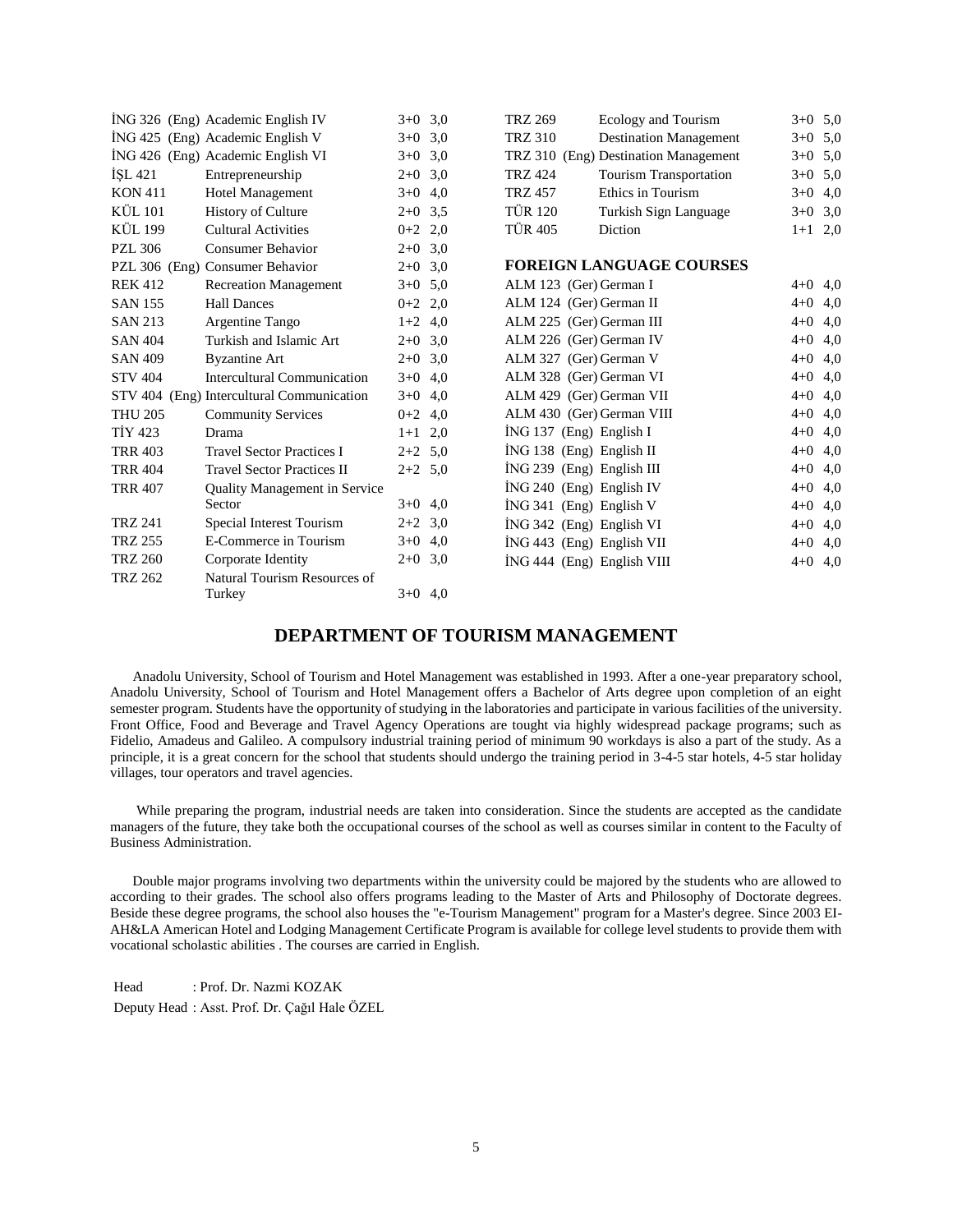# **PROGRAM**

#### **I. SEMESTER**

| <b>BIL 150</b> | Fundamentals of Information            |           |     |
|----------------|----------------------------------------|-----------|-----|
|                | Technology                             | $4+0$ 5.0 |     |
| <b>İKT 119</b> | Introduction to Economics              | $3+0$ 5.0 |     |
| <b>ISL 101</b> | Introduction to Business               | $3+0$ 4.5 |     |
|                | ISL 101 (Eng) Introduction to Business | $3+0$ 4.5 |     |
| <b>TRZ 101</b> | Introduction to Tourism                | $3+0$ 4.5 |     |
|                | TRZ 101 (Eng) Introduction to Tourism  | $3+0$     | 4,5 |
| <b>TÜR 125</b> | Turkish Language I                     | $2+0$     | 2,0 |
|                | Elective Courses (2)                   |           | 6,0 |
|                | Foreign Language Courses (1)           |           | 3,0 |
|                |                                        |           |     |

30,0

30,0

30,0

30,0

# **III. SEMESTER**

| İKT 351        | <b>Tourism Economics</b>            | $3+0$ 4.0 |      |
|----------------|-------------------------------------|-----------|------|
|                | IKT 351 (Eng) Tourism Economics     | $3+0$ 4.0 |      |
| <b>ILT 107</b> | Introduction to Communication       | $3+0$ 3.5 |      |
| <b>IST 251</b> | <b>Statistics</b>                   | $2+0$ 3.0 |      |
| <b>TAR 165</b> | Atatürk's Principles and History of |           |      |
|                | <b>Turkish Revolution I</b>         | $2+0$     | 2.0  |
| <b>TRZ 106</b> | Food and Beverage Management        | $3+0$     | 4.0  |
|                | Elective Courses (4)                |           | 13.5 |
|                |                                     |           |      |

# **V. SEMESTER**

| ISL 301        | Human Resources Management               | $3+0$ 4,0 |      |
|----------------|------------------------------------------|-----------|------|
|                | İŞL 301 (Eng) Human Resources Management | $3+0$ 4.0 |      |
| ISL 315        | Strategic Management                     | $3+0$ 5.0 |      |
| <b>TRZ 305</b> | Sociology of Tourism                     | $3+0$ 5.0 |      |
|                | Elective Courses (4)                     |           | 16.0 |
|                |                                          |           |      |

#### **VII. SEMESTER**

| TRZ 407 | Research Methods and Project |           |      |
|---------|------------------------------|-----------|------|
|         | Development in Tourism       | $3+0$ 8.0 |      |
|         | Elective Courses (6)         |           | 22.0 |
|         |                              |           |      |

# **ELECTIVE COURSES**

|                | ALM 203 (Ger) German I          | $6+0$ 6,0 |  |
|----------------|---------------------------------|-----------|--|
|                | ALM 204 (Ger) German II         | $6+0$ 6.0 |  |
|                | ALM 303 (Ger) German III        | $6+0$ 6.0 |  |
|                | ALM 304 (Ger) German IV         | $6+0$ 6.0 |  |
|                | ALM 453 (Ger) Tourism German I  | $2+0$ 3.0 |  |
|                | ALM 454 (Ger) Tourism German II | $2+0$ 3.0 |  |
| <b>ARK 105</b> | <b>Anatolian Civilizations</b>  | $2+0$ 4.0 |  |
| <b>BEÖ 155</b> | <b>Physical Education</b>       | $2+0$ 2.0 |  |
|                |                                 |           |  |

#### **II. SEMESTER**

| HUK 151 Fundamental Concepts of Law | $3+0$ 4,5 |     |
|-------------------------------------|-----------|-----|
| ISL 103 Business Management         | $3+0$ 3.5 |     |
| MAT 804 Mathematics                 | $3+0$ 4.5 |     |
| MUH 151 Introduction to Accounting  | $3+0$ 4.5 |     |
| TÜR 126 Turkish Language II         | $2+0$ 2.0 |     |
| Elective Courses (2)                |           | 8,0 |
| Foreign Language Courses (1)        | $\sim$    | 3,0 |
|                                     |           |     |

30,0

# **IV. SEMESTER**

| <b>HUK 356</b> | Labor and Social Security Law       | $3+0$     | 4.0  |
|----------------|-------------------------------------|-----------|------|
| <b>KON 411</b> | <b>Hotel Management</b>             | $3+0$     | 4.0  |
| <b>PZL 251</b> | <b>Tourism Marketing</b>            | $3+0$ 4,0 |      |
|                | PZL 251 (Eng) Tourism Marketing     | $3+0$     | 4.0  |
| <b>TAR 166</b> | Atatürk's Principles and History of |           |      |
|                | <b>Turkish Revolution II</b>        | $2+0$     | 2.0  |
| <b>TRZ 290</b> | Hospitality Services in Hotel       |           |      |
|                | <b>Business</b>                     | $2+2$ 4.0 |      |
|                | Elective Courses (4)                |           | 12.0 |
|                |                                     |           |      |

30,0

#### **VI. SEMESTER**

| <b>TRZ 308</b> | <b>Travel Management</b>             | $3+0$ 5.0 |      |
|----------------|--------------------------------------|-----------|------|
|                | TRZ 308 (Eng) Travel Management      | $3+0$ 5.0 |      |
| <b>TRZ 310</b> | <b>Destination Management</b>        | $3+0$ 5.0 |      |
|                | TRZ 310 (Eng) Destination Management | $3+0$ 5.0 |      |
| <b>TRZ 459</b> | Conference and Event                 |           |      |
|                | Management                           | $3+0$     | 4.0  |
|                | Elective Courses (4)                 |           | 16.0 |
|                |                                      |           |      |

30,0

#### **VIII. SEMESTER**

| TRZ 408 Industrial Tourism Project | $2+4$ 8.0 |      |
|------------------------------------|-----------|------|
| Elective Courses (6)               |           | 22.0 |
|                                    |           |      |

30,0

|                         | ERA 195 (Eng) Cultural Heritage of Turkey             | $2+0$ 3.0 |  |  |
|-------------------------|-------------------------------------------------------|-----------|--|--|
|                         | ERA 197 (Eng) Culture and Tourism in Turkey $2+0$ 3,0 |           |  |  |
|                         | ERA 199 (Eng) Cultural Diversity and                  |           |  |  |
|                         | Communication                                         | $2+0$ 3.0 |  |  |
| FIN 352                 | Financial Management in Hotels $3+0$ 4,0              |           |  |  |
| FRA 153 (Fra) French I  |                                                       | $4+0$ 3.5 |  |  |
| FRA 154 (Fra) French II |                                                       | $4+0$ 3.5 |  |  |
| GRA 208 Web Design      |                                                       | $2+2$ 4.0 |  |  |
|                         | ING 225 (Eng) Academic English I                      | $3+0$ 3.0 |  |  |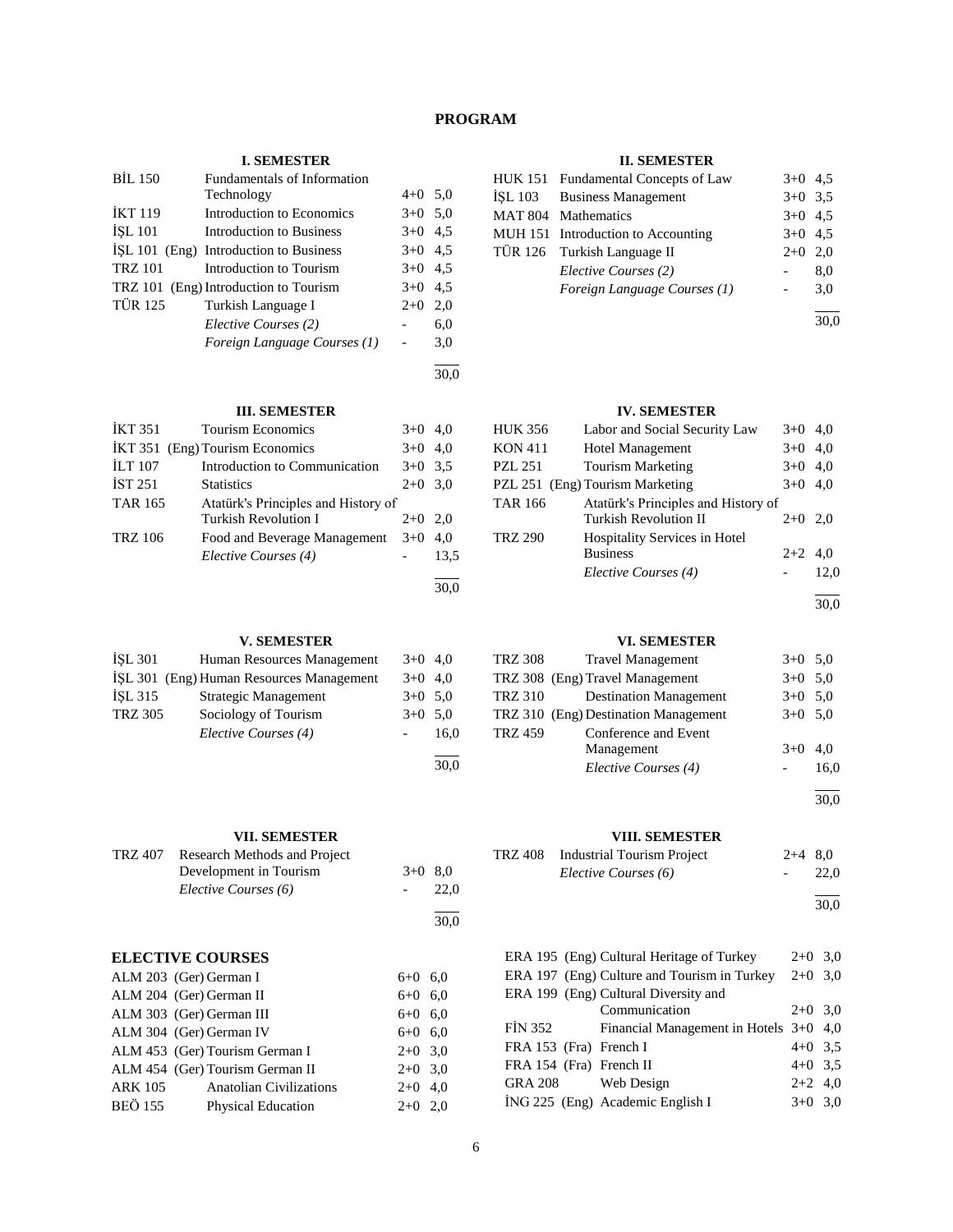|                           | İNG 226 (Eng) Academic English II  | $3+0$ 3,0 | <b>TRZ 255</b>           | E-Commerce in Tourism                   | $3+0$ 4,0 |  |
|---------------------------|------------------------------------|-----------|--------------------------|-----------------------------------------|-----------|--|
|                           | İNG 325 (Eng) Academic English III | $3+0$ 3,0 | <b>TRZ 269</b>           | <b>Ecology and Tourism</b>              | $3+0$ 5,0 |  |
|                           | İNG 326 (Eng) Academic English IV  | $3+0$ 3,0 | <b>TRZ 271</b>           | Special Interest Tourism                | $3+0$ 4,0 |  |
|                           | İNG 425 (Eng) Academic English V   | $3+0$ 3,0 | <b>TRZ 273</b>           | Spatial (Interior) Design in            |           |  |
|                           | İNG 426 (Eng) Academic English VI  | $3+0$ 3,0 |                          | <b>Tourism Areas</b>                    | $3+0$ 5,0 |  |
| <b>İSN 102</b>            | <b>Public Relations</b>            | $3+0$ 3,0 | <b>TRZ 292</b>           | Industrial Applications in              |           |  |
| $ISP 151$ (Spa)           | Spanish I                          | $4+0$ 4,0 |                          | Tourism I                               | $2+2$ 5,0 |  |
| $ISP 152$ (Spa)           | Spanish II                         | $4+0$ 4,0 | <b>TRZ 294</b>           | Thermal and SPA Services                | $3+0$ 4,0 |  |
| İŞL 421                   | Entrepreneurship                   | $2+0$ 3,0 | <b>TRZ 296</b>           | <b>Individual Outdoor Activities</b>    | $2+2$ 3,0 |  |
| $ITA 151$ (Ita)           | Italian I                          | $4+0$ 5,0 | <b>TRZ 304</b>           | Tourism Policy and Planning             | $3+0$ 4.5 |  |
| $ITA 152$ (Ita)           | Italian II                         | $4+0$ 5,0 | <b>TRZ 307</b>           | <b>Support Services in Hospitality</b>  | $3+0$ 5,0 |  |
| <b>JAP 301</b>            | Japanese I                         | $4+0$ 4,0 | <b>TRZ 309</b>           | Environmental Management in             |           |  |
| <b>JAP 302</b>            | Japanese II                        | $4+0$ 4,0 |                          | <b>Tourism Businesses</b>               | $3+0$ 4,0 |  |
| $JAP 403$ (Jap)           | Japanese III                       | $4+0$ 4,0 | <b>TRZ 311</b>           | Service Design                          | $3+0$ 5.0 |  |
| $JAP 404$ $(Jap)$         | Japanese IV                        | $4+0$ 4,0 | <b>TRZ 312</b>           | Tourism, Media, Communication 3+0 4,0   |           |  |
| <b>KON 204</b>            | <b>Bar Management</b>              | $1+2$ 3,0 | <b>TRZ 314</b>           | Investment and Project Analysis 3+0 4,0 |           |  |
| <b>KON 301</b>            | <b>Cuisine Management</b>          | $3+0$ 4,0 | <b>TRZ 316</b>           | Tourism Law                             | $3+0$ 4,0 |  |
| <b>KUL 199</b>            | <b>Cultural Activities</b>         | $0+2$ 2,0 | <b>TRZ 415</b>           | Institutionalization of Tourism         | $2+0$ 3,0 |  |
| <b>MUH 237</b>            | <b>Cost Accounting</b>             | $3+0$ 3.0 | <b>TRZ 416</b>           | Industrial Applications in              |           |  |
| <b>MUH 311</b>            | Auditing and Financial Analysis    | $3+0$ 4,0 |                          | Tourism II                              | $2+2$ 5,0 |  |
| MÜZ 151                   | Short History of Music             | $2+0$ 3.0 | <b>TRZ 417</b>           | Performance and Career<br>Management    | $3+0$ 5,0 |  |
| <b>PSI 104</b>            | Social Psychology                  | $3+0$ 3,0 | <b>TRZ 418</b>           | <b>International Destinations</b>       | $3+0$ 4,0 |  |
| <b>PZL 306</b>            | <b>Consumer Behavior</b>           | $2+0$ 3,0 | <b>TRZ 419</b>           | Public Relations Campaigns in           |           |  |
|                           | PZL 306 (Eng) Consumer Behavior    | $2+0$ 3,0 |                          | Tourism                                 | $2+2$ 5,0 |  |
| <b>REK 412</b>            | <b>Recreation Management</b>       | $3+0$ 5,0 | <b>TRZ 420</b>           | <b>Mass Food Production</b>             | $3+0$ 5,0 |  |
| RUS 151 (Rus) Russian I   |                                    | $4+0$ 4,0 | <b>TRZ 421</b>           | <b>National Destinations</b>            | $3+0$ 4,0 |  |
| RUS 152 (Rus) Russian II  |                                    | $4+0$ 4,0 | <b>TRZ 423</b>           | Rooms Division Management               | $3+0$ 4,0 |  |
| RUS 455 (Rus) Russian III |                                    | $4+0$ 4,0 | <b>TRZ 424</b>           | Tourism Transportation                  | $3+0$ 5,0 |  |
| RUS 456 (Rus) Russian IV  |                                    | $4+0$ 4,0 | <b>TRZ 425</b>           | <b>Restaurant Management</b>            | $3+0$ 4,0 |  |
| <b>SAN 155</b>            | <b>Hall Dances</b>                 | $0+2$ 2,0 | <b>TRZ 426</b>           | Tourism and Globalization               | $3+0$ 4,0 |  |
| <b>SAN 213</b>            | Argentine Tango                    | $1+2$ 4,0 | <b>TRZ 457</b>           | Ethics in Tourism                       | $3+0$ 4,0 |  |
| <b>SNT 155</b>            | <b>History of Art</b>              | $2+0$ 2,0 | <b>TRZ 467</b>           | <b>Tourism Seminars I</b>               | $3+0$ 4,0 |  |
| SOS 128                   | Introduction to Behavioral         |           | <b>TRZ 468</b>           | <b>Tourism Seminars II</b>              | $3+0$ 4,0 |  |
|                           | Sciences                           | $3+0$ 4,0 | <b>TÜR 120</b>           | Turkish Sign Language                   | $3+0$ 3,0 |  |
| SOS 312                   | Organizational Behavior            | $3+0$ 4,5 |                          |                                         |           |  |
| SOS 336                   | Folklore                           | $2+0$ 3,0 |                          | <b>FOREIGN LANGUAGE COURSES</b>         |           |  |
| <b>STV 404</b>            | <b>Intercultural Communication</b> | $3+0$ 4,0 | İNG 177 (Eng) English I  |                                         | $3+0$ 3,0 |  |
| <b>THU 205</b>            | <b>Community Services</b>          | $0+2$ 4,0 | ING 178 (Eng) English II |                                         | $3+0$ 3,0 |  |
| <b>TIY 152</b>            | Theatre                            | $2+0$ 2,5 |                          | İNG 179 (Eng) Advanced English I        | $3+0$ 3,0 |  |
| <b>TİY 308</b>            | Republic Era Turkish Theatre       | $2+0$ 3,0 |                          | İNG 180 (Eng) Advanced English II       | $3+0$ 3,0 |  |
|                           | TRZ 139 (Eng) Technical English I  | $2+0$ 3,0 |                          |                                         |           |  |
|                           | TRZ 140 (Eng) Technical English II | $2+0$ 3,0 |                          |                                         |           |  |

#### **COURSE CONTENTS**

#### **ALM 123 German I 4+0 4,0**

Greeting Friends; Introductory Speech; Asking for Directions; Farewell; Introducing People; Asking and Telling the Place of Origin; Requests; Asking for Price; Asking about Types of Food and Beverage; Courtesy Phrases Used at Restaurants and Other Places; Asking and Telling Time; Asking or Telling Preferences; Asking the Quantity of Things; Learning the Phrases Used in Telephone Speeches; Using Grammar Relevant to Given Situations.

#### **ALM 124 German II 4+0 4,0**

Modal Verbs: Können, Müssen, Wollen, Dürfen, Sollen, Mögen; Tenses: Present tense, Future Tense; Nouns: Types of nouns; Articles: Definite articles, Indefinite articles, Negative and indefinite articles; Singular and Plural Nouns: Singular nouns and plural nouns, Types of plurality, Plural form of indefinite articles; Types of Nouns: Nominative, Accusative, Genitive, Possessive; Grammar Exercises.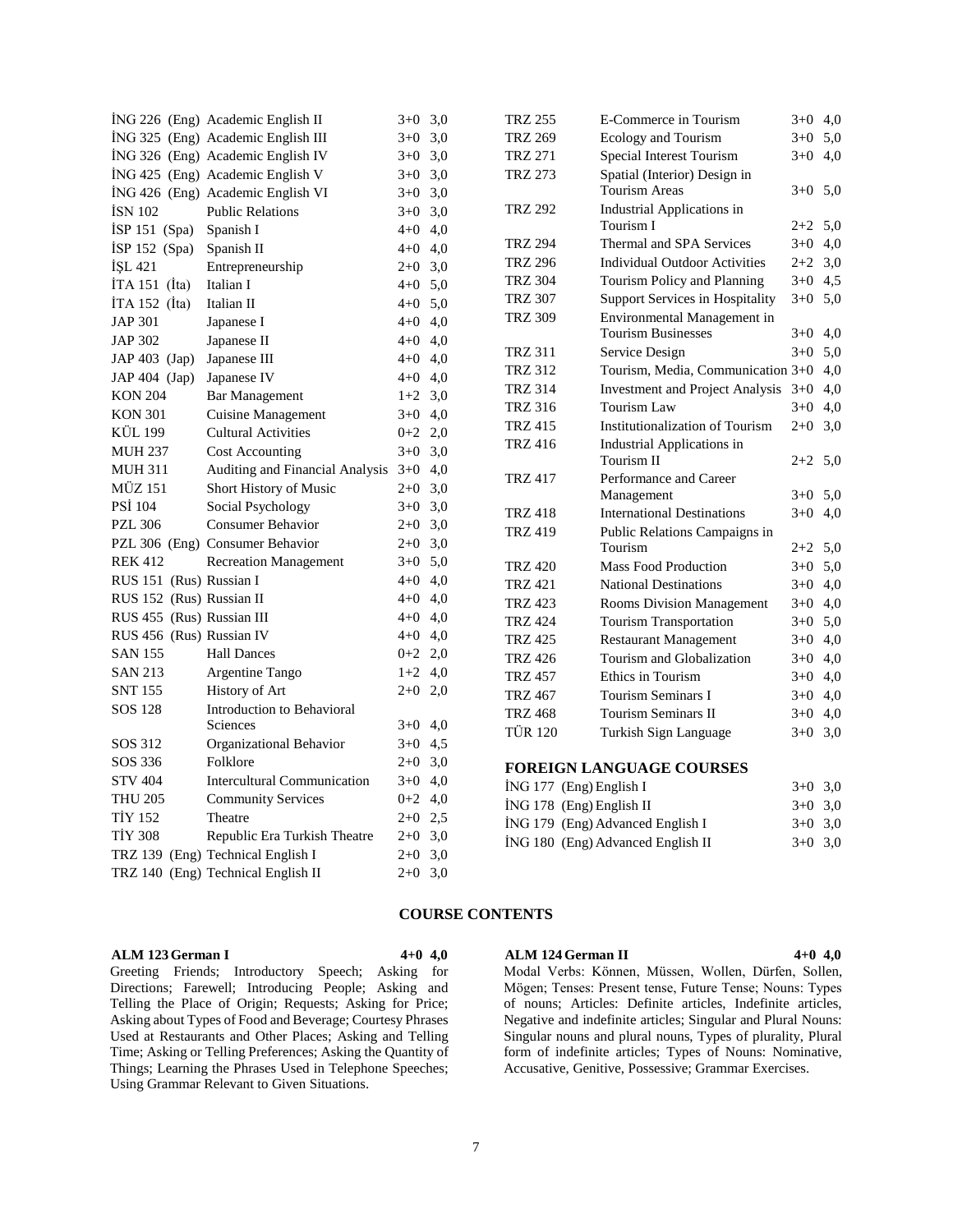#### **ALM 151 German I 3+0 3,0**

Making Sentences in German: Determining Subject and Object; Articles: Der, Die, Das, Plural Die; Akkusativ; Conjugation of Articles; Prepositions used with Akkusativ and Dativ: Conjugation of Articles, Their New Forms and Usages; Prepositions used with Dativ; Use of Akkusativ and Dativ in a Sentence; Sentences with Wenn and Wo; Subordinate Clauses with Nachdem and Bevor; Phrases Used in Telephone Calls and Shopping; Introduction to Subordinate Clauses and Basic Rules.

#### **ALM 152 German II 3+0 3,0**

Prepositions used with Akkusativ and Dativ; Identifying Cases with Wo and Wohin; Formation of Genitiv; Relative Sentences; Personal Pronouns; Conjugation of Adjectives; Subordinate Clauses; Sentences with Modal Verbs; Tenses: Simple Past and Present Perfect Tense; Prateritum, Perfekt and Plusguamperfekt; Active and Passive Sentences; Passive Sentences With Verbs; Usage of Konjunktiv I and Konjunktiv II: Business German; Making Telephone Calls; Asking Questions on the Telephone, Taking Orders; Taking Messages and Notes; Patterns of Correspondence: Forms of Addressing in a Letter, Writing Business and Private Letters; Being in a Restaurant: Ordering Meals, Types of Meals and Paying Bill.

#### **ALM 203 German I 6+0 6,0**

Basic Verbs; Words and Sentence Structures Used in Daily Speech: Greetings, Meeting someone new, Introducing oneself, Asking for price, Time concept; Verb Conjugations; Personal Pronouns; Adjectives; Interrogative Pronouns; Singular and Plural Nouns and Articles; Simple Imperative Form; Accusative; Numbers; Verbs and Words about Traveling by Train and by Bus; Verbs with Prefixes;

#### **ALM 204 German II 6+0 6,0**

Preposition; Possessive Pronouns.

Introducing Oneself and One?s Family; Ordering Meal and Drink in a Restaurant or Cafe; Solving Problems about Paying the Bill; Enrichment of Daily Speech with Words used with Accusative and Dative; Expressions use in the Description of Meals; Talking on the Phone; Possessive Pronouns; Connecting Words; Conjunctions; Modal Verbs/Auxiliary Verbs; Noun Phrases; Three Cases of Verbs; Future and Past Tenses; Words Used Both with Accusative and Dative.

#### **ALM 225 German III 4+0 4,0**

Asking a Request; Expressing a Request; Expressing Regrets; Accusing People and Apologizing; Talking about Physical Attributes; Asking about Health and Replying These Questions; Expressing Regrets about Health; Identifying Illnesses and Human Body; Expressing Astonishment; Responding to Misunderstandings; Explaining Topics; Requesting; Expressing Ideas about Furniture, Pictures, Clothes and People; Explaining Given Grammar Rules.

# **ALM 226 German IV 4+0 4,0**

General Review of Noun Cases: Strong and weak inflection, Mixed inflection, Inflection groups, Inflection of borrowed

words; Adjectives: Use of adjectives, Adjective phrases, Use of adjectives depending on the verb, Adjectives and cases of nouns; Types of Adjectives; Comparing Adjectives; Verbs; Groups of verbs, Verb forms, Regular verbs; Tenses: Present continuous tense, Past perfect tense, Future tense, Future perfect tense.

#### **ALM 255 German I 3+0 4,0**

Greeting Friends; Asking for Someone's Health; Asking for Directions; Asking Where People are From; Making Requests; Asking for Prices; asking for Prices; Asking for Different Kinds of Food and Drink; Formal Sentences Used in Restaurants and Formal Places; Asking For and Telling People about Preferences; Likes and Dislikes; Asking for the Amount of Something and Telling the Amount of Something: Structures Used in Telephone Conversations; Using Appropriate Grammar Forms for the Given Situations.

#### **ALM 256 German II 3+0 4,0**

Modal verbs: Können, Müssen, Wollen, Dürfen, Sollen, Mögen; Tenses: Simple Present Tense, Future Tense; Nouns and Types of Nouns; Articles; Singular and Plural Forms: Words that are used as Singular or Plural only, Plural Form of the Indefinite Article; Cases of a Noun: Uninflected Case, Accusative, Dative, Possessive Cases; Exercises about these Grammar Points.

#### **ALM 303 German III 6+0 6,0**

Talking about a Subject on the Telephone; Making Appointments; Making Sentences Using Perfect Tense; Talking about Morning and Evening Activities; Conversations in a Post Office; Writing Letters; Shopping in the Market; Reading and Understanding the Advertisements; Giving Directions; Reading News from a Newspaper by the Help of a Dictionary; Imperfect and Perfect Structures; Reflexive Verbs; Imperatives; Prefixes Used with Genitive; Verbs Used as Model Verbs; Verbs with Prefixes; Interrogative Pronouns with Prefixes; Adjectives and their Conjugations; Interrogative Pronouns for Adjectives; Past Perfect Tense; Subordinate Clauses of ?weil? and ?dass?.

#### **ALM 304 German IV 6+0 6,0**

Writing Business Letters; Reading Advertisements which Include Abbreviations; Communicating in a Foreign Police Station; Talking about Sports; Speaking and Writing about Important Educational Issues; Translation Using a Dictionary; Adjectives Conjugation without an Article; Subordinated Clauses of ?wenn? and ?wie?; Newspaper Advertisements; Relative Clauses; Forming Nouns from Adjectives; Comparative and Superlative Forms of Adjectives; Verbs Used as Modals; Subjunctive.

#### **ALM 327 German V 4+0 4,0**

Time Clauses: Nachdem, Bevor, Als, Wenn, Immer wenn, Seitdem, Solange, Sobald, Bis, Indem; Clauses Expressing Reason: Weil, Damit; Conditional Statements: Wenn, Falls; zu Infinitive in Auxiliary Verbs; Sentences Structured with Ob; Indirect Questions; Complementary Statements; Statements with Subjects; Prepositional Statements; Infinitive Statements with Um zu, Ohne zu, Anstatt zu.

8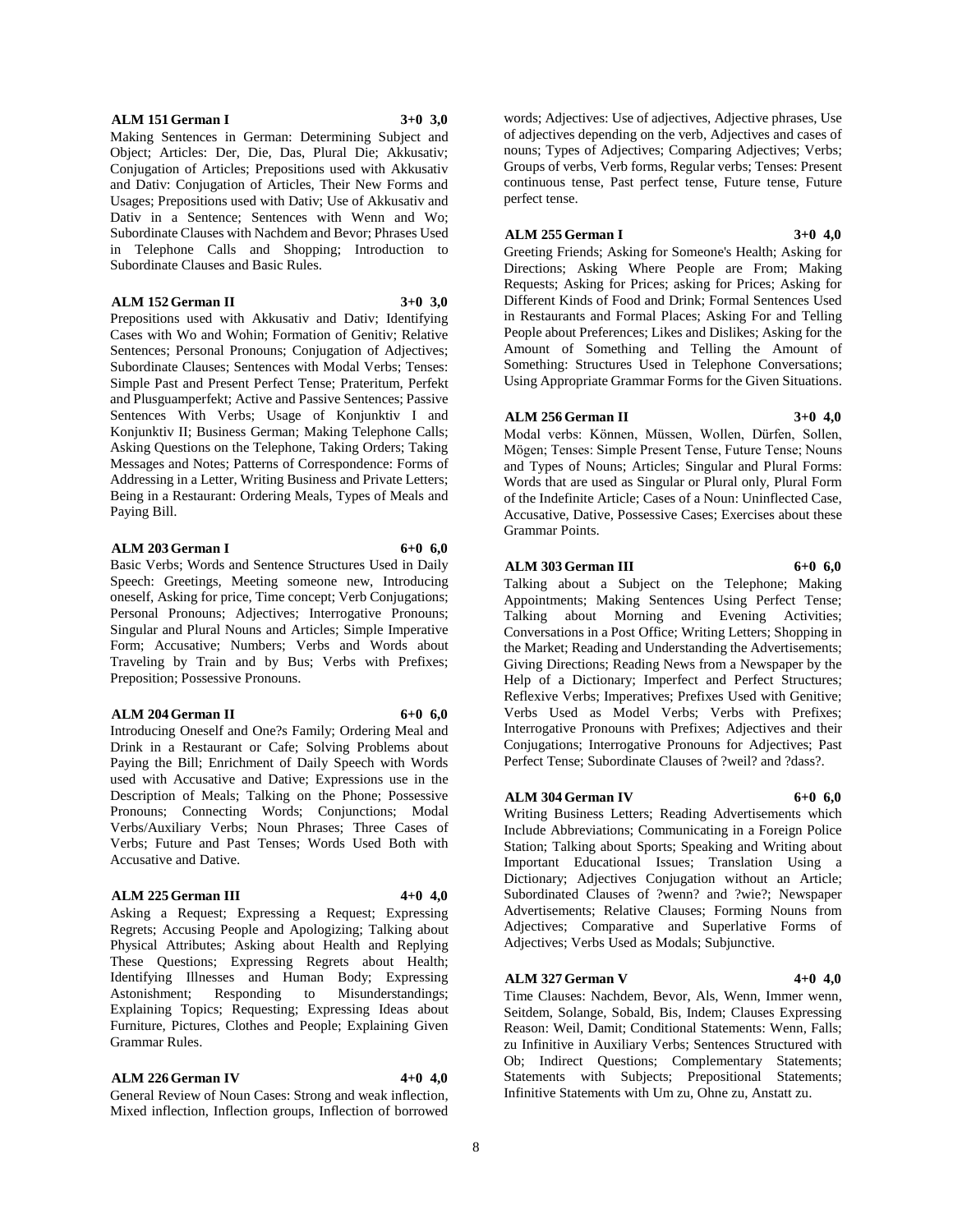#### **ALM 328 German VI 4+0 4,0**

Possessive Statements: Possessive pronouns, Use of possessive pronouns; Minimizing Nouns; Creating Nouns from Adjectives and Nouns with Suffixes of -e, -heit, -keit, igkeit, -er, -in, -ling, -ung, -el, -ei, -schaft, -tum; German Used in Business: Writing official letters, Replying (e-mails, faxes and letters); Writing Petitions; Job Application; Dialogues Used in Job Interviews.

#### **ALM 429 German VII 4+0 4,0**

Improvement and Evaluation of German Speaking Skills; Pronunciation, Diction, Stress, Intonation; Errors in Speaking and Correction of Errors: Elements of Speech Related to Body Language, Factors Affecting Speaking; Text-Based Exercises; Vocabulary Teaching, Film and Picture Descriptions; Dialogue and Monologue Exercuses, Listening Comprehension; Discussions.

#### **ALM 430 German VIII 4+0 4,0**

Developing German Speaking Skills; Role Plays; Discussion on Topics such as Smoking, Football, Marriage, Films, Newspapers, Books, Advertisement, Youth, Theatre; Teaching Different Daily Speech Structures; Suggesting Different Uses of Language in Different Environments and Colloquial Stereotypes of Everyday Language: Use of communicative videotapes; German Sociolects; Language Use in Professional Contexts; Using Role Plays to Improve Speaking Skills.

#### **ALM 453 Tourism German I 2+0 3,0**

Dialogues; Analysis of Written and Spoken Texts; Comprehension and Production of Written and Spoken Texts; Asking and Answering Questions about Travel Plans: Train, Bus Airplane Departures and Arrivals; Buying Tickets and Making Reservations, Writing a Postcard; Weather Report.

#### **ALM 454 Tourism German II 2+0 3,0**

Developing Use of German in Different Sectors of Tourism Industry such as Travel Agencies and Hotels: Applying Effective Reading Strategies to Analyze Texts About Tourism Industry, Writing Effectively and Accurately in Social and Academic Contexts About Tourism Industry, Participating More Confidently and Effectively in Situations in Tourism Industry; Using Fluent and Accurate Language and Making Presentations.

#### **ANP 303 Cultural Antropology 2+0 3,0**

Definition of Anthropology; Sub-fields of Anthropology; History of Anthropology; Human Evolution; Research Areas in Social Anthropology; Primitive Society; Theories of Social Anthropology: Evolutionary School, Diffusionist School, Functionalist School, Structuralist School; Concept and Theory of Culture: Cultural Processes; Lineage, Family and Kinship Relations; Modes of Marriage, Kinship Systems; Religion: Worship, Magic, Taboo, Rituals, Totem, Mythology.

#### **ARK 105 Anatolian Civilizations 2+0 4,0**

Review of Anatolian Civilizations; Paleolithic Age: Caves and hunters; Mesolithic Age; Neolithic Age: Villages; Chalcolithic Age: Organized villages; Early Bronze Age: Fortresses and chiefs; Middle Bronze Age: Princes and merchants; Late Bronze Age: The Hittite Empire; Iron Age: Neo ? Hittite States, Urartian Kingdom, Phrygian Kingdom, Lydian Kingdom; Persian Hegemony over Anatolia; The Hellenistic Age: Alexander the Great and his successors; Roman Age: Asian Province.

#### **ARK 151 Anatolian Civilization I 2+0 4,0**

Biological Evolution of Human; Hunter-Gather societies in Paleolithic and Epipaleolithic periods and their culture; Aceramic settlements and their cultures of Neolithic Settlements and their culture; Cayönü, Çatalhöyük; Settlements of Chalcolithic period in Anatolia and their cultures: Hacİlar, Beycesultan; Early Bronze Age in Anatolia and settlements; Troia, Alacahöyük; Metal and Ceramic Art; Middle Bronze Age; Activities of Assyrian Trade Colonies in Anatolia: Kültepe; Emergence of the Alphabet, Social life.

# **ARK 152 Anatolian Civilization II 2+0 4,0**

The social structure of Anatolia until the end of the Middle Bronze Age: Hattian, Luvies and Hittites; political, social and religious environments in the Hittite Period; Hittite settlements and architecture: Hattusa, Alacahöyük, Alisar; Hittite Art; Aegean Migrations and Dark Ages; Anatolian Civilizations in the Iron Ages; Late Hittite city-states; Zincirli, Karkamiº; Urartian Kingdom, Phrygian Kingdom and their Arts; Lydian Kingdom; Lycians; Ionian city-states in Western Anatolia; Art, Social and Philosophical Structure; Hellenistic Kingdoms in Anatolia and their settlements; Relations between Rome and Anatolia; Romanization and cities of Roman Imperial period in Anatolia.

# **ARK 245 Archeology I 3+0 4,0**

Anatolia Before the Classical Ages: Hittite Empire and Migrations to Anatolia; New Land Names-New People; The Classical Asia Minor: Geographical Areas and City Names; Relations with the Aegean Cultures: Minoan and Mycenaean Relics; Migrations to the Western Anatolia; Ionia and Ionians: Settlements of Ionia, Ephesus, Miletus and Priene; Other Settlements in Ionia; Aeolia and Aeolians: Settlements of Aeolia; Lydian Region: Caria and Carians, Leleges, Pelasgians, Dorians; Settlements in Caria: Bodrum (Halicarnassus) Peninsula, Cnidus; Southern Carian Settlements: Cauno; Inner Caria: Aphrodisia; Laodicea, Hierapolis.

#### **ARK 246 Archeology II 3+0 4,0**

General Chronology and Overview of the Archaic Period; History of Geometric and Archaic Era: Peloponnese (Corinth, Argolis, Laconia, Arcadia, Elis, Achaia); Middle and Northeast Greece (Athena and Attica, Megara, Aetolia, Akarnaia and Epeiros, Ithaca, Kerkira); North of Greece (Thessaly, Macedonia, Thracian, Samothrace); Aegean Islands (Cyclades, Crete, Rhodes); Colonies.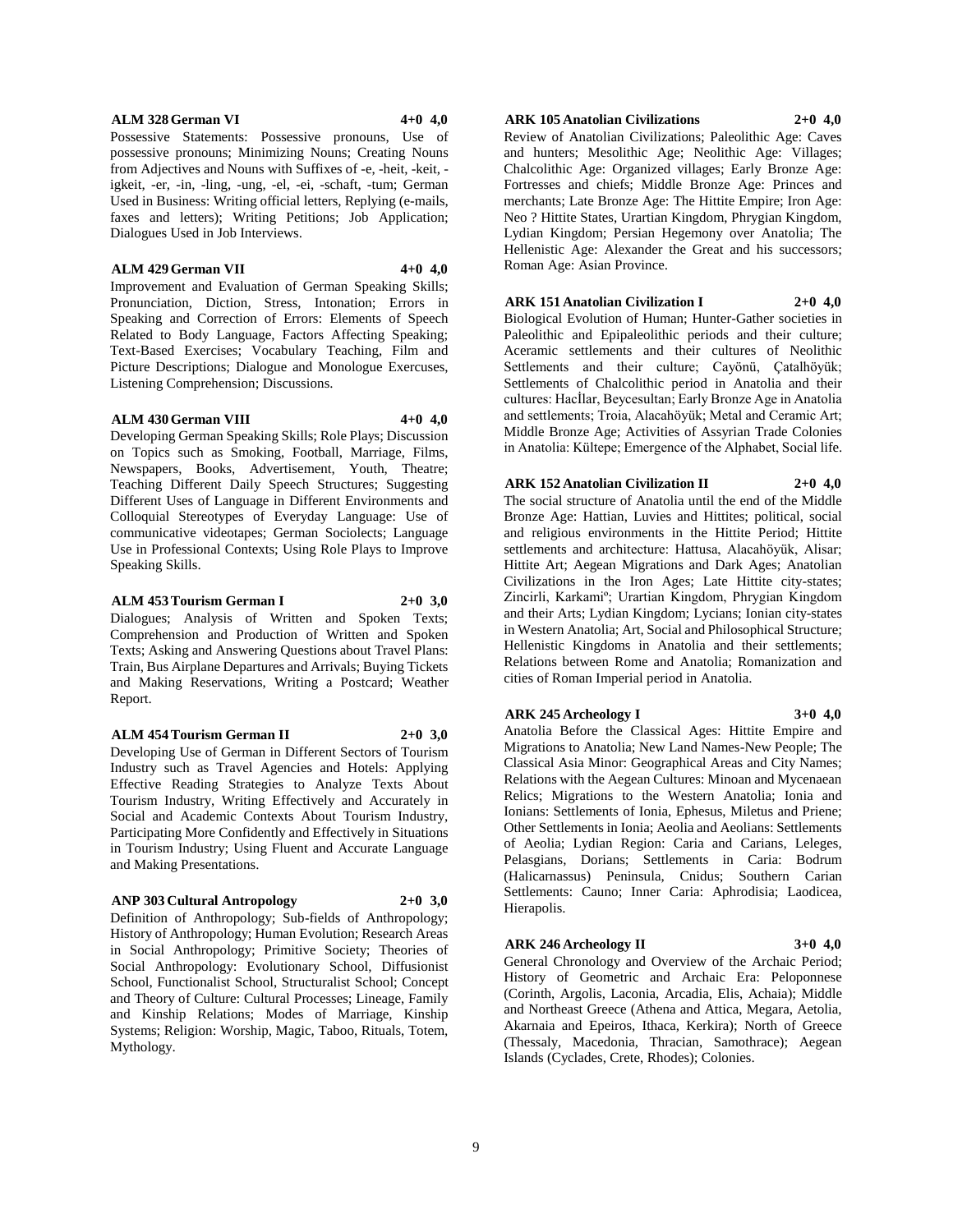**BEÖ 155 Physical Education 2+0 2,0**

Definition of Physical Education and Sports; Aims, Disadvantages of Inactive Life; Various Activities for Physical Education; Recreation; Human Physiology; First Aid; Sports Branches: Definition, Rules and Application; Keep Fit Programs.

#### **BİL 150 Fundamentals of Information Technology 4+0 5,0**

Introduction to Computer: History of Computer; Operating Systems: Introduction to operating systems; Office Software-Word Processors and Document Systems: General Characteristics of the Office Software; Office-Software-Spreadsheets Programs: Spreadsheets Programs; Office Software-Presentation Programs: Presentation Programs; E Mail-Personal Communication Management: General Characteristics of the E Mailing System; Effective use of the Internet and Internet Security; Network Technologies. Computer Hardware and Error Detection: Types of Computers; Social Networks and Social Media: Social Media and Introduction to Social Media; Special Application Software: Multimedia; Law and Ethics of Informatics: Intellectual Property and Informatics Law; E-Learning: Developments in E-Learning; E-Government Applications; Computer and Network Security; Latest Strategic Technologies of Informatics: Factors Affecting Technological Developments.

#### **BİL 468 Computer Applications in Food and Beverage Management 3+0 4,0**

Use of Computers in Food and Beverage Management; Hardware; Software; Recipe Management; Purchase Analysis; Menu Management; Efficient management; Beverage and Food Control Systems; Fidelio Packet Program for Food and Beverage Module; calculation of food and beverage costs; stock control; sales; stock; purchase; sale; applications.

# **ERA 195 Cultural Heritage of Turkey 2+0 3,0**

Prehistorical Ages; Historical Ages; Aegean Immmigrations; Hellenistic and Roman Heritages in Anatolia; Jewish and Christianity Heritages in Anatolia; Otoman Heritage in Anatolia; Foundation of Modern Turkey; Lausanne Pact; Turkey and European Union; Minorities in Turkey; Ethnic Problems of Turkey; Laicism and Islam; General Discussion.

# **ERA 197 Culture and Tourism in Turkey 2+0 3,0**

An Overview of Cultural Formation of Turkey; The Prehistoric and Historic Times; Hittites; Aegean Migration, Phrygians, Lydian's and Persians ; The Oration Kingdom; Helen and Roman Civilization; The Byzantine Empire; Turkish Period in Asia Minor; Foundation of Turkish Republic; Art and Culture in Anatolia; Social Life; Ancient Ruins of Anatolia.

# **ERA 199 Cultural Diversity and Communication 2+0 3,0**

Introduction, Anthropological View; Definition of Culture, Diversity; Globalization, Identity & Affinity; Language and Culture; Religion and Culture; Class in countries; Gender and Society; Prejudices and Stereotypes; European Culture;

Media and Culture; Media and Representations; Cultural stereotypes in Media

# **EST 201 Aesthetics and Philosophy 3+0 4,0** Scope and Methods of Aesthetics; Concept of Beauty and Aesthetic Judgment; Main Philosophical Perspectives;

Concept of Art; Classification of Art; Requirements for Artistic Creativity; Types of Art; Accurate Determination of Evaluation Criteria in Arts; Methods of Criticizing Artworks and Philosophical Criticism; Platos Reflection Theory; Aristotles Substance and Essence Concepts, Mimesis Concept; Aesthetics in the Islam, Christianity and Renaissance; Philosophers in the Age of Enlightenment (Baumgarten, Kant and Hegel) and Expressionism; Formalism, Theory of Art for Art.

# **ETK 204 Professional Ethics 2+0 3,0**

Ethics in Gastronomy; Ethics and Related Concepts; Ethics Theories; Basic Principles of Ethics; Types of Ethics: Individual ethics, Business ethics; World Tourism Organizations Code of Ethics; Ethical Problems in Gastronomy Organizations; Sources of Ethical Problems; Ethical Problems in Food & Beverage Organizations; Ethics and Customer Complaints; Customer Rights in Tourism Sector.

**FİN 352 Financial Management in Hotels 3+0 4,0** Financial Management: Financial management in hotels, Importance, Aims, and Organization; Ratios and Fund Movement Tables in Financial Analysis; Management of Working Capital; Investment and Capital Budgeting in Hotels; Short Term Financing Sources: Bank credits, Commercial credits, Factoring; Middle Term Financing Sources: Forfeiting, Leasing, Revolving credits; Long Term Financing Sources: Auto Finance, Stocks, Bond; Risk Management in Hotels: Spot, Forward, Future markets, Option, Swap.

**FOT 403 Food Styling and Photography 3+0 4,0** Artistic Interventions in Photography; Food Photography: Composition I; Food Photography: Composition II; Special Effects; Projecting the Images; Camera Effects I; Camera Effects II; Effects with Filter; Motion; Darkroom Effects I; Darkroom Effects II.

#### **FRA 151 French I 3+0 3,0** Language Functions: introducing oneself, Greetings,

Definitions, Asking for Things and Responding, inviting People, Talking about Likes and Preferences, Apologizing; Vocabulary: Jobs and Nationalities, Describing People; Grammar: Conjugation of Group I Verbs in Present Tense, Conjugation of the Verbs 'Aller?, 'Venir?, 'Faire?, in Present Tense, Definitions, Question Words: Qui, Que, Quand, Qu, Est-Ce que, Comment, Combien et Pourquoi.

# **FRA 152 French II 3+0 3,0**

Language Function: Asking for information, Giving advice, Prohibition, Expressing wishes, Making reservations, Making phone calls; Grammar: Passé Composé and Imparfait, Demonstratives, Expressing quantity: Un peu de, Beaucoup de, Plus de, Moins de, Numbers, Imperatives,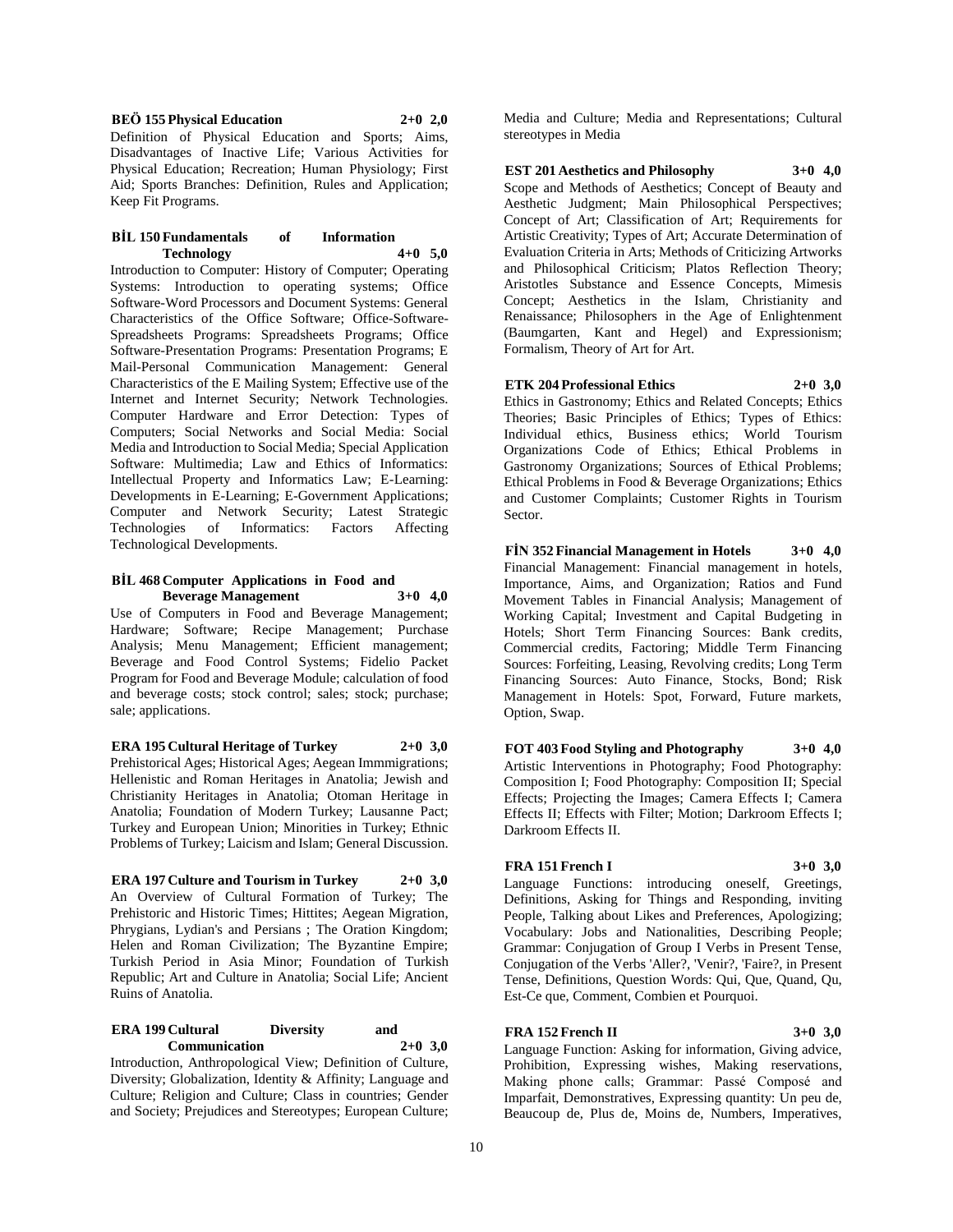## **FRA 153 French I 4+0 3,5**

Language Functions; Introducing Oneself, Greetings, Definition, Asking for Things and Responding, Inviting People, Talking about Likes and Preferences, Apologizing; Vocabulary: Jobs and Nationalities, Describing People; Grammar: Conjugation of Group I verbs in Present Tense, Conjugation of the verbs 'Aller?, 'Venir?, 'Faire?, in Present Tense, Definitions, Question Words: Qui, Que, Quand, Qu, Est-Ce que, Comment, Combien and Pourquoi.

#### **FRA 154 French II 4+0 3,5**

Language Function: Asking for Information, Giving Advice, Prohibition, Expressing Wishes, Making Reservations, Making Phone Calls; Grammar: Passé Compposé and Imparfait, Demonstratives, Expressing Quantity: Un peu de, Beaucoup de, Plus de, Moins de, Numbers, Imperatives, Passé Recént, Futur Proche, Pronouns: Oqi, Que, Qu; Comparatives.

#### **FRA 255 French I 3+0 4,0**

Language Functions: Greetings, Invitations, accepting or refusing invitations; Vocabulary Knowledge: Nourishment, Accommodation, Clothing and colors, Bairams and activities; Grammar: Expressions showing quantity, Demonstrative and possessive adjectives, Prepositions and time indicators, Stressed personal pronouns, Imperatives, Verbs with double pronouns; Learning About French Culture: An area in France: La Baurgogne; Pronunciation, Semi-vowels, Gliding.

#### **FRA 256 French II 3+0 4,0**

Language functions: Imperatives and wishes; Evaluation, Proving and Thanking; Vocabulary: Nourishment, Accommodation, Clothing and colors, Bairams and activities; Ordinal Numbers; Grammar: Expressions showing quantity, Demonstrative and Possessive Adjectives, Prepositions and Time indicators, Stressed personal pronouns: Imperative moods, Verbs with double pronouns; Learning about Target Culture: An Area in France: La Bourgogne; Pronunciation: Intonation, Semi-Vowels, Gliding.

#### **FRA 353 French I 4+0 4,0**

Language Functions; Introducing oneself, Greetings, Asking for something and responding to a demand, Inviting people, Talking about likes and preferences, Apologizing; Vocabulary: Jobs and nationalities, Describing people; Grammar: Conjugation of group I verbs in present tense, Conjugation of the verbs 'Aller?, 'Venir?, 'Faire?, in present tense; Question Words: Qui, Que, Quand, Qu, Est-Ce que, Comment, Combien and Pourquoi.

## **FRA 354 French II 4+0 4,0**

Language Function: Asking for Information, Giving Advice, Prohibition, Expressing wishes, Making reservations, Making phone calls; Grammar: Passé Compposé and Imparfait, Demonstratives, Expressing quantity: Un peu de, Beaucoup de, Plus de, Moins de, Numbers, Imperatives,

Passé Recént, Futur Proche, Pronouns: Oqi, Que, Qu; Comparatives.

#### **FRA 455 French III 4+0 4,0**

Language Functions: Meeting, Invitations, Responding to invitations, Describing people; Lexicology: Jobs, Nationalities, Daily life and leisure, Describing people in terms of personality and psychology; Grammar; Definite and Indefinite Articles; Type and Quantity in Pronouns and Adjectives; Question and Negative Forms; Present Tenses; Numbers; Recognizing French Culture: Paris and the Historical sites; Pronunciation: Intonation, Vowel and consonant sounds.

#### **FRA 456 French IV 4+0 4,0**

Language Functions: Meeting, Greeting, Introducing self, Asking for directions, Informing, Making appointments, Reservation; Grammar: Conjugation of First, Second and Third Group Verbs in all Tenses; Definite and Indefinite Articles; Possessive Adjectives; Demonstrative Adjectives; Feminine and Masculine Forms of Nouns and Adjectives; Question Words; Pronouns; Adverbs; Comparison; Possessive Pronouns; Active-Passive Voice; Lexicology: Words in hotels, restaurants, transportation, travel and shopping; Courtesy; Pronunciation: Accent, rhythm and intonation.

#### **GMS 102 Introduction to Nutrition 2+0 3,0**

Fundamentals of Personal Nutrition: Energy requirements and calculations, Carbohydrates, Lipids, Fats and oils, Proteins, Vitamins and minerals; Nutrition in Life Cycle; Weight Management and Exercising; Nutrition and Health; Nutrition Topics Relevant to Foodservices: Nutrition and Menu Planning; Developing Healthy Recipes; Marketing Healthy Menu Options; Impact of Nutrient Retention.

# **GMS 201 Basic Cooking Techniques I 3+3 6,0**

Food and Beverage Industry; Organization of Kitchens and Job Descriptions; Tools and Equipment Used in Kitchen: Cooking equipment, Processing equipment, Holding and storage equipment, Pots, pans and containers, Measuring devices, Knives, Hand tools, Small equipment; Mise en Place.

#### **GMS 202 Basic Cooking Techniques II 3+3 6,0** Basic Cooking Principles; Stocks and Sauces; Soups; Cooking Meats; Cooking Game; Cooking Fish; Vegetables and Cooking Vegetables; Salads and Salad Dressings; Hors Doeuvres; Sandwiches; Breakfast Preparation; Dairy Products; Sausages and Cured Foods: Garlic sausage, Bologna type sausage, Bacon; Food Presentation and Garnish; Organization of Modern Kitchens.

## **GMS 203 Gastronomy 3+0 4,0**

History of Cuisine: Ancient Greek cuisine, Roman cuisine; Food: Use of food, Food habits; Physical Changes: Kitchen structures, Kitchen equipment and utensils, Ways of use; Methods Used: History of cooking, storing, serving food; Food in Human Life: Daily life, Special occasions, Holy food; History of Food Trends: Classic, Neo-Classic, Modern; Other Trends: Fast food, Slow food; Featured Countries in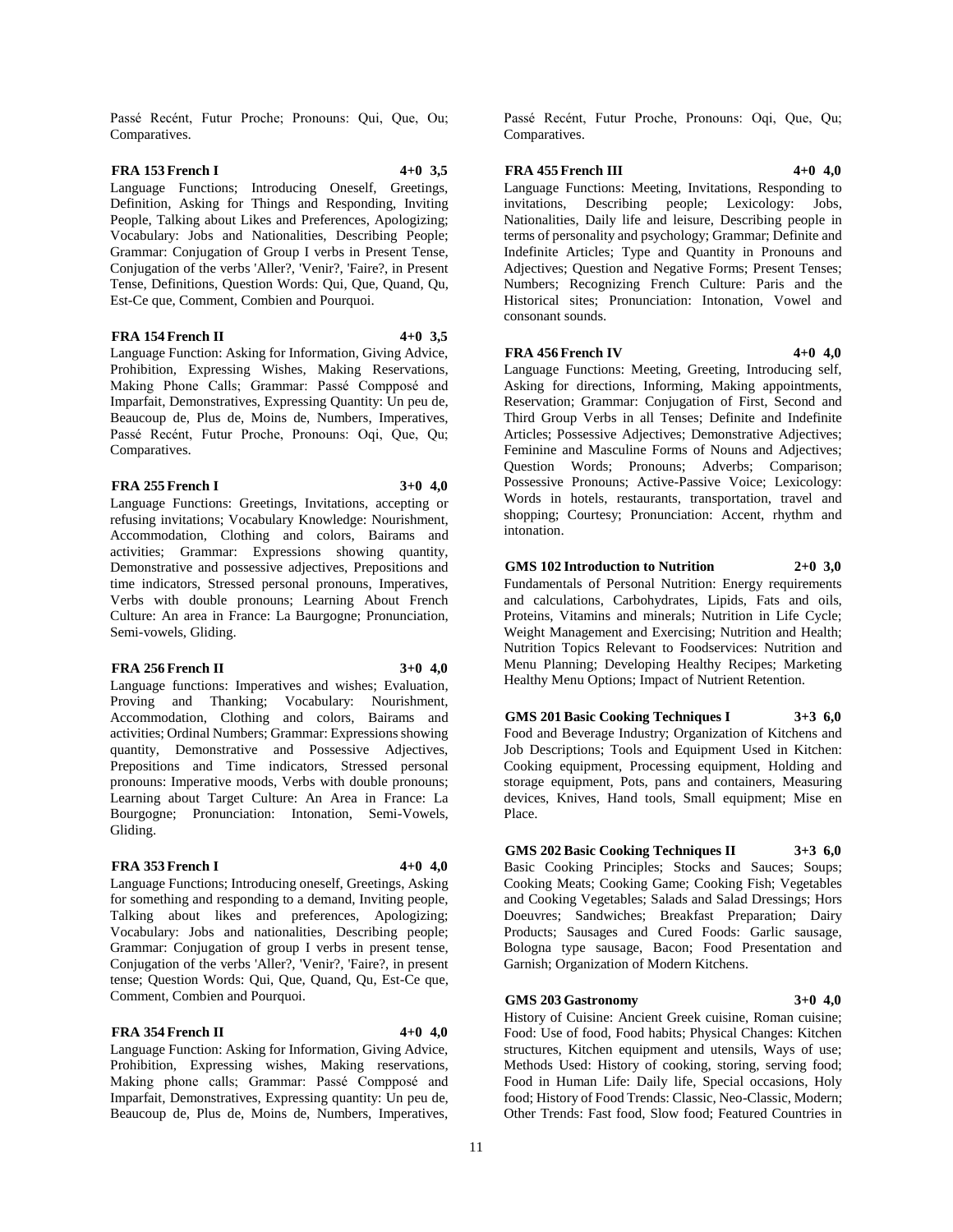Gastronomy; France, Italy, USA; New Applications: New cooking techniques, Technology.

#### **GMS 204 Food and Beverage Operations Management 3+0 4,0**

Introduction to Management: Definition of management, Management levels, Manager, Managerial skills, Managerial functions; Evolution of Management Thinking: Classical perspective, Humanistic perspective, Systems approach, Contingency approach; The Environment of Management: Environment and corporate culture, Managing in a global environment, Managing small businesses; Functions of Management: Planning: Managerial planning and goal setting, Strategy formulation and execution, Managerial decision making; Organizing: Organizing defined, Organizational structures; Leading: Power and influence, Motivation, Leadership, Communication; Control.

#### **GMS 205 Geography of Wood 3+0 3,0**

Basic Concepts of Foods and Geography; Tea: History of tea, Tea around the world and in Turkey, Production of tea; Coffee: History of coffee, Coffee around the world and in Turkey, Production of Coffee; Olive: History of olive, Olive around the world and in Turkey, Production of olive; Hazelnut: History of hazelnut, Hazelnut around the world and in Turkey, Production of hazelnut; Yogurt: History of yogurt, Yogurt around the world and in Turkey, Production of yogurt; Turkish Bagel: History of Turkish bagel, Turkish bagel around the world and in turkey, Production of Turkish bagel.

**GMS 206 Food and Beverage Cost Control 3+0 4,0** Basic Concepts Related to Cost: Types of costs, Fixed costs, Variable costs, Mixed costs, Semi-variable costs; Cost-Volume-Profit Analysis, Break-even Analysis; Food Cost Control Process: Purchasing, Receiving, Storing, Production; Management of Beverage Costs; Pricing of Food and Beverage: Budgets, Budgeting operations of food and beverage activities; Menu Analysis; Yield Management; Contemporary Costing Approaches: Activity-based costing, Target costing, Kaizen costing, Product life cycle costing.

#### **GMS 208 Banquet Management 2+0 3,0**

Meaning and Scope of Banquet; Importance of Banquet for Hotels and Independent Restaurants; Planning in Banquet Organizations; Organizing in Banquet Organizations; Leading in Banquet Organizations; Coordination in Banquet Organizations; Controlling in Banquet Organizations; Banquet Menus; Buffet Cocktail and Conference Organization; Marketing of Banquet Organizations and Banquet Budget; Protocol Rules; Food and Beverage Related Special Events: Food festivals, Cooking contests.

## **GMS 301 Cuisine Practices I 0+4 6,0**

Winter Vegetables (Leeks, Onion, Carrots, Broccoli, Cauliflower, Cabbage, Celery): Mise en Place: Picking out,<br>Washing, Chopping; Winter Vegetable Cooking; Washing, Chopping; Winter Vegetable Garnishing; Fish and Shellfish: Dressing and Filleting, Cutting; Coking Fish and Shellfish: Grilling, Broiling, Moist-heating, Cooking methods; Soups; Desserts; Artistic Plate Presentation.

#### **GMS 302 Cuisine Practices II 0+4 6,0**

Meat Composition: Structure and basic quality factors; Aged Meat; Basics of Beef, Lamb, Veal Cutting (Beef Rib, Beef Loin, Beef T-Bone Steak); Preparations for Cooking (Marinating, Flavor, and Tenderness); Poultry: Preparations for Cooking (Marinating, Flavor, and Tenderness); Summer Vegetables and Herbs: Picking out, Washing, Chopping; Cooking Winter Vegetables; Garnishing; Flavoring, Seasoning and Spices; Plate Portioning and Menu Planning.

#### **GMS 303 Gastronomy Seminar I 3+0 4,0**

Kitchen Planning; Kitchen Management; Regional Cuisines; New Trends in the Kitchen; Food Technologies; Kitchen Equipment; Molecular Gastronomy; Fusion Kitchen; Preparing Meat; French Cuisine; Italian Cuisine; Chinese Cuisine; Mexican Cuisine; Spanish Cuisine; Turkish Cuisine; Discussions, Conferences and Seminars Held in Various Topics of Gastronomy.

#### **GMS 304 Gastronomy Seminar II 3+0 4,0**

Importance of Food & Beverage Department in Hotel Management, Restaurant Management, Bar Management, Fast Food Management, Catering Management, Banquet Organizations; New Trends in Food & Beverage Industry; Interior Design in Restaurants; Wheat Production and Bakery in Turkey; Pulse Regions in Turkey; Types of Milk and Cheese Production in Turkey; Importance of Oils in Diet; Vegetarian Nutrition; Fisheries in Turkey; Use of Game Animals in Hotel Kitchens; Discussions, Conferences and Seminars Held in Various Topics of Gastronomy.

#### **GMS 305 Career Opportunities in Food and Beverage Industry 3+0 4,0**

Definitions of Career-related Concepts: Career, Career management, Career development; Career Approaches and Stages: Traditional perspectives of career, Contemporary perspectives of career: Boundless career, Protean career, Stages of career development; Career Planning: Individual career planning, Organizational career planning; Career Paths; Career Opportunities in Food and Beverage Industry: Career opportunities in caterings and fast foods, Career opportunities in restaurants and bars; Career opportunities in hotel businesses.

#### **GMS 306 Technology of Drinks 3+0 3,0**

Nonalcoholic Drinks: History, Customs, Sensual evaluation of drinks; Preparation of drinks; Juices: Definition, Types, Production; Fizzy drinks: Definition, Types, Production, Preparation of mixtures, Addition of carbon dioxide; Tea: Definition, History, Types, Preparation; Coffee; Definition, History, Types, Preparation; Other nonalcoholic drinks: Ayran, Boza, Kımız.

#### **GMS 307 Food Technology 3+0 3,0**

Food Technology Definition; Ready Food Technology Raw Materials and Components; Factors and Control of Food Spoilage; Physical Methods of Food Preserving: Cooling, Freezing; Sterilization, Pastörizyon, Radiation, Gas pressure, Vacuuming, Filtration; Chemical Methods of Food Preserving: Salting, Fumigation, Biological methods of food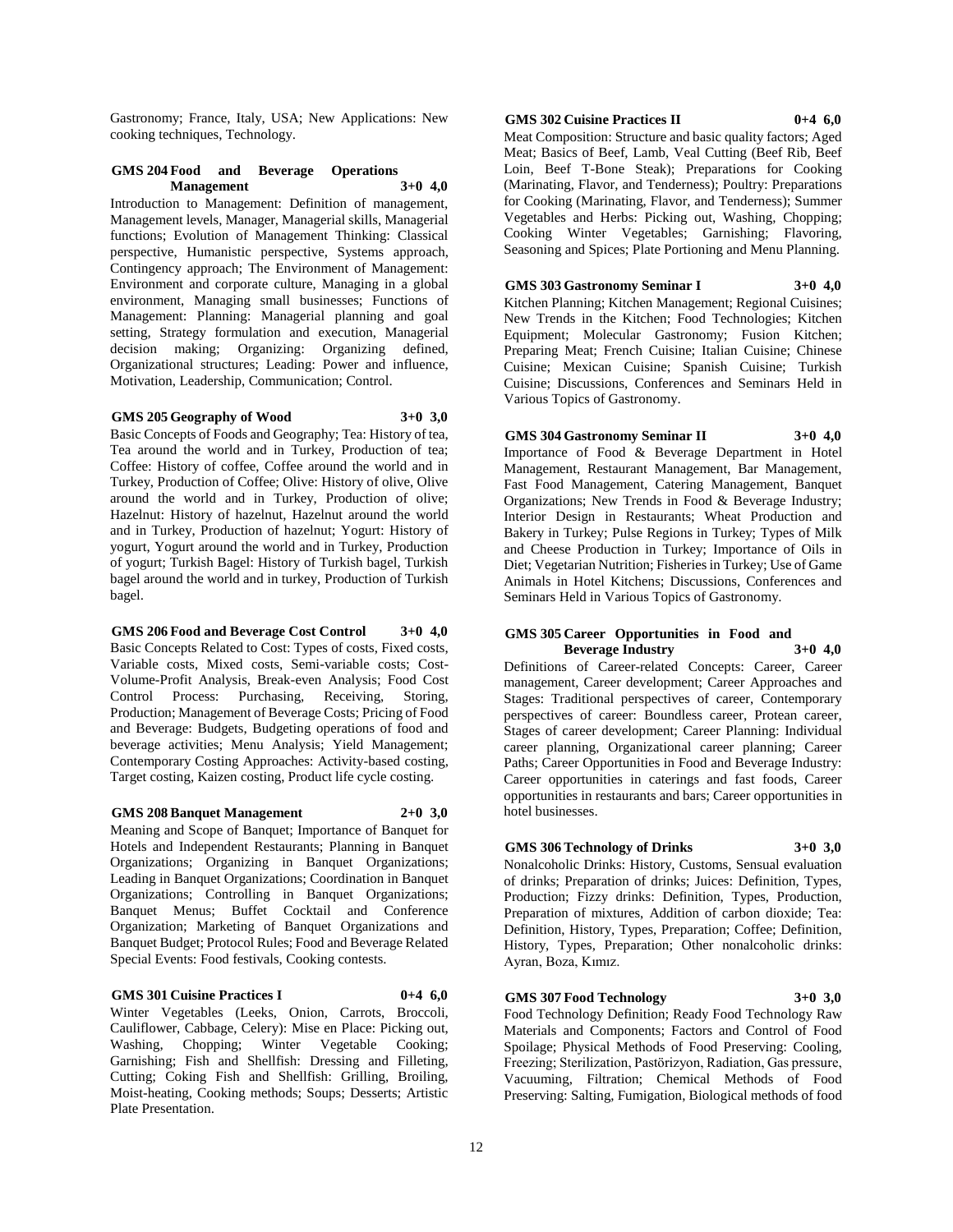preserving; Grain, Fruit, Vegetable, Meat, Milk, Butter and Quality Control.

**GMS 308 Ottoman Culinary 3+3 6,0** Definition of Food Technology; Raw Materials and Components in Convenience Food Technology; Factors and Control of Food Spoilage; Physical Methods of Food Preserving: Cooling, Freezing, Sterilization, Pasteurization, Radiation, Gas pressure, Vacuuming, Filtration; Chemical Methods of Food Preserving: Salting, Fumigation; Biological Methods of Food Preserving; Quality Control Principles for Grain, Fruit, Vegetable, Meat, Milk, Butter and Convenience Food.

**GMS 309 Food Laws and Regulations 2+0 3,0**

Turkish Food Regulations; Turkish Food Codex Regulation: Food additives and ingredients, Flavorings, Leftovers, Rules related to food processing, Control of food-production areas, Qualifications of production companies, Packaging and labeling; Different Regulations in the World: FDA, European Union, Other codes.

**GMS 310 Food Chemistry 3+0 3,0** Chemical Composition of Food: Water, Carbohydrates, Proteins, Lipids, Vitamins, Minerals, Pigments; Chemical Transformations of Food; Transformation Products: Qualitative and quantitative analysis of carbohydrates, proteins and fats; Principles of Quality Controls of Food; Quality Control Analysis of Various Foods.

#### **GMS 311 Regional Cuisines I 3+3 6,0**

Dishes of Marmara Region: Soups, Salads, pickles and mezze, Egg dishes, Seafood, Meat dishes, Offal dishes, Meatball dishes, Fowl and ground game animals, Vegetable dishes, Pilafs, Pastries and breads, Compotes, sherbets and jams, Desserts; Dishes of Central Anatolia Region: Soups, Salads, pickles and mezze, Egg dishes, Seafood, Meat dishes, Offal dishes, Meatball dishes, Fowl and ground game animals, Vegetable dishes, Pilafs, Pastries and breads, Compotes sherbets and jams, desserts; Aegean Dishes; Mediterranean Dishes.

#### **GMS 312 Regional Cuisines II 3+3 6,0**

Dishes of Western Black Sea Region: Soups, Salads, pickles and mezze, Egg dishes, Seafood, Meat dishes, Offal dishes, Meatball dishes, Fowl and ground game animals, Vegetable dishes, Pilafs, Pastries and breads, Compotes, sherbets and jams, desserts; Dishes of Eastern Black Sea Region: Soups, Salads, pickles and mezze, Egg dishes, Seafood, Meat dishes, Offal dishes, Meatball dishes, Fowl and ground game animals, Vegetable dishes, Pilafs, Pastries and breads, Compotes, sherbets and jams, desserts; Eastern Anatolian Dishes; Southeastern Anatolian Dishes.

#### **GMS 401 Human and Taste 2+0 3,0**

Concept of Taste; Definition, Perceptions, Conceptualization, Chemical dimension, Physiological dimension; Sense of taste: Bitter, Sweet, Sour; Psychology of Human Beings; Human Beings and Taste; Food Neophobia; Prejudices; Variety Seeking; Food Addiction; Alcoholism.

**GMS 402 Gastronomy Graduation Project 3+0 8,0** Identifying a Project Topic; Identifying Aim and Importance of the Project; Identifying the Methodology; Literature Review; Developing a Data Collection Method for Reseach; Discussing Analysis Techniques; Preliminary Research; Carrying out the Research; Result Collection; Analysis of Research Results; Interpreting Findings; Reporting of the Research; Submission of the Project.

#### **GMS 403 Culinary Arts of World I 3+3 6,0**

Culinary History of Turkey; Dishes in Turkish Cuisine: Soups, Vegetables with olive oil and meze, Kebabs, Dolmas, Mantı and other pasta dishes, Desserts; Culinary History of France; Dishes in French Cuisine: Soups; Cold starters, Hot starters, Main courses, Desserts; Culinary History of Italy; Dishes in Italian Cuisine: Soups, Cold starters, Hot starters, Main courses, Desserts; Culinary History of Spain; Dishes in Spanish Cuisine: Soups, Cold starters, Hot starters, Main courses, Desserts; Culinary History of Mexico; Dishes in Mexican Cuisine; Culinary History of British Isles; Dishes in British Isles Cuisine.

**GMS 404 Culinary Arts of World II 3+3 6,0** Culinary History of Germany; Dishes in German Cuisine: Soups, Cold starters, Hot starters, Main courses, Desserts; Culinary History of Scandinavia; Dishes in Scandinavian Cuisine; Culinary History of Russia and Eastern Europe; Dishes in Russian and Eastern European Cuisine; Culinary History of China; Dishes in Chinese Cuisine; Culinary History of Japan and Korea; Dishes in Japanese and Korean Cuisine; Culinary History of Vietnam, Thailand, Indonesia, and Philippines; Dishes in Vietnamese, Thai, Indonesian and Philippine Cuisine; Culinary History of India; Dishes in Indian Cuisine; Culinary History of Portugal; Dishes in Portuguese Cuisine.

#### **GMS 405 Wine Industry 3+0 4,0**

Wine: Definition, History, Types; Wine Production: Process of red wine production, Process of white wine and rose wine production; Wine Grapes; Wine Industry in the World; Wine Industry in Turkey; Wine Tasting; Wine and Food Harmony.

#### **GMS 406 Bread and Pastry 3+3 6,0**

Bread: Definition, History, Types, Production techniques, Usage of equipment, Measures, Four main mixing methods, Twelve processes of bread production; Dough Shaping; Techniques of Dough Cutting; Pastry; Sponge Cake; Sauce with Cream; Production of Fruit Sauces and Jelly; Cold and Hot Desserts: Ice creams, Sorbets, Candy; Garnish, Decoration, Presentation.

**GMS 408 Culinary Trends 3+0 3,0**

Technological Innovation: Equipment, Material, Automation; Equipment Innovation; Contemporary Cooking Techniques: Cook-chill, Cook-freeze, Sous-vide; New Applications in Menu Design; New Applications in Service and Presentation; Globalization and Localization; New Applications in Restaurants; New Trends: Fusion cuisine, Molecular cuisine; Problems in the New World Cuisine; Future Prospects.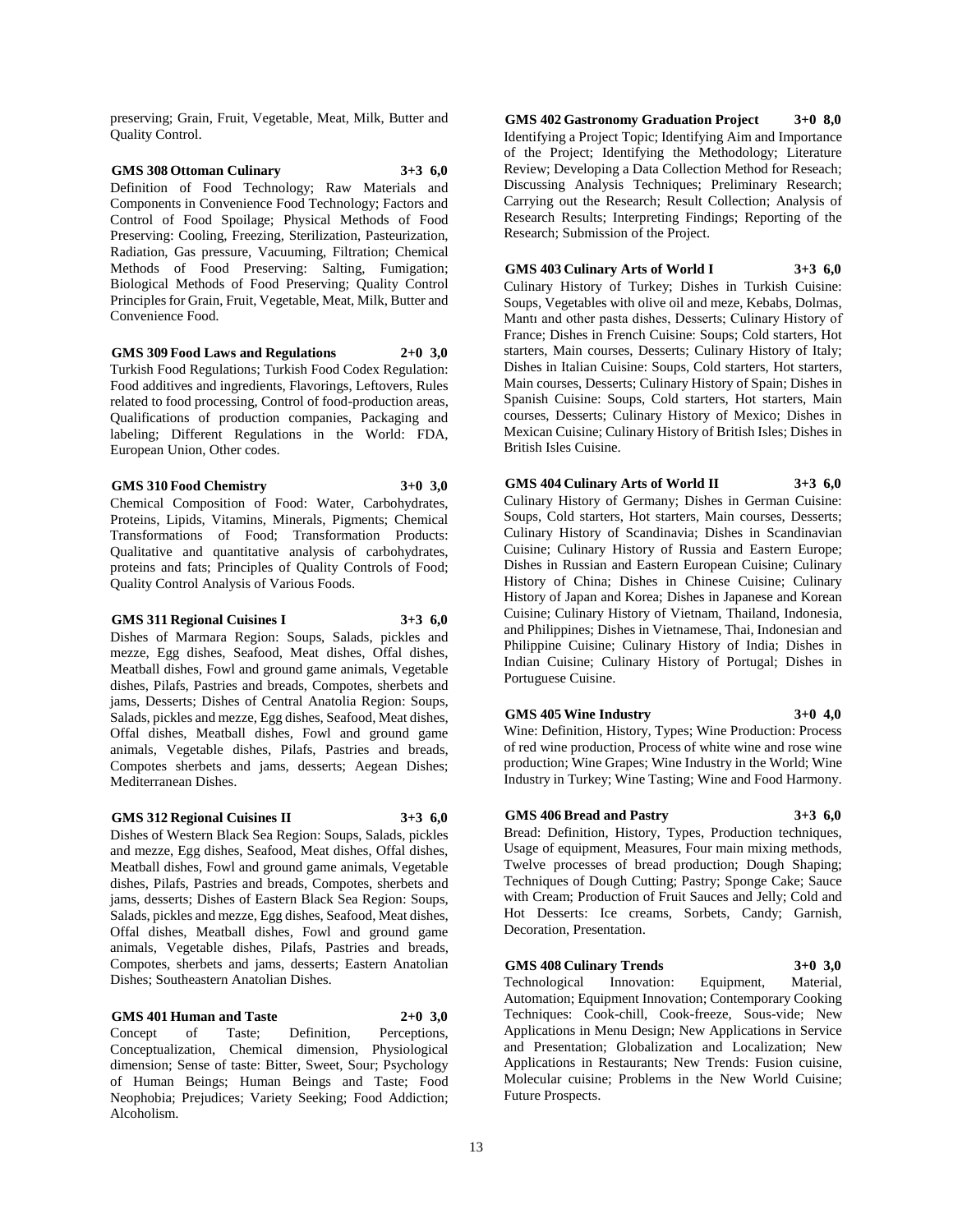**GMS 410 Food, Culture and Community 3+0 3,0** Food Culture; Social Dimensions of Food Culture; Intercultural Relationships; Food Consumption and Its Interaction with Religious and Cultural Identity; Food Choice and Its Relationships with Cultural and Social Developments; Effects of Technological Developments on Food Production.

#### **GRA 208 Web Design 2+2 4,0**

Basic Concepts of Web Design; Webpage-Website Architecture: Principles of web design, Web design browsers, Web development tools; HTML: Structure of HTML, Programming, HTML and page configuration, HTML tags: Use of Text, Table, Color, Form, Frame, Link, Banner; CSS: Structure and programming of CSS, Page configuration with CSS; Editor Programs: Frontpage, Dreamweaver, Webpage Maker, Web Templates; Web Page Hosting: Domain, Hosting, File transfer protocol, Updating.

**HUK 151 Fundamental Concepts of Law 3+0 4,5** Rules of Social Order and the Law; Rules of Law and Sanctions; Sources of Law; Statutes, Regulations, By-laws; Types of Legal Rules; Precedent Law; Turkish Judicial Systems; Branches Law: Public law; Private Law; Branches of Private Law; Branches of Public Law; Implementation and interpretation of Law; Concept of Legal Relationship and the Parties; Concept and Types of Rights; Persons: Real Persons, Legal Persons; Acquiring, Losing and Protection of Rights.

**HUK 356 Labor and Social Security Law 3+0 4,0** Labor Law: Its subject; Fundamental principles; Fields of Application of Labor Law: Employment contract; Debt emerging from employment contracts; Paying off debts; Arranging the work in terms of time; Wages and vacation; Security and Health of Laborers; Law of Unions: Collective agreement; Law of strike and lockout.

**İKT 119 Introduction to Economics 3+0 5,0**

Definition and Basic Concepts of Economics; Scarcity, Preference and Utility; Supply and Demand; Elasticity; Supply and Demand Applications; Production and Costs; Markets with Perfect Competition; Markets for Factors of Production and Factor Incomes; Public Goods and Externalities; From Microeconomics to Macroeconomic; National Income Accounting; Calculation of National Product; Macroeconomic Equilibrium; Fiscal Policy and Aggregate Expenditures; Money and Banking; Monetary Theory and Policy; Aggregate Demand- Aggregate Supply Analysis and Inflation; International Trade and Finance; Economic Growth and Development.

#### **İKT 351 Tourism Economics 3+0 4,0**

Economics and Tourism: Basic economic theories; Tourism Product; International Tourism; Tourism Supply: Tourism supply and its characteristics; Tourism Demand: Tourism demand and its characteristics; Equilibrium in Tourism Market: Partial equilibrium, Factors affecting equilibrium; Development of Tourism and National Economies: National economy and tourism, Economic results of tourism; Monetary Economic Effects of Tourism; Tourism and Foreign Exchange Income; Effects on External Payment

Equilibrium; Effects on Public Income and Expenses; Effects on Product and Service Prices; Real Economic Effects of Tourism; Measuring Economic Effects of Tourism: Multiple effects of tourism income, Input-output analysis.

**İKT 351 Tourism Economics 3+0 4,0**

Economics and Tourism: Basic economic theories; Tourism Product; International Tourism; Tourism Supply: Tourism supply and its characteristics; Tourism Demand: Tourism demand and its characteristics; Equilibrium in Tourism Market: Partial equilibrium, Factors affecting equilibrium; Development of Tourism and National Economies: National economy and tourism, Economic results of tourism; Monetary Economic Effects of Tourism; Tourism and Foreign Exchange Income; Effects on External Payment Equilibrium; Effects on Public Income and Expenses; Effects on Product and Service Prices; Real Economic Effects of Tourism; Measuring Economic Effects of Tourism: Multiple effects of tourism income, Input-output analysis.

**İLT 107 Introduction to Communication 3+0 3,5** Defining communication; The place and importance of communication in social life; Development of communication as a science; The process of communication and its elements: Source, message, channel, receiver, encoding-decoding, framework of reference, feedback, noise, feedforward, and selective perception; System approach to the process of communication; Types of communication; Comparison of various kinds of communication; Communication models in general; Basic communication skills; Contemporary theoretical approaches communication.

**İLT 201 Interpersonal Communication 3+0 4,5** Verbal Communication; Speaking Skills As Dimension of Interpersonal Communication; Listening Capabilities As Dimension of Interpersonal Communication; Non-Verbal Communication; Signs And Meanings; Stress And Stress Management; Group; Group Dynamics; Small Group Characteristics; Persuasion; Speaking And Listening; Time And Time Management; Interpersonal Communication; History of Communication Research.

#### **İNG 137 English I 4+0 4,0**

English Alphabet; Pronunciation; Objects: Classroom objects; Pronouns: Personal pronouns, Possessive pronouns; Phrases of Greetings; Statements: Affirmative and negative sentence structure, Orders; Subject-Verb Relations; Tenses: Present tenses, Past tenses, Verb to be; Interrogatives; Yesno questions, Wh- questions; Nouns: Countable and uncountable nouns; Modals: Can, Must, Have; Prepositions; Prepositions of place: In, On, At, Between, Above, Over, Below; Quantifier Adverbs: Often, Always, Never.

#### **İNG 138 English II 4+0 4,0**

Modals: Should, Ought to, Had better, May, Might, Could, Can; Writing: Organization of ideas, Writing paragraphs; Reading: Reading and understanding, Answering textrelated questions, Textual word study, Learning textual words; Tenses: Present perfect tense, Past progressive tense;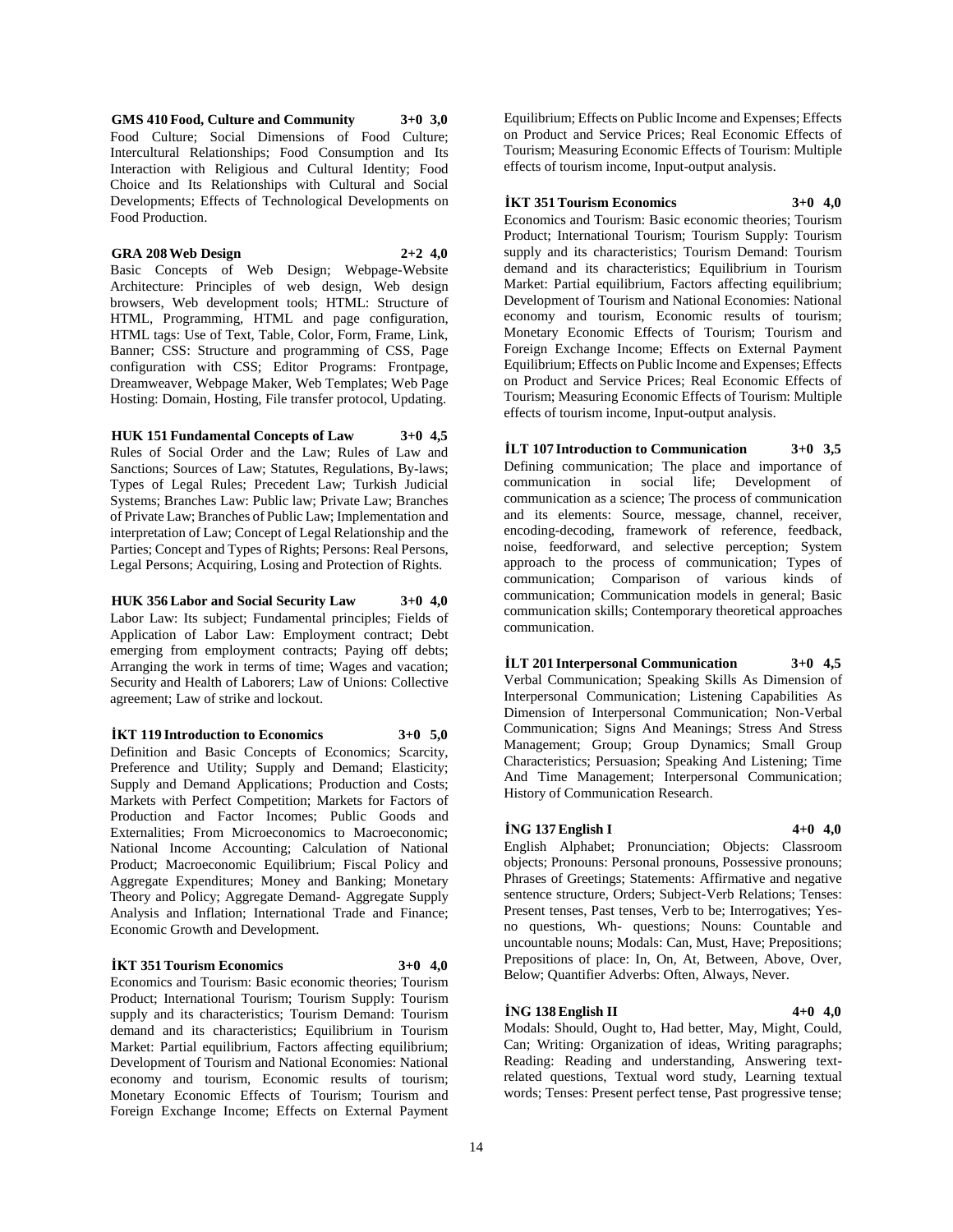Questions: Interrogatives and negative questions; Passive Voice: Simple present tense, Simple past tense; Adjectives.

#### **İNG 177 English I 3+0 3,0**

Using the Simple Present; Talking about Yourself, Your Family, and Your Favourite Things; Using the Simple Present and Present Continuous; Using 'if and when'; Talking about Health, Remedies, Sleep Habits and Stress; Using going to and the Present Continuous to Talk about the Future; Talking about Birthdays, Celebrations, and Favourite Holidays; Using the Simple Past; Using 'all', 'most', 'a lot of', 'a few'; Talking about Childhood, School, and Your Teenage Years; Using 'Is there?' and 'Are there?' to Ask about Places in a Town; Using Location Expressions like 'across from' and 'outside'; Talking about Stores and Favourite Places in Your City or Town.

#### **İNG 178 English II 3+0 3,0**

Using Infinitives; Asking for and Giving Advice and Suggestions; Responding to Suggestions; Using 'Do you mind .?' to Ask for Permission and 'Would you mind....?' to Make Requests; Using the Past Continuous for Events in Progress in the Past; Making Comparisons with Adjectives; Using more and less with Nouns and Verbs; Talking about Different Ways of Communicating; Managing Phone Conversations; Using 'have' and 'have got to' to Describe People; Talking about What People Look Like; Using will, mayand might to Talk about the Future; Using 'if' and 'when' and the Present Tense to Refer to the Future; Talking about Plans and Organizing Events; Using 'will' to Make Offers and Promises.

#### **İNG 179 Advanced English I 3+0 3,0**

Using Manner Adverbs and Adjectives to Talk about People's Behaviour and Personality; Adding Prefixes to Make Opposites; Using the Present Perfect; Talking about Experiences; Using the Superlative Form of Adjectives; Talking about Rules and Discipline; Using 'used to' and 'would' to Talk about Memories; Talking about Family, Relatives and Childhood; Talking about Eating Habits and Different Ways to Cook Food; Responding to Suggestions; Refusing Offers Politely; Using 'will, going to, the Present Continuous and the Simple Present' to Talk about the Future; Talking about Future Plans, Facts, Predictions and Schedules; Using Expressions with 'make' and 'do'.

#### **İNG 180 Advanced English II 3+0 3,0**

Making Sentences with Relative Clauses; Using Phrasal Verbs; Talking about Imaginary Situations or Events in the Present and Future; Giving Advice; Including Questions within Questions and Statements; Talking about Problems with Technology; Using the Present Perfect Continuous to Talk about Recent Activities; Talking about Social Life and Different Kinds of Movies; Using Adjectives ending '-ing' and '-ed'; Showing You Understand another Person's Feelings or Situation; Using the Simple Past Passive in News Stories; Talking about Local and International News Events; Talking about Extreme Weather and Natural Disasters.

#### **İNG 225 Academic English I 3+0 3,0**

Reading Skills for Academic Study: Understanding key vocabulary, Getting the gist of the text, Skimming and scanning, Understanding text organization, Developing basic vocabulary knowledge; Listening Skills for Academic Study: Listening for main idea, Listening for detailed information, Listening to short daily conversations, Listening for key ideas; Speaking Skills for Academic Study: Introducing oneself, Maintaining everyday conversations, Giving descriptions of events, Asking and answering questions; Writing Skills for Academic Study: Writing simple sentences, Writing notes, Writing basic descriptions of events, Writing informal letters.

#### **İNG 226 Academic English II 3+0 3,0**

Reading Skills for Academic Study: Exposure to simple academic texts, Developing reading fluency, Identifying text type, Improving academic vocabulary knowledge, Distinguishing key ideas from supporting details; Listening Skills for Academic Study: Distinguishing main idea from the detailed information, Listening to short texts on different topics, Noticing intonation; Speaking Skills for Academic Study: Asking for information, Giving detailed information on relevant topics, Asking for and giving directions; Writing Skills for Academic Study: Writing simple and compound sentences, Writing simple biographies, Writing brief reports, Writing short paragraphs.

#### **İNG 239 English III 4+0 4,0**

Personal Introduction; Past Tenses: Expressing past habits, Used to structure; Telling Directions; Orders; Comparative Adjectives; Giving Directions; Future Tenses: Going to and Will; Request Phrases: Would and could; Writing Appreciation and Apology Letters; Participles, Masters, Compound Nouns; Countable and Uncountable Nouns; Clauses: Adjectives of time; Adverbial Sentences: Adverbials denoting time.

#### **İNG 240 English IV 4+0 4,0**

Talking About Possibilities; Past and Future Tenses; Conditional Sentences; Use of Will and May in Conditionals; Adjectives and Adverbs Used to Express Personal Characteristics; Defining and Creating Meaning; Indirect Speech; Use of Could, Would and Might in Conditionals; Talking About Likes and Dislikes; Passive Voice.

#### **İNG 325 Academic English III 3+0 3,0**

Reading Skills for Academic Study: Developing reading fluency, Adapting reading style to different text types, Practicing critical reading skills; Listening Skills for Academic Study: Listening to longer texts, Listening to short authentic texts, Recognizing stress and intonation; Speaking Skills for Academic Study: Asking for clarification, Asking for confirmation, Giving reasons and explanations, Giving short presentations on familiar topics; Writing Skills for Academic Study: Identifying different styles of paragraphs, Paraphrasing ideas in short texts, writing academic paragraphs, Writing formal and informal academic texts, Writing summaries.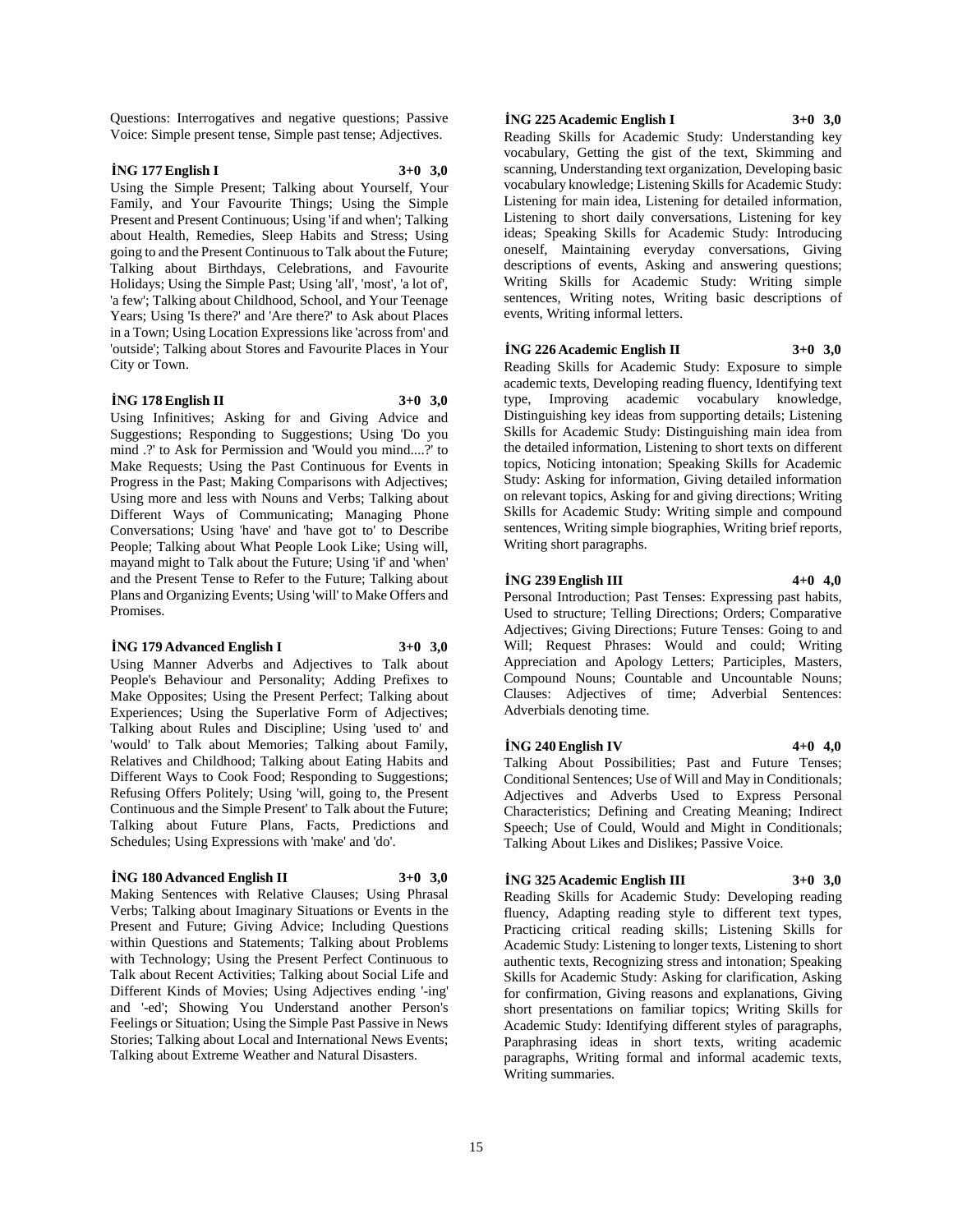#### **İNG 326 Academic English IV 3+0 3,0**

Reading Skills for Academic Study: Adjusting speed and reading style to different genres and tasks, Reviewing and analyzing material, Focusing on critical reading skills, Recognizing biases in written works; Listening skills for academic study: Listening to longer authentic texts, Taking notes, Distinguishing facts from opinions, Drawing inferences; Speaking Skills for Academic Study: Participating in group discussions, Expanding opinions, Giving longer presentations on familiar topics; Writing skills for academic study: Expressing opinions in well-organized academic essays, paraphrasing ideas in texts, writing summaries of longer texts.

## **İNG 341 English V 4+0 4,0**

Tense and Verb Structure; Regular and Irregular Verbs: Past forms of verbs, Noun phrases (That, Whether, Question Words); Modals: Permission, Advice, Imperative, Prohibition Would, Could, Had better, Must/Mustnt; Conditionals: Zero, First, Second, Third and mixed types; Adjectives and Adverbs; Use of As and Like; Active and Passive Voices in all Tenses.

#### **İNG 342 English VI 4+0 4,0**

Time Clauses: As soon as, Until, By the time, When; Anacoluthon; Comparatives: Regular and irregular

adjectives; Affirmative and Negative Comparisons; Reexpression of a Given Sentence with Different Words and Phrases Paraphrasing; Sentence Conjunctions; Participle Clauses: Countable and uncountable nouns; Phrasal Verbs; Revision of Tenses.

#### **İNG 425 Academic English V 3+0 3,0**

Reading Skills for Academic Study: Analyzing texts, Drawing conclusions and identifying implied meaning, Developing the vocabulary in the field of study; Listening Skills for Academic Study: Drawing inferences from the theme, Taking notes during a lecture, Interpreting what is heard, Following lectures on familiar topics; Speaking Skills for Academic Study: Participating in discussions, Summarizing, Interviewing, Applying turn-taking rules, Giving presentations on a variety of topics, Commenting on classmatespresentations; Writing Skills for Academic Study: Writing various forms of academic writing, Building effective arguments using evidence.

#### **İNG 426 Academic English VI 3+0 3,0**

Reading Skills for Academic Study: Drawing conclusions based on the information in the text, Comparing and contrasting main ideas, Summarizing extracts from various sources, Evaluating information; Listening Skills for Academic Study: Following lectures, Synthesizing, Evaluating and transferring what was heard; Speaking Skills for Academic Study: Participating in discussions, Justifying point of view, Using strategies to achieve comprehension, Carrying out interviews, Summarizing discussions, Giving longer presentations on academic topics; Writing Skills for Academic Study: Writing well-researched essays and reports, Writing commentaries.

## **İNG 443 English VII 4+0 4,0**

Presentation of Elements of Communicative Competence; Modeling and Practicing for Effective Use of These Elements in Oral Communication; Skills and Strategies Required for Accurate and Appropriate Communication in a Variety of Subjects; Practice in Reading and Listening for Improving Language Comprehension and Production.

#### **İNG 444 English VIII 4+0 4,0**

Presentation of Elements of Communicative Competence; Modeling and Practicing for Effective Use of These Elements in Oral Communication; Skills and Strategies Required for Accurate and Appropriate Communication in a Variety of Subjects; Practice in Reading and Listening for Improving Language Comprehension and Production.

## **İSN 102 Public Relations 3+0 3,0**

Fundamentals of Public Relations; Historical Development of Public Relations in Turkey and in the World; Development of Public Relations in Private and Public Sector; Career Development in Public Relations; Place of Public Relations Department in an Organization; Interdepartmental Public Relations; Research in Public Relations; Planning a Public Relations Campaign: Identifying problems, Determining objectives, Application and evaluation; Materials Used in Public Relations: Written, Audio-visual and other materials.

#### **İSP 151 Spanish I 4+0 4,0**

Introduction: Greeting, Giving information; Gender in Nouns and Adjectives; Verbs in the Present Tense; Demonstrative Adjectives and Pronouns; Plural Forms of Nouns and Adjectives; Description: House, Objects, Numbers; Asking Questions; Asking for Directions and the Time; Verbs in the Present Progressive Tense; At a Restaurant: Ordering, Asking for the Bill, Talking about Preferences; Describing People; Reflexive Verbs; Shopping: Cost, Likes and Dislikes, Quantity; Invitation: Accepting, Refusing; Gerunds; Seasons.

#### **İSP 152 Spanish II 4+0 4,0**

The Past: Near and remote past, Prepositions, Indefinite pronouns; The Future: Future plans, Making a phone call, Comparison; The Future Perfect Tense; Habits in the Past; Regular and Irregular Verbs; Senses; Some Grammar Rules: Obligation, Personal pronouns, Passive construction, conjunctions; Reading Texts: Biography, Narration, Picture stories.

#### **İSP 453 Spanish III 4+0 4,0**

Regular and Irregular Verb Conjugation in Imperative; Verb Conjugation in Negative Forms of Imperatives; Simple Past Tense; Past Perfect Tense; Present Perfect Tense; Conjugation of Regular and Irregular Verbs in Past Tenses; Future Tense; Future Tense with Ir a+ Infinitive; Travelling: Important phrases; Talking about Weather and Geography; Verbs Gustar-Encanter-Odiar-Pref; Tambien-Tampoco; Ordering at Restaurants; Conjunctions; Vocabulary Exercises.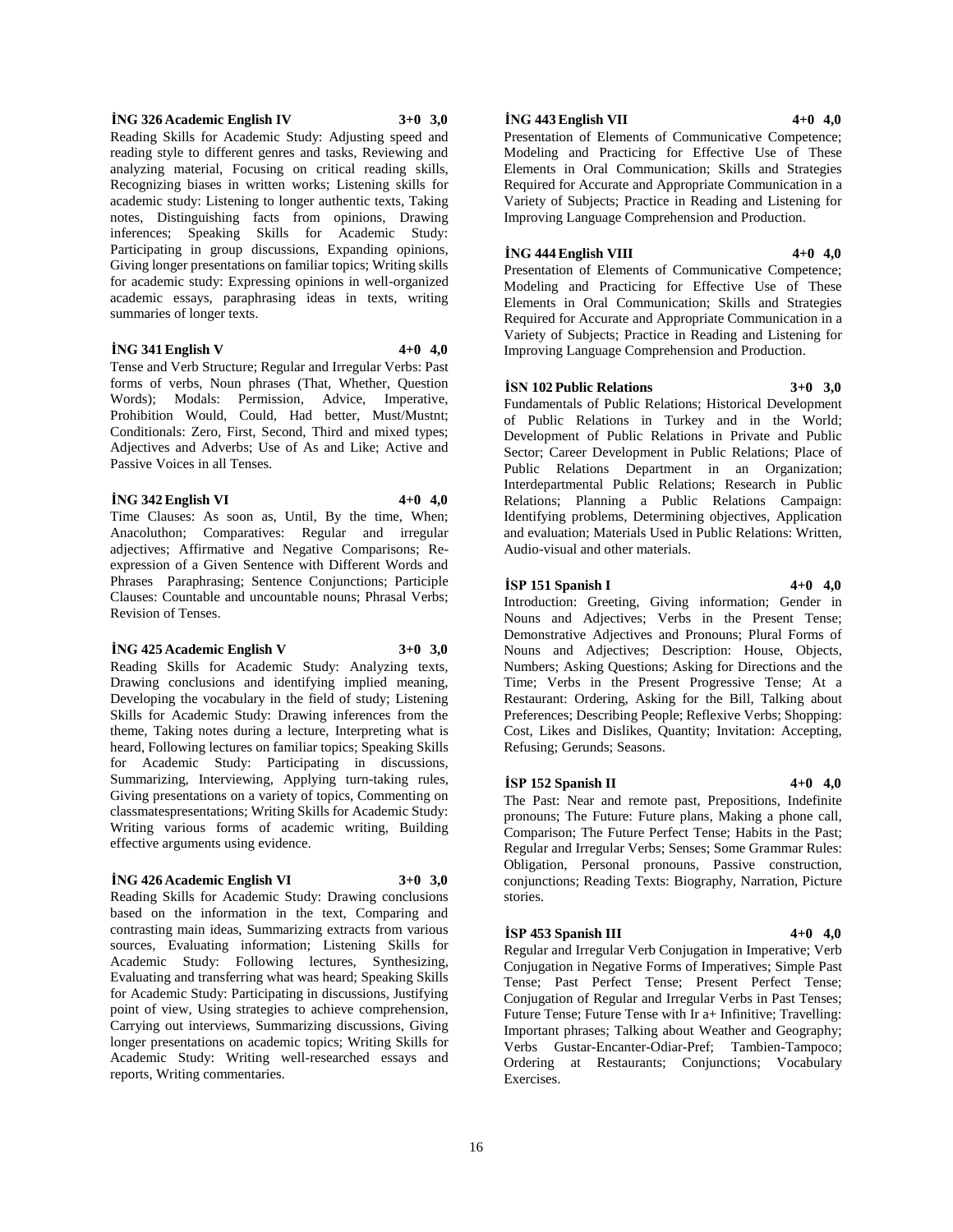# Republic; Female Entrepreneurs. **İTA 151 Italian I 4+0 5,0**

Italian Alphabet; Italian Sound System; Masculine and Feminine Definite Articles; Masculine and Feminine Plural Forms of Nouns; Subjective Pronouns; Present Tense; Conjugation of Regular and Irregular Verbs In 'Are' 'Ere' 'Ire';

Analysis; Selecting Strategies in Diversified Businesses:

Appraisal, Training, Orientation and Development; Wage and Salary Administration; Career Management;

Principles; Functions of Human Resources Management: Human resources planning; Recruitment, Performance Appraisal, Training, Orientation and Development; Wage and Salary Administration; Career Management; International Human Resources Management; Technology in

**İŞL 301 Human Resources Management 3+0 4,0** Human Resources Management: Development, Goals and

Human Resources Management.

**İŞL 301 Human Resources Management 3+0 4,0** Human Resources Management: Development, Goals and Principles; Functions of Human Resources Management: Human resources planning; Recruitment, Performance

International Human Resources Management; Technology in

# Human Resources Management. **İŞL 315 Strategic Management 3+0 5,0** Environmental Analysis; SWOT Analysis; Business Valuation; Analysis of Robustness and Weaknesses; Strategic Alternatives for Businesses or Strategic Business Units (SBUs); Business or SBU Strategies; Selection

Strategic utility and portfolio analyses; Functional Level Strategies and Policies; Globalization and Global Strategies; Strategy Implementation; Organizational Structure and Distribution of Resources; Organizational Culture and Leadership; Assessment and Control of Strategies. **İŞL 421 Entrepreneurship 2+0 3,0**

Importance and Evolution of Entrepreneurship: Entrepreneurship within the framework of Manager, Concepts of Entrepreneur, Employer, Boss and Investor; Leadership in Entrepreneurship and Importance of Management Characteristics; Characteristics of Entrepreneurship; Changing Views of Entrepreneurship; General Evaluation of Entrepreneurship in Turkey: Change and Entrepreneurship; Entrepreneurship before and after the

Indefinite Articles; Feminine and Masculine Singular and Use and Conjugation Of Verbs 'Essere' and 'Avere' Cardinal and Ordinal Numbers; Modal Auxiliaries; Interrogatives; Negative Expressions and Qualitative Adjectives.

# **İTA 152 Italian II 4+0 5,0**

Characteristic Of Verbs 'Conoscere' and 'Spare'; Idiomatic Expressions of Verbs 'Avare', 'Fare' , 'Dare' , 'Stare' ; Reflexive and Reciprocal Verbs; Simple and Articulated Prepositions; Passato Prossimo (Present Perfect) and The Conjugation of Regular and Irregular Verbs in This Tense ; Days Of Week; Months; Years; Asking Time; Characteristics Of Verbs 'Dire' 'Raccontare' 'Parlare'; Narration Of Past Events.

Introduction to Subjunctives; Verb Forms of Presente de Subjintiv; Use of Presente de Subjintive; Verb Forms in Future Tenses; Use of Future Tense; Asking for Opinions; Expressing Opinions; Comparison of Past Tenses; Forms and Use of Imperf ecto de Subjuntive; Forms and Use of Preterito perf ecto de Subjuntivo; Forms and Use of Pluscuamperf ecto de subjuntiv o.

#### **İST 251 Statistics 2+0 3,0**

Statistics; Definition; Subject and Importance: Basics; Unit, Variable: Types of variable; Data: Collecting data, Classification of data, Grouping the data: Series: Its definitions and types, Showing with graphic: Histogram; Averages, Measurement of variability, Co efficiency of variability, Standard deviation and variance; Random Variables; Discontinues Distribution; Introduction to Sampling: Types of sampling, Statistical estimation, Chisquare analysis.

#### **İŞL 101 Introduction to Business 3+0 4,5**

Concept of business: Economic systems, Production factors, Needs and wants, Demand, Goods and services, Consumption and consumer; Success criterion: Efficiency and related concepts; Characteristics of Businesses: Goals and functions of businesses, Relationships with the environment and responsibilities of businesses, Grouping of businesses; Foundation of businesses: Foundation decision, Determining plant location; Extending Businesses; Business ethics and social responsibility ( Ethical and moral rules); Concept of management; Functions of management; Human resources management; Functions of human resources management; Principles of marketing.

#### **İŞL 101 Introduction to Business 3+0 4,5**

Concept of business: Economic systems, Production factors, Needs and wants, Demand, Goods and services, Consumption and consumer; Success criterion: Efficiency and related concepts; Characteristics of Businesses: Goals and functions of businesses, Relationships with the environment and responsibilities of businesses, Grouping of businesses; Foundation of businesses: Foundation decision, Determining plant location; Extending Businesses; Business ethics and social responsibility ( Ethical and moral rules); Concept of management; Functions of management; Human resources management; Functions of human resources management; Principles of marketing.

# **İŞL 103 Business Management 3+0 3,5**

Management: Basic Concepts, Significance of Management for Business Enterprises; Comparison of Management with Similar Concepts; Development of Management Science: Classical, Behavioral, and Modern Theories; Management System: Fundamentals and Significance of Management System for Business Enterprises; Planning and Decision Making: Planing process , Types of Plans; Organization: Fundamentals, Organization Process, Comparison of organization and planning processes; Authority and Power: Characteristics and Importance of Authority and Power, Delegation of Authority; Controlling: Characteristics, Controlling process.

# **İSP 454 Spanish IV 4+0 4,0**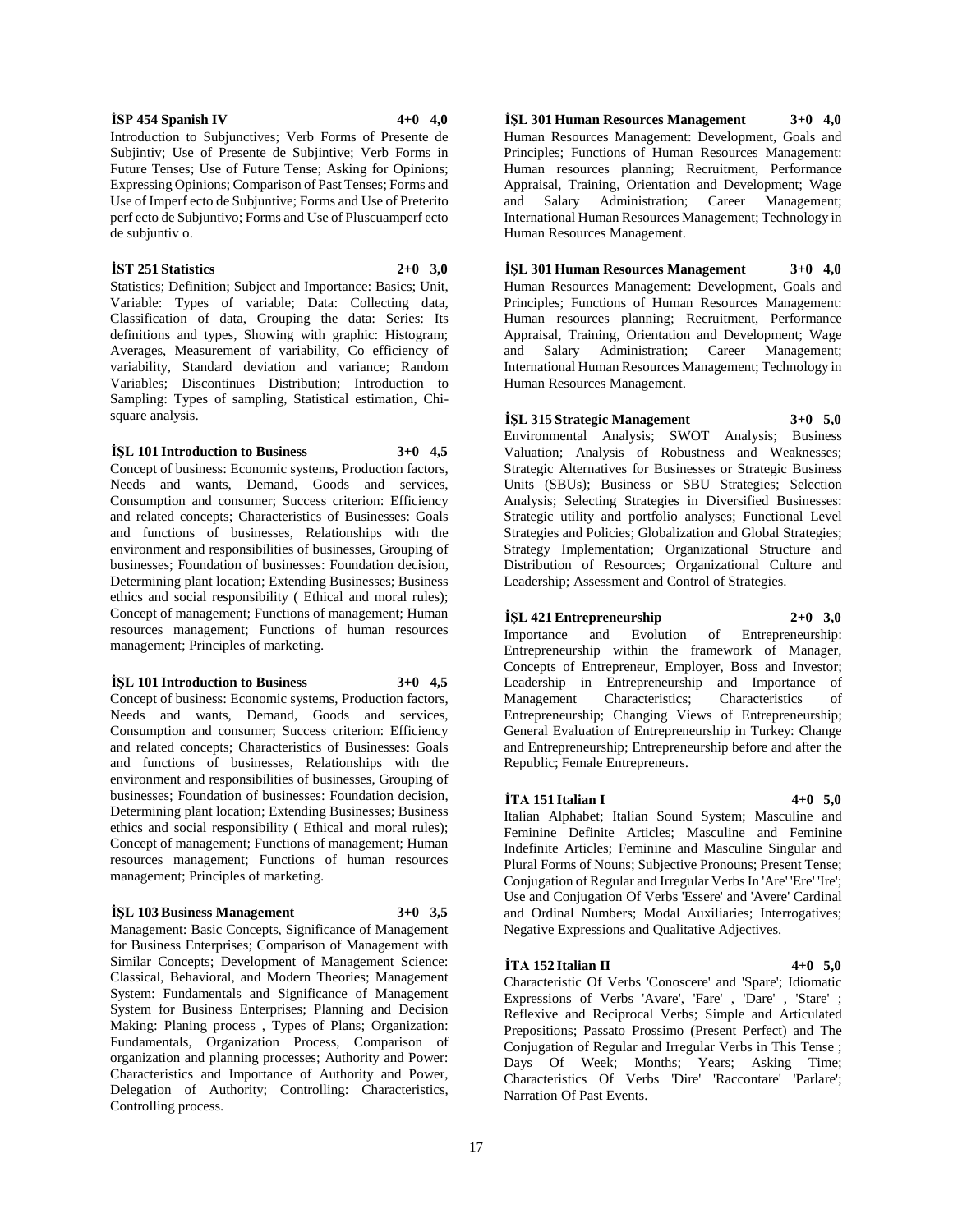Introducing Oneself And One's Family; Ordering Food And Beverages In A Restaurant Or Cafe; Asking for the Bill; Meals And Expressions Used for Ordering Meals; Making A Reservation; Talking On The Phone; Asking For Information; Quantifiers; Demonstrative Adjectives; Talking About Past And Future.

**JAP 302 Japanese II 4+0 4,0**

Speech; Greetings; Meeting Someone new; Introducing Oneself; Asking For Price; Time Concept; Numbers; Verbs And Words About Traveling By Train And By Bus; Likes

**JAP 301 Japanese I 4+0 4,0** Basic Verbs; Words and Sentence Structures Used In Daily Speech; Greetings; Meeting Someone new; Introducing Oneself; Asking For Price; Time Concept; Numbers; Verbs And Words About Traveling By Train And By Bus; Likes

#### **JAP 302 Japanese II 4+0 4,0**

Introducing Oneself And One's Family; Ordering Food And Beverages In A Restaurant Or Cafe; Asking for the Bill; Meals And Expressions Used for Ordering Meals; Making A Reservation; Talking On The Phone; Asking For Information; Quantifiers; Demonstrative Adjectives; Talking About Past And Future.

#### **JAP 403 Japanese III 4+0 4,0**

Requests and orders for something, giving directions to a taxi driver, asking permission, refusal situations, family terms, giving advice, negative positions of like and dislike at simple present tense and past tense, desire-preference-like and dislike at adjectives and verbs, verbs used for public transportation.

#### **JAP 404 Japanese IV 4+0 4,0**

Guessing, expressing feeling about something, writing letter, situations at traffic, talking about business trip; direct and indirect verbs, modal of ability, basic conjunctions, negative positions at simple present tense, differences of -niwa and dewa, -ta form at verbs, -te/de and -ku/ni form at adjectives.

#### **KON 204 Bar Management 1+2 3,0**

The Definition of a Bar; The History of Bar and Bar Concept; Bar Organization Techniques; Specification of Bars; Stocks of Bar; The Equipment and Tools Used in a Bar; The Construction of a Bar in Hospitality Businesses; Staff at a Bar: Job descriptions; Types of Bars; The Mise En Place of Bar Operations; Regulations at a Bar; Beer Making: Beer ingredients, History of beer, Types of beer, Serving beer; Wine Making: Wine ingredients, History of wine, Types of wine, Serving wine; Wine Production in Turkey; Types of Grapes Used in Wine Making; Making of Gin and Vodka; Types of Gin and Vodka; Mixes with Gin and Vodka; How to Serve Raki, Rum and Tequila; Raki , Rum and Tequila Making; Types Mixes with Raki, Rum and Tequila; Liqueurs and Serving Liqueurs; Non-Alcoholic Beverages in The Bar.

**KON 211 Aliment Security and Hygiene 3+0 3,0** Hygiene; Definition and Importance; Nutrition: Aliment Materials, Causes of food poisoning, Nutritional materials, Nutrition elements; Nutriment Contaminations; Substances Hazardous to Human Health: Microbiological parasites, Biological materials; Aliment hygiene, Toxic and chemical materials that contaminate Food; Food Degeneration; Kitchen Hygiene; Staff Hygiene; Disinfectants; Hygiene control and Management.

**KON 301 Cuisine Management 3+0 4,0** Kitchen Organization; Kitchen Culture; Kitchen Staff; Kitchen Set; Kitchen Equipment; Security In Kitchen;

Kitchen Organization: Purchasing And Storage; Planning Work Process; Kitchen Planning; Functional Relations In Kitchen; Physical Characteristics of Kitchen; Main Functions.

#### **KON 312 Menu Planning 3+0 4,0**

Food and Beverage Industry: Historical development, Classification, Developing; The concept of Menu; Definition, Developing, Functio100 ns, Structure, Types of Menus; The planning and Improving menu; Definition of Menu planning, Menu planning process; Front services and back services of menu planning; Menu pricing, Subjective methods, Objective methods; Menu representation; Menu cards, Menu notes, Menu cover, Menu graphics; Menu analysis.

#### **KON 411 Hotel Management 3+0 4,0**

Hotel Administration: Description of hotel administration, Development of hotel administration, Site selection for the hotel investment, Classification of hotels; Hotel Management: Concept of management, Description of hotel manager and responsibilities, Management theories, Functions of management; Hotel Organization: Structure and analysis of organization; Management of Front Office Operations; Management of Housekeeping Operations; Service Management; Accounting; Marketing Management; Human Resources Management in Hotels.

#### **KÜL 101 History of Culture 2+0 3,5**

Concept of Culture: Etymology and origin; Methodology of Cultural History Research; Culture and Civilization; History of Culture as a Science; Culture and Society; Concept of Culture and Social Development; Culture and Thought; Critical Thinking in the Intellect of the Middle Ages; Renaissance in the Cultural History; The Age of Enlightenment; The West and Ottoman/Turkish World in the 19th Century; Enlightenment in Turkish Cultural History; Mile Stones in Transition from Ottoman to the Turkish Republic; History of Modern Turkish Culture; Education and Culture in the Turkish Republic.

#### **KÜL 199 Cultural Activities 0+2 2,0**

Participating Actively or as a Spectator in Sports Activities; Participating in Activities Arranged by the Counseling Center; Participating in Workshops in Art; Education on Museums; Participating in Art Trips; Participating in Cultural Trips; Participating in and Taking Duty in activities such as Cinema, theatre, scientific Meeting etc.; Taking duty

#### **JAP 301 Japanese I 4+0 4,0**

And Dislikes; Apologizing.

And Dislikes; Apologizing.

Basic Verbs; Words and Sentence Structures Used In Daily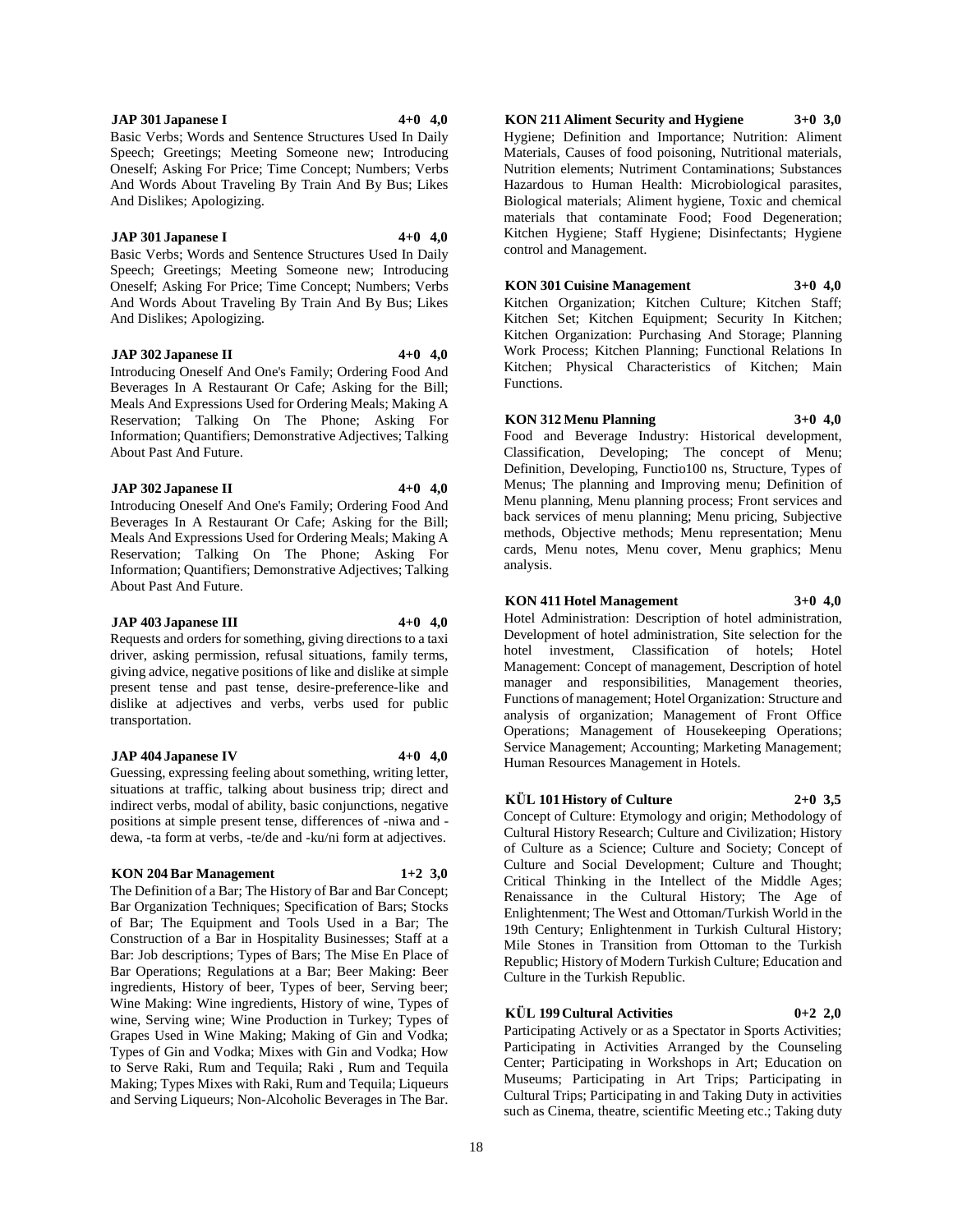in Clubs; Being a Student Representative and Participating in Environmental Activities.

#### **MAT 804 Mathematics 3+0 4,5**

Coordinate Plane; Line and Parabola Equations; Functions; Limits and Continuity; Derivatives; Derivative Applications; Exponential and Logarithmic Functions; Indefinite Integral; Definite Integral and Applications; Systems of Linear Equations; Matrices; Determinants; Linear Programming.

**MİT 309 Ancient Greek and Roman Mythology 3+0 4,0** Basic Concepts: Mythology, Notion of religion in Ancient Greek and Roman Empire; Genesis: Creation of gods and the universe, Creation of man; Recognition of Mutual Myths in the Frame of Cultural Heritage: Heroes and regional myths and legends; Ancient Greek Theogony: 12 Olympians and related terms; Ancient Greek and Roman Empire: Society, civilization; Ancient Greek Heroes: Perseus, Theseus, Hercules and Dodekathloi; Trojan Wars and Its Heroes: Aineas, Odysseus, Achilles, Agamemnon, Argonauts: Eason and Medea.

#### **MİT 312 Anatolian Mythology 3+0 4,0**

Basic Concepts in Mythology; Sumerian Mythology: Gilgamesh legend, Mythological Flood, Effect of Sumerian mythology on Western mythology; Hittite Mythology: Religion, Huri and Sumer mythology interactions; Phrygian Mythology: Religion, Mythological heroes, Mythological interactions of Phrygians; Turkish Mythology: Concept of God; Shamanism: Definition, Historical progress; Ancient Turk Legends: Saka legends, Alpher-Tunga legend and Shu legend, Their contributions to Anatolian culture.

**MUH 151 Introduction to Accounting 3+0 4,5** Concepts of Business and Accounting; Financial Transactions; Balance of Assets-Liabilities; Balance Sheet and Income Statement; Accounts: Concept of account, Types of accounts, Account chart; Document and Books; Accounting Process; Follow up Goods Transactions: Inventories and transactions of the purchase and sale of goods, Periodic inventory system, Perpetual inventory system; Liquid Assets: Cash, Banks, Checkups; Marketable Securities: Share certificates, Bonds; Receivables: Trade receivable, Other receivable; Long Term Assets; Liabilities; Shareholders Equity; Transactions of Income and Expenses; End of Period Transactions; Preparing Financial Statements and Closing Transactions.

#### **MUH 237 Cost Accounting 3+0 3,0**

Introduction to Cost Accounting; Raw Material Cost; Labor Cost; Overhead Cost; Distribution of Costs; First and Second Distribution; Activity Based Costing and Distribution of Joint Cost; Job Order Costing System; Calculating Product Costs in Process Costing: Single operation, Multiple operations; Determining Production Losses and Accounting Procedures; Cost ? Volume ? Profit Analysis; Budgets as a Tool of Planning and Controlling; Controlling of Costs and Variance Analysis; Using Standard Costs; Using Cost Data in Evaluation of Decision Alternatives; Controlling of Responsibility Centers.

#### **MUH 239 Cost Accounting 3+0 4,0**

Introduction to Cost Accounting; Raw Material Cost; Labor Cost; Overhead Cost; Distribution of Costs, First and Second Distribution; Activity-Based Costing and Distribution of Joint Cost; Job Order Costing System; Calculating Product Cost in Process Costing: Single operation, Multiple operations; Determining Production Losses and Accounting Procedures; Cost - Volume Profit Analysis; Budgets as a Tool of Planning and Controlling; Controlling of Costs and Variance Analysis; Using Standard Costs; Usage of Cost Data in Evaluation of Decision Alternatives; Controlling of Responsibility Centers.

# **MUH 311 Auditing and Financial Analysis 3+0 4,0**

Reliability of Information and Independent External Auditing; Generally Accepted Auditing Standards; Materiality; Audit Risk, Audit Evidence and Working Papers; Internal Control, Types of Audit Tests and Audit Planning; Auditing Balance Sheet Items and Income Statement Items; Sampling in Accounting Auditing; Completing the Audit and Reporting on Audited Financial Statements; Financial Statements and Financial Analysis; Horizontal Analysis; Vertical Analysis; Trend Analyses; Fund Flows Analysis and Fund Flows Statement; Adjusting the Financial Statements by Inflation.

#### **MÜZ 151 Short History of Music 2+0 3,0**

Mile Stones in the History of Music; Music of the Antique Period; Music of Far East; Music of Anatolia; Music of the Middle Ages: Gregorian Chants; Music of Renaissance: Bach and Handel; Music of the Classical Age; Pianoforte in the Classical Age; Romantic Age; Nationalist Movement; Contemporary Music; Nationalism and Universality.

#### **PSİ 104 Social Psychology 3+0 3,0**

Theory and Research in Social Psychology; Interpersonal Influence and Social Power; Collective Influence on Individual Behavior; Lonely Individual; Attribution Theory; Social Perception; Attitudes and Attitude Change; Interpersonal Attraction; Social Influence and Conformity; Helping Behavior: Hostility and aggression; Group Dynamics and Leadership; Effects of Social and Physical Environment on Behavior; Human Sexuality.

#### **PSİ 111 Introduction to Psychology 3+0 4,5**

Definition of Psychology as a Field of Social Sciences; Essential Concepts; Historical Background and Scope of Psychology; Research Methods in Psychology; Essential Theories in Psychology: Psycho-analytic, Behaviorist, Cognitive, Humanistic, Constructivist theories or approaches; Relations of Psychology with Other Disciplines; Senses and Perception; Human as a Social Being; Emotions, Impulses, Personality, Mental health and Mental Health Disorders.

#### **PZL 210 Customer Relations 2+0 3,0**

Concept of Customer Relations Management; Customer Value and Customer Classification; Customer Relations Process; Customer Services Quality and Control; Customer Complaints; Customer Loyalty: Reaching customers and customer retention programs; Role of information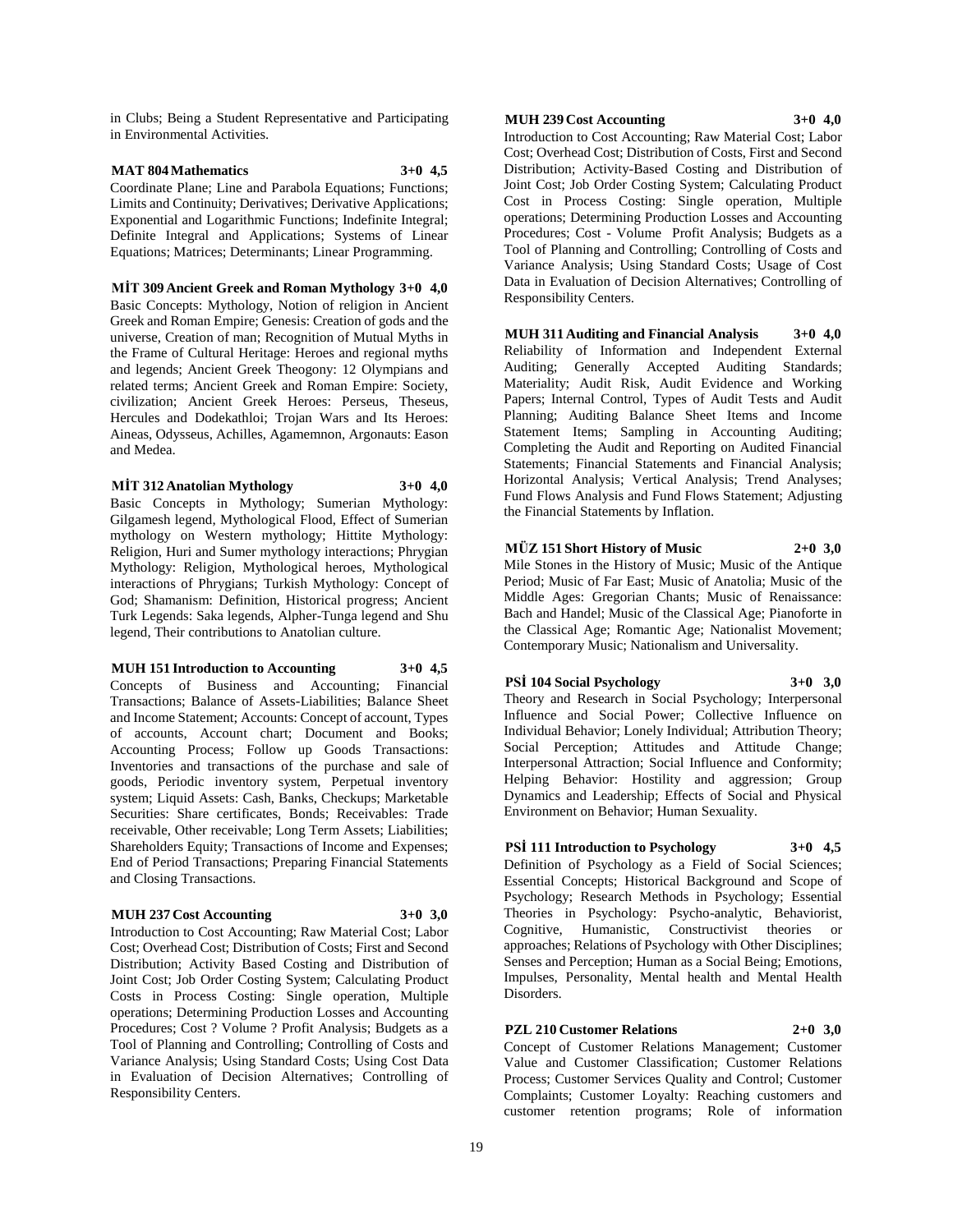technology: Using information, Database marketing, Sale force automation; Customer Relations Management and Internet; Analysis and Planning Process in Customer Relations Management; Integrating Customer Relations Management and Company Strategies; Management of Customer Oriented Change.

#### **PZL 251 Tourism Marketing 3+0 4,0**

Concept of Tourism Marketing; Tourism Markets; Differences Between Tourism Marketing and Service Marketing; Similarities and Differences Between Tourism Marketing and Service Marketing; Fundamentals of Tourism Marketing; Purpose of Tourism Marketing; Pricing in Tourism Marketing; Distribution Channels in Tourism Enterprises; Sales Promotion Decisions in Tourism Enterprises; Market Research in Tourism Marketing.

#### **PZL 251 Tourism Marketing 3+0 4,0**

Concept of Tourism Marketing; Tourism Markets; Differences Between Tourism Marketing and Service Marketing; Similarities and Differences Between Tourism Marketing and Service Marketing; Fundamentals of Tourism Marketing; Purpose of Tourism Marketing; Pricing in Tourism Marketing; Distribution Channels in Tourism Enterprises; Sales Promotion Decisions in Tourism Enterprises; Market Research in Tourism Marketing.

#### **PZL 256 F&B Marketing 3+0 4,0**

Marketing Function and Management in Food and Beverage Sector; Marketing-related Concepts; Approaches to Marketing Problems; Markets and Consumer Behaviors; Uses and Limitations of Various Promotional Forces such as Advertising; Merchandising and Sales Promotion in F&B Sector; Importance of Menu as a Marketing Tool; Case Studies in Food and Beverage Business.

#### **PZL 306 Consumer Behavior 2+0 3,0**

Introduction to Consumer Behavior; Concept of Consumer; Social Factors Effecting Consumer Behavior: Culture and subcultures, Social class, Social Groups, Family; Psychological Factors Effecting Consumer Behavior: Personality and self-concept, Motivation, Learning, Perception Attitude, Beliefs; Consumer Decision Process; Consumerism.

#### **PZL 306 Consumer Behavior 2+0 3,0**

Introduction to Consumer Behavior; Concept of Consumer; Social Factors Effecting Consumer Behavior: Culture and subcultures, Social class, Social Groups, Family; Psychological Factors Effecting Consumer Behavior: Personality and self-concept, Motivation, Learning, Perception Attitude, Beliefs; Consumer Decision Process; Consumerism.

#### **REK 412 Recreation Management 3+0 5,0**

Concept of Leisure and Recreation; Leisure and Recreation Industry; Relationship between Recreation and Management; Place and Importance of Management in Recreation Services; Description of Recreation Management; Requirement of Recreation Management; Functions of Recreation Management: Planning, Organizing,

Coordinating, Directing, Controlling; Leadership in Recreation Management; Human Resources Management in Recreation; Leisure and Recreation Marketing; Service Management in Recreation; Contemporary Trends in Recreation Management.

#### **RUS 151 Russian I 4+0 4,0**

Russian Alphabet; Phonetic Trancription of Russian Sounds; Russian Ortography; Phonetic Perception of Sounds, Consonants; Intonation and Stress, Nouns; Greeting Structures; Asking for Directions; Introducing Oneself and Introducing Other People; Telling the Time, Shopping; Patterns Used in Phone Calls, Adjectives; Numbers; Verbs: Types and Conjugation of Verbs, Infinitives; Tenses: Present Continuous Tense, Past Tense, Future Tenses, Action Verbs.

#### **RUS 152 Russian II 4+0 4,0**

Verbs; Modal Verbs; Prepositions, Conjunctions; Days, Months and Seasons; Russian Culture: Russian People; Russian Regime; Time-Zone Differences in Russia; Adverbs; Pronouns; Punctuation Marks; Sentence Formation in Russian; Comparatives; Reading Comprehension and Writing Exercises; Narration; Stress and Intonation; Directions; Russian Cultures; Country and Nationality Names; Working on Russian Grammar on Different Texts; Improving Listening Comprehension Skills Via Audio-Visual Materials, Listening and Note Taking; Speaking Activities.

#### **RUS 455 Russian III 4+0 4,0**

Cases in Actions: Completed and Uncompleted Actions; Participles; Gerund; Syntax; Components of Sentences; Secondary Components of Sentences: Adjectives, Adverbs, Statements; Addressing; Middle word; Sentence Stress and Intonation; Health and Care Terms; Sports and Leisure; Russian Cultures; Countries and Nationality Names; Analyzing Russian Grammar by the Use of Different Texts; Listening Skills Development by the Use of Audio-Visual Materials.

#### **RUS 456 Russian IV 4+0 4,0**

Syntax: Compound sentences, Complex sentences, Conjunctions; Direct and Indirect Speech; Exclamation; Education in Russia; Russian Cuisine; Russian Traditions and Customs; Text Analysis; Listening Skills Development by the Use of Audio-Visual Materials: Taking notes, Expressing the topic by the use of different statements.

#### **SAĞ 408 Basic Health Information and First Aid 1+1 3,0**

Basics of First Aid; Patient, Injury and On-Site evaluation; Basic Life Support; First Aid for Bleeding; First Aid for Injuries; First Aid in Burning, Freezing and Hot Shocks; First Aid in Fractures, Dislocations and Sprains; First Aid in Consciousness Disorder; First Aid in Poisoning; First Aid in Animal Bites; First Aid in Case of Foreign Bodies in Ear, Eye and Nose; First Aid in Drowning; Transportation of Patients and Injured Persons.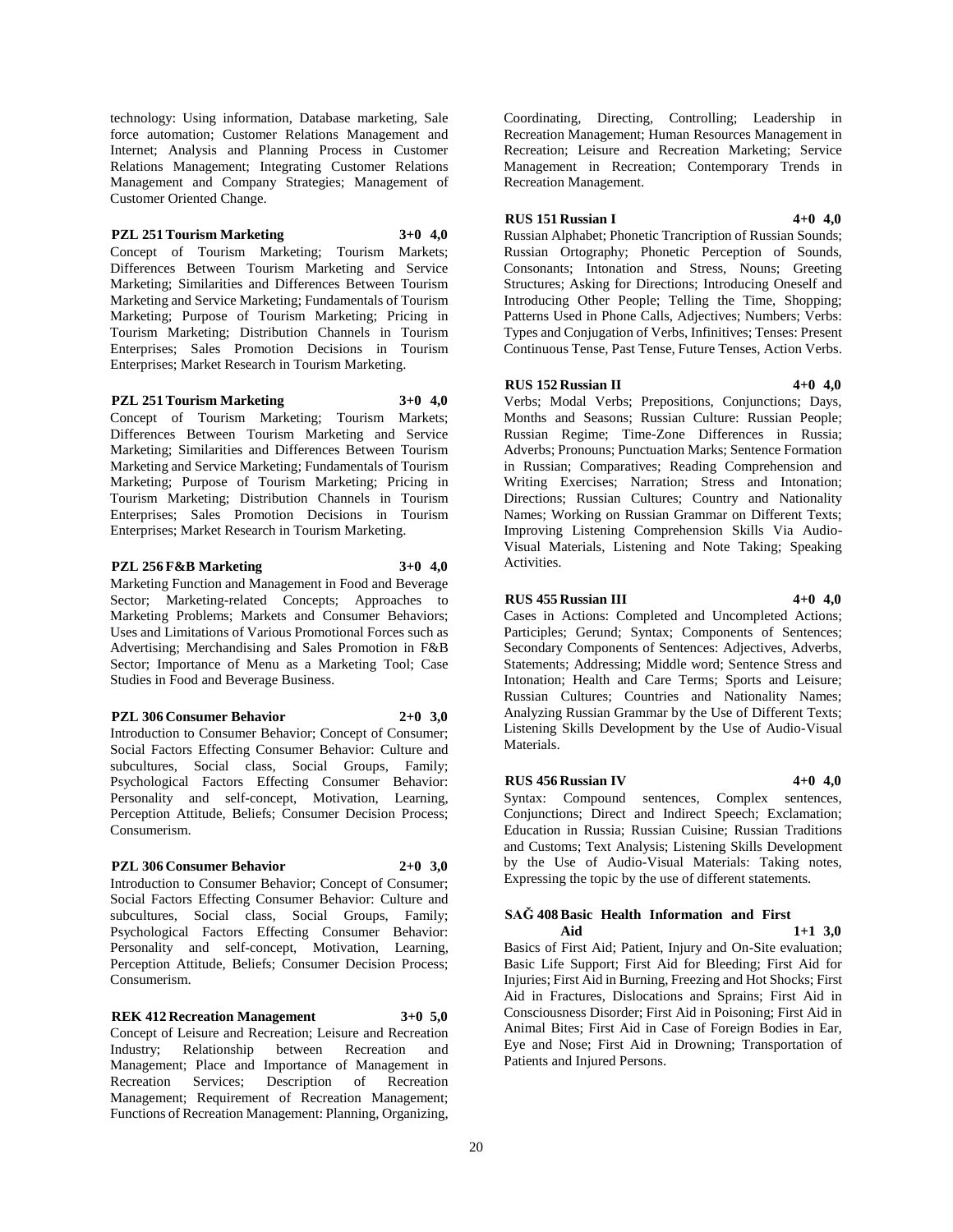#### **SAN 155 Hall Dances 0+2 2,0**

Basic concepts. The ethics of dance, Dance Nights, Dance Costumes, National International Competitions and rules/grading, Basic Definitions, Classifications of Dances: Social Dances; Salsa, Cha Cha, Samba, Mambo, Jive, Rock'n Roll, Jazz, Merenge; Flamenko, Rumba, Passa -Doble, Argentina tango, Vals, Disco, Quickstep, Foxtrot, Bolero, European Tango: Ballroom Dances; Sportive Dances; Latin American Dances; Samba, Rumba, Jive, Passa-Doble, Cha Cha, Standart Dances; European Tango, Slow vals (English), Viyana vals, Slow foxtrot, Quickstep.

**SAN 213 Argentine Tango 1+2 4,0**

Foundation and history of Argentine Tango; General information about the music and its types; Culture of milonga; Tourism of tango and festivals; History of Tango in Turkey and its evaluation. Introduction to dance of Tango: General information about dance; Posture, embrace, balance; Exercises; Change of weight; Walking (solo and couple); Energy transfer; Stopping; Parallel system; Cross system; Forward-Back-Lateral Step Exercises; Basic 8 steps; Alternatives for entrence and exits to basic 8 steps; Pivots; Forward and Back ochos; Block; Sandwich; Gancho.

**SAN 402 Byzantyne Iconography 1+1 2,0**

Basic Concepts in Iconography; Iconography: Issues and techniques; Christian Art: The birth of Christian art; The Bible: Virgin Mary, St. John the Baptist, the Twelve Apostles, and the life of Jesus; Byzantine Art: Similarities and differences in works of art with religious themes in Early, Middle and Late Byzantine ages; Iconographic Examples: Gabriels annunciation to Mary about Jesusbirth, Birth of Jesus, Baptism of Jesus, Overview of Byzantine iconography in the Cappadocia region, Istanbul; Councils: Christian councils and II. Council of Nicaea.

**SAN 404 Turkish and Islamic Art 2+0 3,0**

Concept of Islamic Art; Problem of Geographical and Cultural Environment; Historical Processes and Changes; Early Islamic Tradition; Urbanization and Architecture; Changing Geography and the Influence of Architectural Traditions; Religion and Art; Development of Turkish Art; Internal Factors Affecting the Turkish Art; External Factors Affecting the Turkish Art; Study Fields in the Turkish Art; Bibliographic Studies in the Turkish Art; Shape and Form Studies in the Turkish Art; Technical and Material Studies in the Turkish Art.

#### **SAN 408 Creativity 3+0 3,0**

Concept of Creativity; Concepts Related to Creativity; Innovation and Change; Creativity Processes; Creative Intelligence; Creative Activity; Personal Creativity; Creativity Conditions; Characteristics of Creative Individuals; Relationships Between Art and Creativity; Organizational Creativity; Creativity Management.

#### **SAN 409 Byzantine Art 2+0 3,0**

Early Centuries of Christianity and Early Temples; Pre-Constantine I Era and the Era of Constantine I; Eastern Roman Empire during the Reign of Constantine I; Western Roman Empire after Constantine I; The Era of Constantine I;

Public and Social Buildings in the Early Byzantine Era: Cities, Agoras, Monuments, Palaces, Houses, Hydro-Buildings; Terminology: Housing style of early Byzantine era and architectural aesthetics; Art of Early Byzantine Era: Monumental art (mosaic-fresco), Calligraphy, Icons; Crafts in the Early Byzantine Era: Ceramic, Metal, Ivory, Glassware, Textile.

#### **SNT 104 Introduction to Art History 3+0 4,0**

Concept of Art History: Definition and Types; Art History Terminology: Architecture, Painting, Sculpture and Craftwork; Islamic Art: Birth of Islam and Umayyad Dynasty; Turkish Architecture: Mosques, Madrasahs, Caravanserais, Mausoleums, Palaces and other masterpieces of Kara-Khanid, Ghaznavid and Great Seljuqs; Antique Art: Archaic, Classical and Hellenistic era Ancient Greek architecture: Painting, Sculpture and Small arts; Sultanate of Seljuq Architecture: Mosques, madrasahs and masjids; Ottoman Empire Architecture: Mosques, masjids and madrasahs; Classical Ottoman Era Architecture: Baroque and Empirical style.

# **SNT 155 History of Art 2+0 2,0**

History of Civilization and Evolution of Art: Prehistory to Present; Concepts and Terminology in Art with Samples; Interrelation among Art-Religion and Society; Effects of Religion on Artistic Development; Reflections and Interpretations of Judaism, Christianity and Islam on Art; Renaissance: Emergence, Effects, Artists, Works of Art; Architecture and Plastic Arts; Art in the 19th and 20th Centuries: Relevanceof the main historical events of the period.

**SOS 128 Introduction to Behavioral Sciences 3+0 4,0** Introduction to Sociology and the Methodology; Emergence of Science of Sociology and Sociological Theories; Society and Social Structure; Culture; Socialization; Social Groups; The Family; Social Stratification and Social Change; Introduction to Psychology; Psychology of Lifelong Development; Motives and Emotions; Sensation and Perception; Learning; Psychology of Personality Theories; Social Effects on Behavior and Attitudes.

# **SOS 312 Organizational Behavior 3+0 4,5**

Fundamentals of Organizational Behavior; Historical Perspective; Research Techniques; Individual Organizations and Personality; Attitudes and Job Satisfaction; Personal Differences: Biographical characteristics, Abilities, Learning; Organizational Culture; Social Groups and Group Dynamics in Organizations; Participative Management; Motivation Process and Theories of Motivation; Leadership and Leadership Theories in Organizations; Conflict in Organizations; Stress and Stress Management; Organization, Environment and Technology; Organizational Change; Organizational Development; Team Work in Organizations; Power and Politics.

#### **SOS 336 Folklore 2+0 3,0**

Terms: Folk, Culture, Tradition, Anonymous; History: First studies in Europe, First studies in Turkey; Multiculturalism: Political approach, Cultural hybridization, Acculturation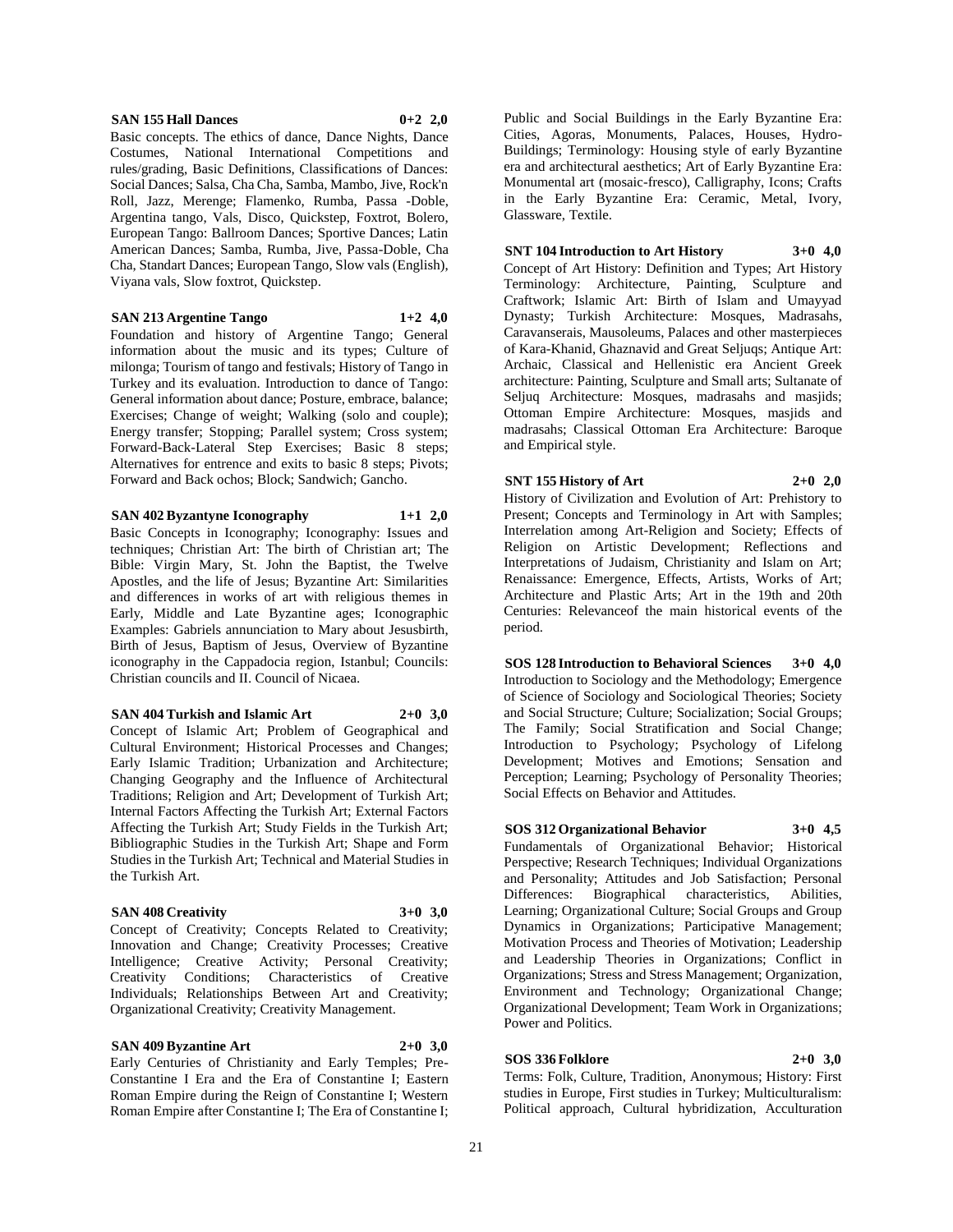process; Elements of Folk Culture: Classification of the elements; Oral Culture Elements: Legend, Folk tale; Material Culture Elements: Hand crafts, Folk architecture; Folk Knowledge: Food Culture; Social Practices: Festivals and ceremonies; Intangible Cultural Heritage: Definition, Introduction of intangible cultural heritage elements.

**SOS 437 Social Behaviours and Protocol Rules 0+2 2,0** Basic Concepts: Protocol, Manners; Behavior Basics: Breeding, Courtesy; Protocol Rules: Meaning and importance of protocol, Fundamental principles of protocol, History, Legislation; Protocol in Social Life and Business Environment: Protocol and rules of conduct, Respect rules; Protocol Types: Ceremonial protocols, National holidays, Corporate ceremonies; Corporate Protocol Events: Meeting, Transportation, Flag; Guest and Visiting: Invitation protocols, Banquet protocols; Types of Protocol in Official Correspondence: Protocol rules, Official letter writing.

**STV 404 Intercultural Communication 3+0 4,0**

Introduction to Intercultural Communication; Importance of Intercultural Communication; Cultural System's on Intercultural Communication; Impact of Intercultural Communication; Values and Intercultural Communication; Intercultural Communication and Language; Intercultural Communication and Mass Media; Intercultural Communication and Nonverbal Messages; Intercultural Communication and Culture Shock; Intercultural Communication and Communicator; Intercultural Communication and Opinion Leadership; Innovation and Change.

#### **STV 404 Intercultural Communication 3+0 4,0**

Introduction to Intercultural Communication; Importance of Intercultural Communication; Cultural System's on Intercultural Communication; Impact of Intercultural Communication; Values and Intercultural Communication; Intercultural Communication and Language; Intercultural Communication and Mass Media; Intercultural Communication and Nonverbal Messages; Intercultural Communication and Culture Shock; Intercultural Communication and Communicator; Intercultural Communication and Opinion Leadership; Innovation and Change.

#### **TAR 165 Atatürk's Principles and History of Turkish Revolution I 2+0 2,0**

Reform efforts of Ottoman State, General glance to the stagnation period, Reform searching in Turkey, Tanzimat Ferman and its bringing, The Era of Constitutional Monarchy in Turkey, Policy making during the era of first Constitutional Monarchy, Europe and Turkey, 1838-1914, Europe from imperialism to World War I, Turkey from Mudros to Lausanne, Carrying out of Eastern Question, Turkish Grand National Assembly and Political construction 1920-1923, Economic developments from Ottomans to Republic, The Proclamation of New Turkish State, from Lausanne to Republic.

#### **TAR 166 Atatürk's Principles and History of Turkish Revolution II 2+0 2,0**

The Restructuring Period; The Emergence of the fundamental policies in the Republic of Turkey (1923-1938 Period); Atatürk's Principles, and Studies on Language, History and Culture in the period of Atatürk; Turkish Foreign Policy and Application Principles in the period of Atatürk; Economic Developments from 1938 to 2002; 1938-2002 Period in Turkish Foreign Policy; Turkey after Atatürk's period; Social, Cultural and Artistic Changes and Developments from 1938 to Present.

**TAR 205 History of Religion 2+0 4,0** Primitive Religions: Dinka, Maori, Ga, Ainu; Chinese Religions: Confucianism, Taoism, Buddhism; Indian Religions: Hinduism, Buddhism, Jainism, Persianism, Sikh; Judaism; Christianity; Islam; Other Faiths: Batınilik, Brahmanism, Dineveriyye, Karmatılik, Kerramis, Manicheanism, Mecusilik, Nasturilik, Milkailik, Jacubilik, Arianism, Paganism, Sabiilik, Samirilik, Sufilik, Shamanism, Shiizm, Alevilik, Bektashilik, Vishnuism, Zoroastrianism.

**TAR 232 History of Civilzation 2+0 3,0** Generation of the World and Prehistoric Ages; Paleolithic Era; Mesolithic Era; Neolithic Era; Chalcolithic Era; Birth of Civilization; Ancient Mesopotamian Civilization and History; Ancient Egyptian Civilization and History; Ancient Anatolian Civilizations; Middle Asia and Iran; Ancient Greek Civilization and History: Minos civilization, Myken civilization; Roman Civilization and History; Roman Imperialism and Republic Era; Roman Empire; Roman Culture and Civilization.

#### **TAR 331 Turkish History 2+0 3,0**

Basic Concepts: Etymology of Turk; Homeland of Turks: Middle Asia; First Civilizations in the Homeland: Anav, Afanasyevo, Andronova, Karasuk, Tagar cultures; Lifestyle of Turks Before Huns: Steppe culture; The Migration of Middle Asian Turks Tribes: Migration of Turks BC, Migration of Turks AD; New Homeland After the Migration: Middle Asian Huns, Gokturks, Kuthluks, Uighurs; Overall Consequences of Middle Asian Turkic Migrations: Cultural results, Political results; History of Seljuks: Foundation of Seljuks, Rise of Seljuks, Fall and collapse of Seljuks.

#### **THU 205 Community Services 0+2 4,0**

The course aims to integrate the students with the community and enable them to utilize the knowledge they have accumulated in their courses. The students participate in different community projects such as helping young students at their study periods or after school study sessions, aiding the elderly in nursing homes, helping disabled individuals with various tasks, helping Social Services and aiding children with their education etc. The students also try to

#### **TİY 152 Theatre 2+0 2,5**

Theatre as a Cultural Institution: Relation of culture and theatre; The Place and Importance of Theatre in Culture; Theatre as a Communication Art: Definition of theatre,

work in projects which raise environmental awareness.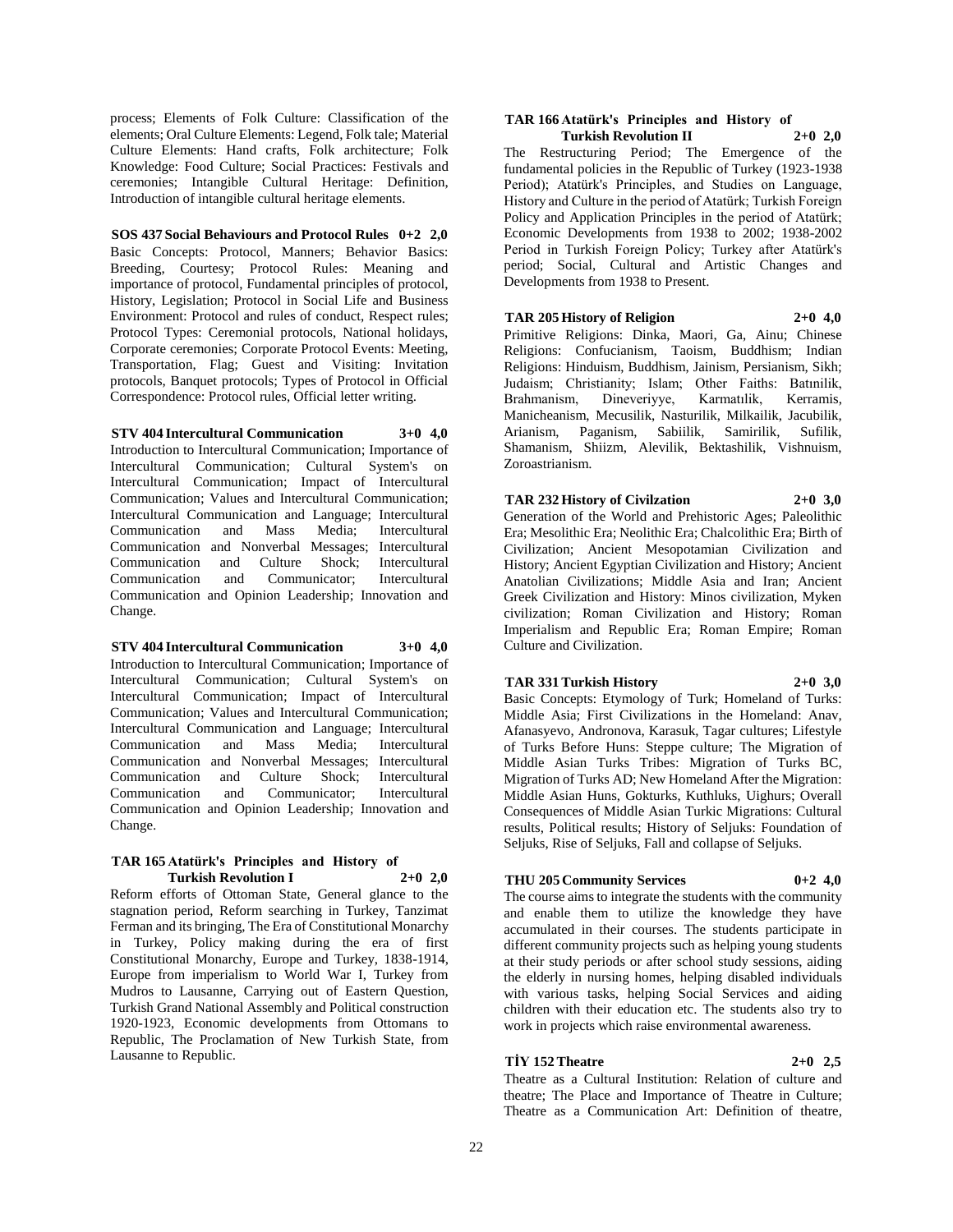Origin and evolution of theatre, Aesthetic communication; Elements of Communication in Theatre: Decor, Costume, Stage, Actor, Director; Theatre Management: Historical development, Administration and Organization; Art Sociology: Theatre and society; Reflections of Cultural Issues in Turkish Plays.Reflections of Cultural Issues in Turkish Plays.

**TİY 308 Republic Era Turkish Theatre 2+0 3,0**

Republic Era Turkish Theatre: Political, Social, Cultural Art Life; Theatre Concepts; Western Theatre; Theatre Perception; Effects of Western Theatre on Turkish Theatre; Dramatic Types; Acting Methods, Directing, Playwriting, Dramatic Styles; Theatre Buildings; Directing Techniques; Analyzing Developments of Theatre; Theatre Education; State Theatres; Private Theatre Companies.

#### **TİY 423 Drama 1+1 2,0**

Drama as a Means of Creativity: Drama techniques and uses of drama; Harmony and Trust; Imaginative Thinking and Expression; Development of Verbal and Non-verbal Communication Skills; Development of Social Awareness; Teamwork Planning: Decision making with the group, Problem solving with the group; Social Development and Improvement of Teamwork Skills; Improvisation; Animation; Group Exercises and Practices.

**TRR 102 Introduction to Tour Guidance 3+0 4,0** History of Travel; Development of Tourism; Development of Tour Guidance; Tours: Tour types, Classification of tours; Tour Management: Tour planning, Implementation of tours, Pricing; Personnel of Tour; Tour Guiding: Current professional issues, Time and stress management, Roles of tourist guides, Social responsibility, Health issues for tourist guides, Tourist guidance codes of conduct; Qualifications of Tourist Guides: Leadership and social skills, Presentation and speaking skills, Animation; National and International Tour Guide Organizations.

**TRR 301 Tour Planning and Management 3+0 4,0** Basic Concepts in Tour Planning; Types and Characteristics of Tours: Inclusive tour, Types and characteristics of inclusive tours; Characteristics of Tour Demand: Tourism demand and inclusive tour demand; Agreements with Suppliers: Decision-making processes and Models of industrial buying; Tour Operations: Operation processes of different tour types; Tour Costs: Factors affecting costs in tour operations, Cost elements, Cost calculation; Pricing of Tours: Pricing methods, Cost-based pricing; Marketing of Tours: Market research, Market segmentation and target market selection, Positioning.

**TRR 301 Tour Planning and Management 3+0 4,0** Basic Concepts in Tour Planning; Types and Characteristics of Tours: Inclusive tour, Types and characteristics of inclusive tours; Characteristics of Tour Demand: Tourism demand and inclusive tour demand; Agreements with Suppliers: Decision-making processes and Models of industrial buying; Tour Operations: Operation processes of different tour types; Tour Costs: Factors affecting costs in tour operations, Cost elements, Cost calculation; Pricing of

Tours: Pricing methods, Cost-based pricing; Marketing of Tours: Market research, Market segmentation and target market selection, Positioning.

**TRR 402 Graduation Project in Guidance 2+4 8,0** Selecting a Project Theme and Tourism Area; Research about the Project Theme; Explaining Importance of the Area; Research about Historical, Cultural and Socio-Economical Structure of the Area; Determining Historical and Cultural Places in the Area; Preparations for the Project; Drawing up a Report about the Area; Preparing a Presentation about the Area; Presenting to Audience; Submitting the Project.

**TRR 403 Travel Sector Practices I 2+2 5,0** Basic Terminology of Manual Ticketing; One-Way Trips and Ticketing Procedures; Return Trips and Ticketing Procedures; Prepaid Ticket Advice (PTA) and Virtual-Multi Purpose Document (V-MPD); Concept of Pricing Unit; Special Rate Calculations; ADD-ON; Combination Procedures; Mixed Class Procedures: Rerouting, reissue and refund procedures; Child-Infant Rates.

**TRR 404 Travel Sector Practices II 2+2 5,0** Sign-in Entries; Encoding and Decoding Entries; Timetable Entries; Flight Availability; Options; Selling from Carrier; Passenger Name Record (PNR) Entries: Name entries, Phone entries, Ticketing entries, Other service information (OSI); Special Service Requests (SSR); Seat Reservations; Reservation Files; Segment Entries; Fare Display; Ticketing; Hotel Entries; Car Entries and Fares.

#### **TRR 405 Museum and Historical Sites in Turkey 2+1 4,0**

Establishment of Museums and Private Collections; Museology in Turkey; Osman Hamdi Bey Period; Museology in the Republic Period; Types of the Museums; Designs of Museums and Galleries; Management of Museums and Staff; Exhibition and Storage Conditions in Museums; Preparation of Inventory Records; Environmental Exposure of Archaeological Findings; Visit to the Archaeology Museum in Eskişehir; Problems of Museology in Turkey.

**TRR 407 Quality Management in Service Sector 3+0 4,0** Concept of Service: Characteristics of service, Classification of service, Service sector; Accommodation Services; Food and Beverage Services; Concept of Quality: Definition, features and importance of quality, Factors affecting quality; Total Quality Management: Definition, objectives and features; Quality Circles: Objectives and features; Measurement of Service Quality in Tourism: Service quality, Dimensions, Measurement of service quality, International Quality Management Systems: ISO 9001 Quality management system, ISO 22000 Food safety management systems, ISO 14001 Environmental management systems.

**TRZ 101 Introduction to Tourism 3+0 4,5** The Terms 'Tourism? and 'Tourist?; Definition of Tourism; Basic Approaches in Tourism Research; Types of Tourism; Factors Affecting Tourism Development; Tourism Industry; Tourism Supply and Demand; Tourism Product and Its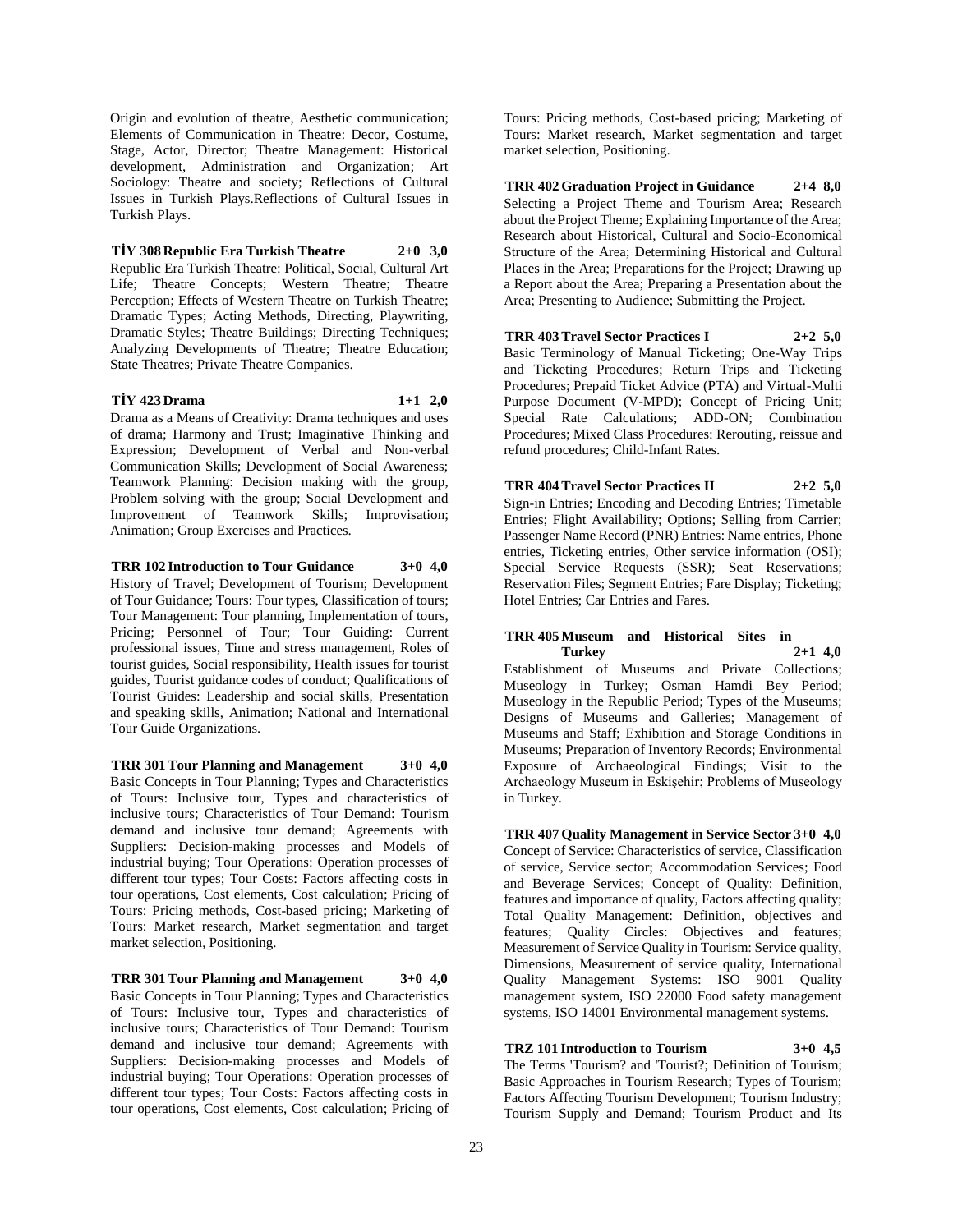Components; Interrelation of Tourism with Economy; Social and Physical Environments; Tourism in Turkey; Trends in Tourism.

**TRZ 101 Introduction to Tourism 3+0 4,5** The Terms 'Tourism? and 'Tourist?; Definition of Tourism; Basic Approaches in Tourism Research; Types of Tourism; Factors Affecting Tourism Development; Tourism Industry; Tourism Supply and Demand; Tourism Product and Its Components; Interrelation of Tourism with Economy; Social and Physical Environments; Tourism in Turkey; Trends in Tourism.

**TRZ 106 Food and Beverage Management 3+0 4,0** Significance of Food and Beverage Departments in Hospitality Industry; Organizational Structure of Food and Beverage Departments; Budgeting; Menu Planning and Pricing; Kitchen planning; Cost Control in Food and Beverage; Labor Organization and Costs in Food and Beverage; Banquet Organization.

#### **TRZ 139 Technical English I 2+0 3,0**

Developing Use of English in Different Sectors of Tourism Industry such as Travel Agencies and Hotels: Reading, Understanding and Writing Formal Letters, Booking, Making Different Kinds of Calls, Check-in and Check-out Procedures, Note Taking, Replying to Orders and Request Orally, Guiding Visitors to Different Kinds of Appealing Places and Activities, Giving Advice.

#### **TRZ 140 Technical English II 2+0 3,0**

Developing Use of English in Different Sectors of Tourism Industry such as Travel Agencies and Hotels: Applying Effective Reading Strategies to Analyze Texts About Tourism Industry, Writing Effectively and Accurately in Social and Academic Contexts About Tourism Industry, Participating More Confidently and Effectively in Situations in Tourism Industry; Using Fluent and Accurate Language and Making Presentations.

#### **TRZ 241 Special Interest Tourism 2+2 3,0**

Basic Concepts and Features of Special Interest Tourism; Groups of Special Interest; Features of Groups Joining Special Interest Tours; Scopes of Special Interest Group Activities; Types of Special Interest Tourism: Sports Tourism, Cultural Tourism, Ecological Tourism and Nature Tourism.

#### **TRZ 255 E-Commerce in Tourism 3+0 4,0**

General Information About The Internet And The WWW; The Beginning of The Internet And Its Development; Creating and Designing Web Sites; Web Site Quality; How to Evaluate Web Sites?; Methods And Practices; Security Problems on The Internet; Search Engines; E-Trade; E-Trade in Developed Economies and Turkey; Use of the Internet in Turkish Tourism; On-Line Travel Market and Future Trends;

**TRZ 259 Geography of Tourism 3+0 4,0** Tourism and Recreation Geography; Tourism and Geography; Demand on Tourism; Supply on Tourism,

Attractiveness, Transportation, Accommodation; Using Sources for Tourism Purposes: Natural Sources, Historical Sources, Cultural Sources; Effects of Tourism, Economic Effects, Social and Cultural Effects, Environmental Effects, Tourism Improvement Policies; Planning on Tourism; Improvement of Tourism; Structure of World Tourism; Tourism of Turkey.

#### **TRZ 260 Corporate Identity 2+0 3,0**

Conceptual framework of corporate identity; historical development of corporate identity; conceptual limitations of corporate identity; structure and elements of corporate identity; interaction between corporate identities other fields (disciplines): corporate communications, corporate image, corporate reputations, corporate culture corporate brands; the process of forming corporate identity strategy; effects of corporate identity strategy, corporate philosophy, corporate design, implementing and evaluating the strategy.

**TRZ 262 Natural Tourism Resources of Turkey 3+0 4,0** Tourism guidance of natural resources; Hidrographic resources of tourism: Beaches, Yacht tourism, Thermal springs, Lakes, Rıvers, Mountains on tourism: Winter tourism, Alpinism; Mountain pasture tourism; Other geomorpholojic units of Turkey: Peribacaları (badlands topography), Pamukkale travertines, Caves, Canyons, Ponors, Craters, Other volcanic units; Floras of Turkey,

#### **TRZ 269 Ecology and Tourism 3+0 5,0**

National park, Natural conservation areas.

Fundamental Concepts: Ecology, Environment, Community; Ecological Factors: Abiotic and biotic factors; Ecosystem: Biogeochemical cycle, Major ecosystems; Factors Affecting Quality of the Environment: Population, Urbanization, Industrialization, Natural source, Energy, Tourism; Environmental Pollution: Air, water, soil pollution, Global warming, Solid waste; Environmental Protection: Biological Diversity, Protection of wetlands, Conservation areas, Environmental legislation; Ecological Economics: Ecological planning, Environmental impact assessment, Ecological design and agriculture, Permaculture, Ecological and carbon footprint; Ecology and Sustainable Tourism: Sustainable development, Ecological approaches to the tourism industry, Ecotourism.

#### **TRZ 271 Special Interest Tourism 3+0 4,0**

Tourism and Development of Tourism; Factors Affecting Involvement in Tourism Activities; Marketing and Tourism Marketing; Product Development in Tourism; Sustainability and Alternative Tourism; Special Interest Tourism; Types of Special Interest Tourism based on Culture; Special Interest Tourism based on Nature; Special Interest Tourism based on Education; Special Interest Tourism based on Hobbies.

# **TRZ 273 Spatial (Interior) Design in Tourism**

**Areas 3+0 5,0** Relationship between Sustainable Tourism and Environment: Sustainability, Tourism, Environment management; Design and Spatial Design; Concept of Space in Touristism Areas; Interior Design in Hospitality Units; Hospitality Operations and Functional Relations: Design in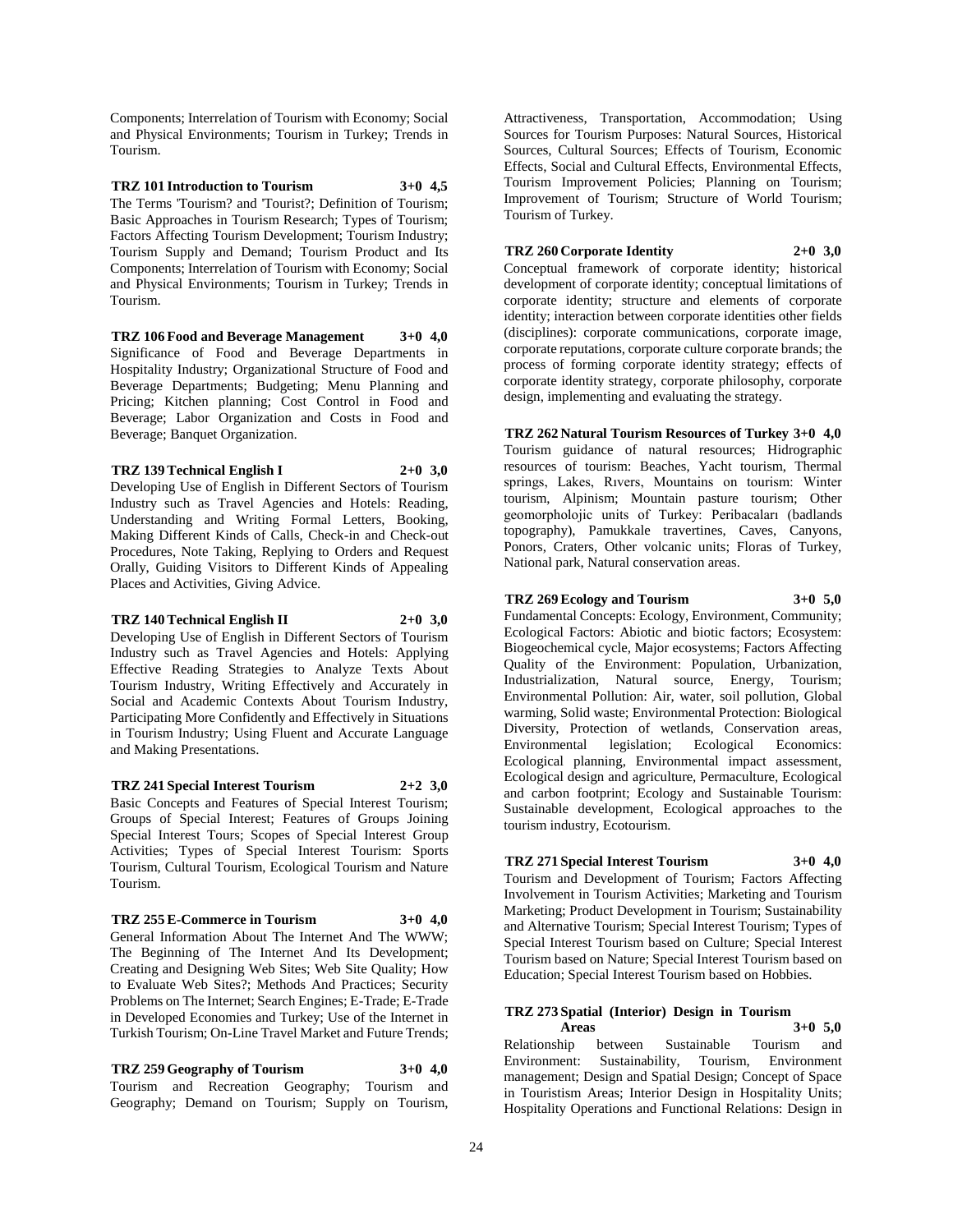Hotels; Thematic Design in Hospitality Units; Use of Historical Areas for Tourism Purposes: Cultural heritage management.

**TRZ 290 Hospitality Services in Hotel Business 2+2 4,0** Hospitality Services and Organization; Communication in Hospitality Services; Information Systems and Reservation Process: External information systems in hospitality services, Internal information systems in hospitality services, Reservation; Accommodation Process and Customer Accounts: Registration procedures of individual customers, Registration procedures of groups, Services in the accommodation process, Front cashier and customer accounts, Departure procedures and billing; Night Audit and Operation Reports; Cleaning Operations; Cleaning Equipment; Cleaning Chemicals: pH value in cleaning, Cleaning chemicals, Green cleaning.

**TRZ 292 Industrial Applications in Tourism I 2+2 5,0** Hardware Software and Invoice Management; Sales Analysis and Menu Management; Food Control System; Food and Beverage Module of Fidelio Software; Stock Control; Purchasing and Sales; Introduction to Front Office Module Opera; Reservation: Profiles, New reservation, Update reservation, Waitlist, Component groups, Room plan, Floor plan; Front Desk: Arrivals, In house guests, Queue reservation, Room assignment; Cashiering: Billing, Fast posting, Cashier functions; Rooms Management: Housekeeping, Out of order/service; Miscellaneous: Reports, Registration card; End of Day.

**TRZ 294 Thermal and SPA Services 3+0 4,0**

Recreation and Healthy Life: Thermal and SPA services in recreation, Motivation, Stress; Scope of Thermal and SPA Services: Definition, Development, Types of SPA, Thermal and SPA trends; Thermal and SPA Tourism in Turkey and Europe; Importance of Thermal and SPA Services in Tourism; Thermal and SPA Services Management: Management functions in thermal and SPA tourism, Quality, Safety; Thermal and SPA Therapies: Concept of therapy, Types of therapies; Thermal and SPA Practices: Bath, Turkish bath, sauna; Massage Practices and Types.

**TRZ 296 Individual Outdoor Activities 2+2 3,0** Introduction to Individual Outdoor Activities; Principles and Practice of Trekking; Principles and Practice of Bird and Botanic Observation; Principles and Practice of Hobby Gardens; Principles and Practice of Mountaineering and Speleology; Principles and Practice of Air Sports; Principles and Practice of Amateur Fishing; Principles and Practice of Tree and Seed Planting; Principles and Practice of Geocaching; Principles and Practice of Bicycle Sports.

**TRZ 304 Tourism Policy and Planning 3+0 4,5** Fundamentals of Tourism; Characteristics and Definition of Tourism Policy: Components of tourism policy, Objectives of tourism policy; Tourism Planning: Objectives of planning, Important components of planning and application phase; Necessities of Being a Tourism City; Life-cycles of Tourism Regions in Terms of Tourism Planning; Investments in Tourism Industry; Legal Regulations about Tourism in Turkey; Tourism Marketing Inclinations for 2000 and beyond; Problems of Policy and Planning in Tourism; Entrance Process into European Union: Its effects on Turkish tourism.

**TRZ 305 Sociology of Tourism 3+0 5,0** An Overview of Sociology of Tourism: Emergence, development and main frame of sociology of tourism; Historical Development of Tourism and Holiday; Tourism, Leisure and Recreation; Socio-cultural impacts of the Development of Tourism; Relationship between Tourism and Culture; Labor Market in the Tourism Sector; Globalization and Tourism; Environmental Impacts of the Development of Tourism.

**TRZ 307 Support Services in Hospitality 3+0 5,0** Concept of Support Services; Budgeting: Budget preparation process, Elements of general budget of the hotel administration, Budgetary control; Customer Relations: Customer relations concepts related to management, Customer loyalty, Customer complaints, Customer relations process; Public Relations: Process, Media; Animation: Leisure, Recreation, Management of animation services; Security Services: Security equipment, Emergency situations and measures; Banquet Management: Types of banquet, Banquet admission, Preliminary works, Organization, Menu; Laundry: Laundry inventory, Equipment, Laundry operations, Fabric structure, Water quality, Cleaning chemicals, Laundry efficiency and environmental sensitivity.

**TRZ 308 Travel Management 3+0 5,0**

Travel Industry: History of Travel; Understanding Tourist Motivations; Content of Travel Industry; Tour Operators: Classification of tour operators, Functions of tour operators; Types of Tour and Tour Packages: Independent tours, Hosted tours, Conducted tours, Package tours; Destination Selection by Tour Operators; Tourism Distribution Systems: One-level distribution channels, Two-level distribution channels, Three-level distribution channels; Travel Agencies and Other Intermediaries: Activities of travel agencies, Organisation of travel agencies; Travel and Transportation: Land transportation, Sea transportation, Air transportation.

**TRZ 308 Travel Management 3+0 5,0**

Travel Industry: History of Travel; Understanding Tourist Motivations; Content of Travel Industry; Tour Operators: Classification of tour operators, Functions of tour operators; Types of Tour and Tour Packages: Independent tours, Hosted tours, Conducted tours, Package tours; Destination Selection by Tour Operators; Tourism Distribution Systems: One-level distribution channels, Two--level distribution channels, Three-level distribution channels; Travel Agencies and Other Intermediaries: Activities of travel agencies, Organisation of travel agencies; Travel and Transportation: Land transportation, Sea transportation, Air transportation.

#### **TRZ 309 Environmental Management in Tourism Businesses 3+0 4,0**

Sustainable Tourism; Sustainable Hotel Construction; Legislations on Environmental Management; Standards of Environmental Management; Volunteer Environmental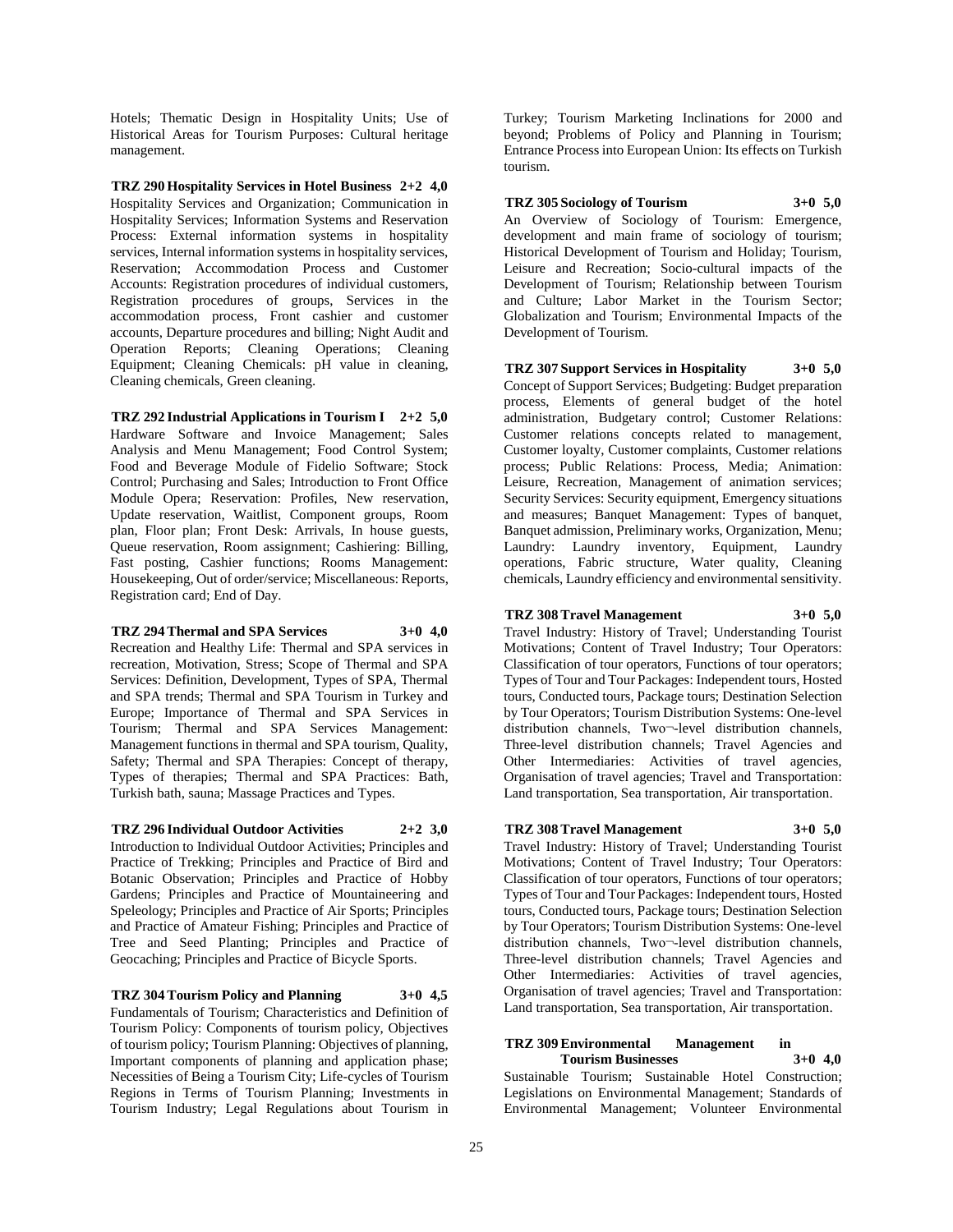Management Prizes; Environmental Management and Personnel; Environmental Management and Guests; Establishment of the Environmental Management Policy; Buying; Reducing; Reusing; Recycling; Public and Local Administrations in Environmental Management.

#### **TRZ 310 Destination Management 3+0 5,0**

Definition and Features of Destination; Destination Development and Planning: Importance of planning, Carrying capacity, Analysis of touristic attractions and demand; Destination Marketing: Destination marketing strategies, Market segmentation, Marketing mix; Destination Management Organisations: Public organisations, Private sector organisations; Total Quality Management for Destination; Destination Management and Benchmarking; Destination Product Development: Destination product life cycle, New product development; Destination Brand Management: Brand development process, Benefits of branding.

#### **TRZ 310 Destination Management 3+0 5,0**

Definition and Features of Destination; Destination Development and Planning: Importance of planning, Carrying capacity, Analysis of touristic attractions and demand; Destination Marketing: Destination marketing strategies, Market segmentation, Marketing mix; Destination Management Organisations: Public organisations, Private sector organisations; Total Quality Management for Destination; Destination Management and Benchmarking; Destination Product Development: Destination product life cycle, New product development; Destination Brand Management: Brand development process, Benefits of branding.

#### **TRZ 311 Service Design 3+0 5,0**

Concept of Service and Types of Services at Hotels; Service Purchasing Process; Concepts of Design and Service Design; Main Components of Service Design; Service Design Strategies: Improving products/services, Diversification of the products/services, Changing products/services, Creating new services, Copying competitors' products/services; Stages of Service Design; Value Analysis in Service Design; Process Analysis in Service Design; Service Design Techniques: Quality function deployment, Service blueprinting, Failure mode and effect analysis, Theory of inventive problem solving, Robust design, Information technologies.

**TRZ 312 Tourism, Media, Communication 3+0 4,0** Basic Concepts: Tourism, media and communication; Mass Communication and Tourism: Mass communication tools, Fundamentals of mass communication; Tourism-related Publishing and Tourism Media: Television, Newspapers, Magazines, Online publishing; Corporate Publishing in Tourism Sector: Publications of association and trade unions, Hotel magazines; Social Media Applications in Tourism: Facebook, Twitter; Communicating in Virtual Communities and Tourism: Travel blogs, Opinion leaders; Message Contents in Tourism Media: News stories, Corner posts, Interviews, Television programs and Other tourism related publications; Tourism Advertising.

**TRZ 314 Investment and Project Analysis 3+0 4,0** Concepts of Investment and Project; Importance of Investment Project in Business Economy and National Economy; Factors That Affect Investment Decision; Process of Preparing an Investment Project; Determination of Fixed Capital Investment Amount and Operational Capital Need; Static and Dynamic Techniques Used in Assessing an Investment Project in Terms of National Economy.

## **TRZ 316 Tourism Law 3+0 4,0**

Introduction to Tourism Law; Liberty of Travel; Law for the Encouragement of Tourism; Regulation on Licensing and Qualifications of Tourism Facilities; Regulation on the Relations of Tourism Establishments with the Ministry of Tourism and with Other Tourism Establishments and Customers; Regulation on the Use of Thermal Bath Sources in Tourism Centers; Regulation on Yacht Tourism; Travel Agencies and Law on the Union of Travel Agencies; Regulation on Travel Agencies; Regulation for Professional Tourist Guides; Law on the Foundation of the Ministry of Culture and Tourism and Related Regulations; Bylaw of World Tourism Organisation.

#### **TRZ 407 Research Methods and Project Development in Tourism 3+0 8,0**

Research Methodology in Tourism Sector; First Hand and Secondary Data in Tourism Research; Research Design: Problem and definition of the problem, Sampling, Questionnaire, Interview, Observation, Experiment, Preparing questionnaire, Data analysis, Preparing final report; Qualitative Research Techniques; Preparing Final Project in a Field of Interest: Tourism politics, marketing destinations, culture tourism, hospitality business, food and beverage business, travel business, transportation systems, customer preferences and behaviour.

# **TRZ 408 Industrial Tourism Project 2+4 8,0**

Identifying the Project Topic; Identifying the topic, aim and importance of the project; Identifying the Methodology; Literature Review; Developing the Data Collection Instrument; Discussing Analysis Techniques; Preliminary Research; Implementation of the Research; Data Collecting; Analysis of Research Results; Interpreting the Findings; Reporting the Research; Submitting the Project.

**TRZ 415 Institutionalization of Tourism 2+0 3,0** Fundamental Concepts; Institution, Institutionalization, Consequences, Institutionalization Theory: Old and modern institutionalization approaches; Institutionalization in Contemporary Approaches; Institutionalization of Tourism Business; Institutionalization Factors of Tourism Businesses: Formalization, Professionalization, Organizational culture, Transparency, Consistency, Social responsibility; Institutionalization Process; Case Examples: Hotel/ Restaurant/ Travel Agencies.

**TRZ 416 Industrial Applications in Tourism II 2+2 5,0** Basic Ticketing: Concepts; One-Way Flights and Ticketing; Return Flights and Ticketing; PTA and V-MPD Operations; Pricing Unit and Special Fares Applications; ADD-ON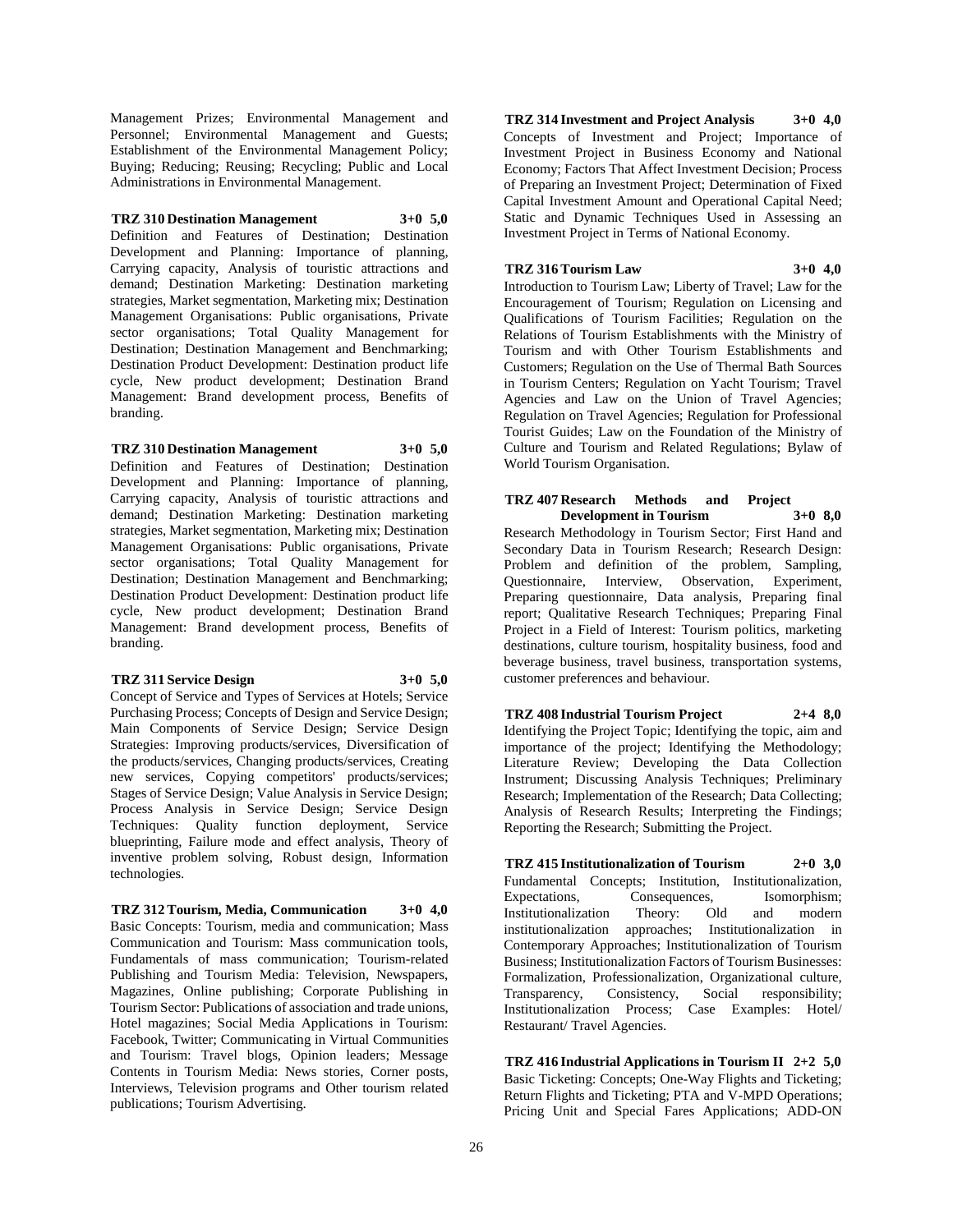Applications; Combinations; Mixed-Class Applications; Rerouting, Reissue, and Refund Applications; Child and Infant Fares; Introduction to Global Distribution Systems.

**TRZ 417 Performance and Career Management 3+0 5,0** Performance Appraisal and Performance Management in Human Resource Management; Establishing the Performance Management System: Elements of the performance management system, Performance appraisal methods; Implementation of the Performance Management System: Evaluation of performance, Performance interviews, and feedback; Performance Management System Development; Career Concept and Basic Dimensions of Career for Human Resource Management: Career stages, Career problems, Career barriers; Career Management: Career management process, Career paths and career maps; Career Planning; Career Development.

#### **TRZ 418 International Destinations 3+0 4,0**

Introduction to Destination Development; Supply Structure of an International Destination; Demand Structure of an International Destination; Management Structure of an International Destination; International Destinations Life Cycle; Marketing and Management of International Destinations; Image at International Destinations; Samples of Destinations in the World: France, Spain, Greece, United States, Egypt, etc.

#### **TRZ 419 Public Relations Campaigns in Tourism 2+2 5,0**

Public Relations and Marketing Communications: Advertising, Direct marketing; Tourism and Public Relations: Public relations in hospitality and travel sectors; Project I: Project briefs and project groups; Determining Strategies: Determining problem, Situation analysis, Message and media strategies; Planning the Campaign: Execution plans, Measuring; Campaign Presentation: Preparing the campaign report; Project II: Project briefs, Composing project groups; Determining Strategies: Determining problem, Situation analysis, Message and media strategies; Planning the Campaign: Preparing execution plans, Measuring; Presenting the Campaign: Preparing the campaign report.

#### **TRZ 420 Mass Food Production 3+0 5,0**

Food and Beverage Industry and Development of Industry; Types of Food and Beverage Business: Concept of Mass Food Production (Catering); Organizations of Mass Food Production; Mass Food Production Business in Turkey: Menu planning, Purchasing, Receiving, Storing and Control; Marketing in Mass Food Production Organizations; Concept of Mass Food Production Systems; Conventional Production Systems: Receiving, Preparing and Cooking, Distributing, Advantages and Disadvantages; Cook-Chill System: Supplying, Preparing and Cooking, Distributing, Chilling, Storing, Advantages and Disadvantages; Cook-Freeze System: Supplying, Preparing and Cooking, Distributing, Freezing, Storing, Advantages and Disadvantages.

#### **TRZ 421 National Destinations 3+0 4,0**

Introduction to Destination Development; Supply Structure of a Destination; Demand Structure of a Destination; Management Structure of a Destination; Destination Life Cycle; Destination Marketing and Management; Destination Image; City Marketing and Management; Image and Image Creating in Cities; Samples of National Destinations in Turkey: Cappadoccia, Safranbolu, Alanya, Seferihisar, Beypazarı, Mardin, Istanbul, Urfa, etc.

## **TRZ 423 Rooms Division Management 3+0 4,0**

Rooms Division: Organizational structure, Duties, Front office, Uniformed services, Housekeeping; Customer Types and Room Types; Coordination and Communication: Coordination in rooms division, Communication in rooms division; Pricing: Pricing on the basis of costs, Pricing on the basis of profits, Pricing on the basis of competition, Pricing on the basis of markets; Yield Management: Yield management in hotels, Yield management and performance evaluation; Water and Energy Management in Hotels: Green star project, White star project; Rooms Division and Information Technologies: External information systems, Internal information systems, Internet, Room automation.

#### **TRZ 424 Tourism Transportation 3+0 5,0**

Tourism and Transportation; Highway Transportation: Development of highway transportation, Relationship between highway transportation and tourism, Car rental; Railway Transportation: Development of railway transportation: Railway transportation in Turkey, Railway projects in Turkey; Sea Transportation; Yacht Tourism; Airway Transportation; Tour Operators and Transportation; Airway Businesses and Distribution Systems; Airports and Airfields; Future of Transportation Businesses.

#### **TRZ 425 Restaurant Management 3+0 4,0**

Food and Beverage Industry; Organization of Restaurants in Hospitality Industry; Types of Restaurants; Organizing Restaurants; Staff Uniforms, Staff Characteristics and Behavior; Equipment and Tools in Restaurants; Service Utensils in Restaurants; Mise en Place in Restaurants; Service Methods; Classical and Modern French Service and Silver Service; Types of Service; American and Russian Services; Breakfast and Buffet Services; Service Flow in Restaurants; Sanitation and Hygiene in Restaurants.

#### **TRZ 426 Tourism and Globalization 3+0 4,0**

International Tourism and Characteristics of International Tourism Demand; International Tourism: International tourism in Mediterranean Basin, International tourism in Mainland of Europe, International tourism in Mainland of Asia; Importance of Turkey in International Tourism; Tourism Policy of the European Union; Developments in Lodging and Travel Establishments; Effects of Economic and Political Crises on International Tourism; Effects of Technological Improvements on International Tourism; Evaluation of International Integrations in terms of Tourism Activities; Customer Rights in International Tourism.